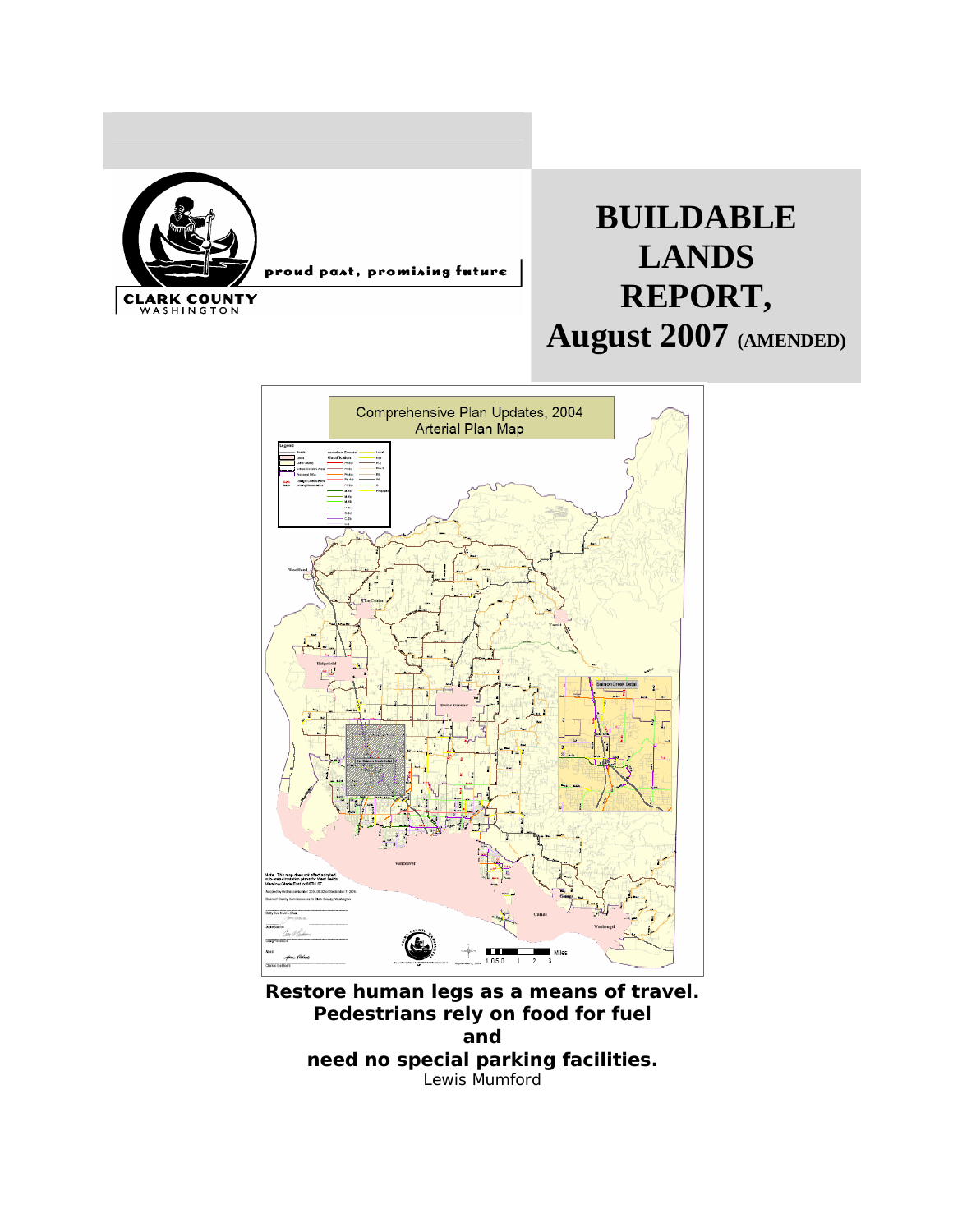#### **Board of Commissioners**

Steve Stuart, Chair Marc Boldt Betty Sue Morris

## **County Administrator**

Bill Barron

#### **Clark County Community Planning**

Marty Snell, Director Oliver Orjiako, Program Manager Gary Albrecht, Planner II

**Clark County Community Development**  Mary Johnson

**Clark County Office of Budget and Information Services**  Jon Levitre Subu Swayam

Community Planning would like to thank:

**Clark County Department of Assessment and GIS**  Bob Pool Ken Pearrow Barbara Hatman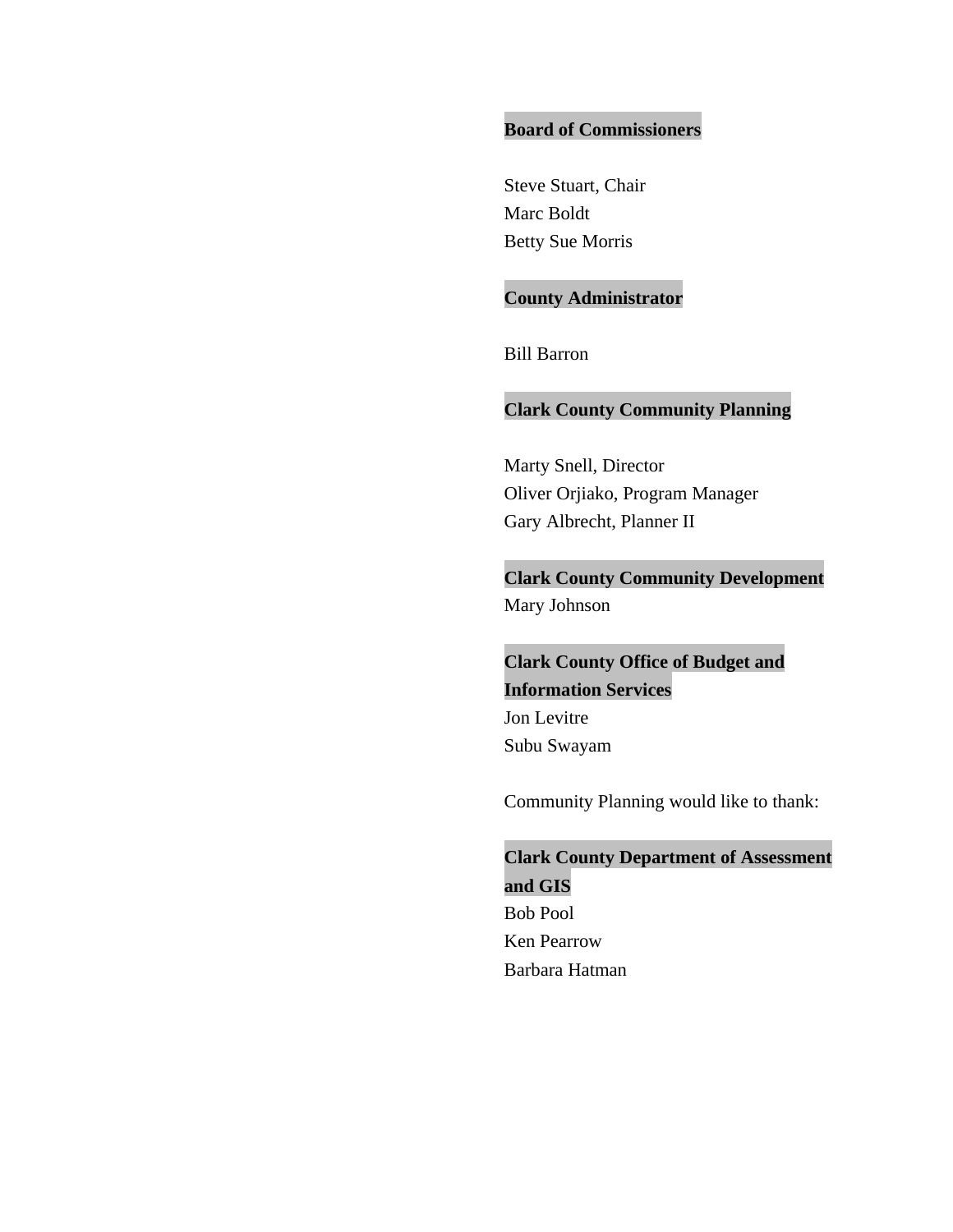#### **EXECUTIVE SUMMARY**

This is the second report in meeting the requirements of RCW 36.70A.215, The Growth Management Act (GMA) Review and Evaluation Program. The first Clark County buildable lands report was published in August 2002. Clark County reports on residential and employment densities achieved since adoption of the 1994 Comprehensive Plan. That report documented the growth patterns observed during the first five years of planning under the GMA. This second report relies on building activity data and other available information for observations. The County no longer publishes information on all of the 23 key indicators listed in the 1994 plan, but has a continuing obligation under the buildable lands legislation (RCW 36.70A.215) and under current policies and ordinances to monitor the number of permits issued and actual density.

Clark County coordinated with its cities to compile data that shows the progress of each community's comprehensive plan toward the goals of sprawl reduction and concentrated urban growth identified in the Growth Management Act. Each community collects development data, which is forwarded to the county and added to a central database. The database and a website are made possible through the cooperation of each city and through a competitive grant from the Washington Department of Community Trade and Economic Development. Please see Appendix A for the website address.

The primary sources of data are new commercial, industrial and residential building permits, subdivisions and short plats, and site plan reviews that have been issued or reviewed from June 30, 2000 through June 30, 2006. Clark County's Geographic Information System (GIS) was used to link parent parcel serial numbers taken from new building permits issued to identify parcels within city and urban growth area boundaries, acreage and critical lands coverage.

In this report, residential, commercial and industrial acres developed are shown as **net acreage**. The Commercial and Industrial acreage does not reflect the following types of infrastructure: public right-of-way, private streets, public utility easements, open space tracts, or parks.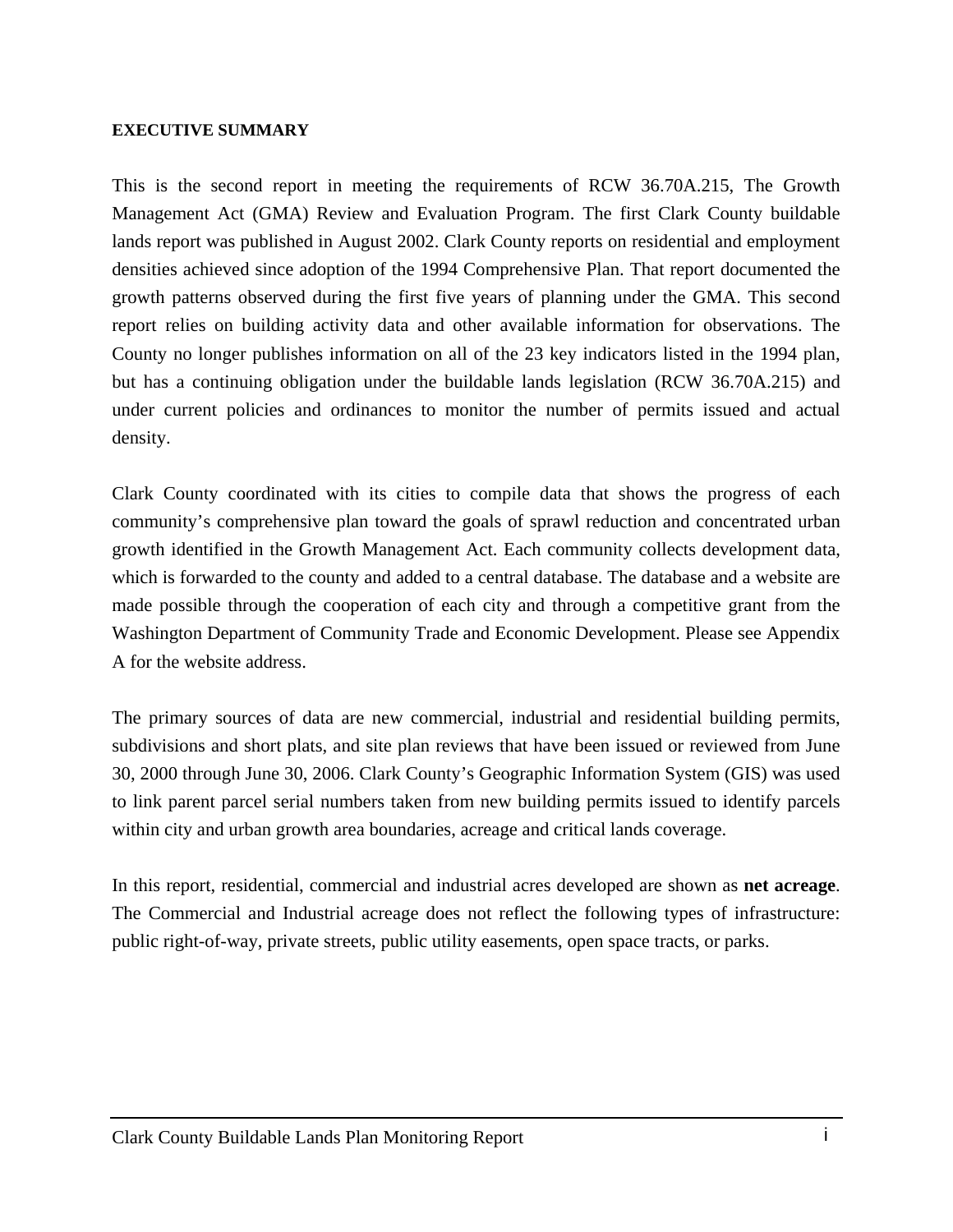Following are the major observations presented in this report:

- During the analysis period (2000-2006) Clark County overall achieved a split of 78.4% single-family development and 21.6% multi-family development. Within the Vancouver city limits, the split is 47/53 between single-family and multi-family.
- Residential development within the urban growth areas of Clark County consumed 3,425 acres with a density of 6 dwelling units per acre. Based on the inventory of vacant and buildable land (vlm) there are 8,856 net buildable acres that can accommodate 63,495 households plus 6,500 households not captured by the vlm for a total capacity of 69,995 households. At 2.59 persons per household this land area will accommodate 181,288 persons.
- There were 2,900 building permits issued in the rural area on 16,109 acres. Given the underlying zoning, the total vacant and development potential in the rural area is 7,387 lots. Assuming 2.59 persons per household, there is potential for additional rural capacity of 19,132 persons.
- The review and evaluation has indicated that commercial and industrial development for the county during the period consumed 3,745 acres of land. Commercial uses consumed 1,431 acres and industrial uses consumed 2,314 acres. Based on the August 14, 2007 plan map inventory of vacant and buildable land there are 4,376 net buildable commercial acres and 3,213 net buildable industrial acres.
- Review of development indicates that 26% of all residential development occurred on land with some environmental constraint component. It is likely that the critical land layer over states the extent of critical land. More importantly, this percent does not imply that development is occurring on lands with critical areas.
- The evaluation report demonstrates that the county is close to the target of providing no more than 75 percent of one housing type.
- Employment density was difficult to estimate because of the proprietary nature of employment data. However, new building permits from 2000 to 2005 indicate an employment density observed in commercial and industrial at 7.9 and 8.2 employees per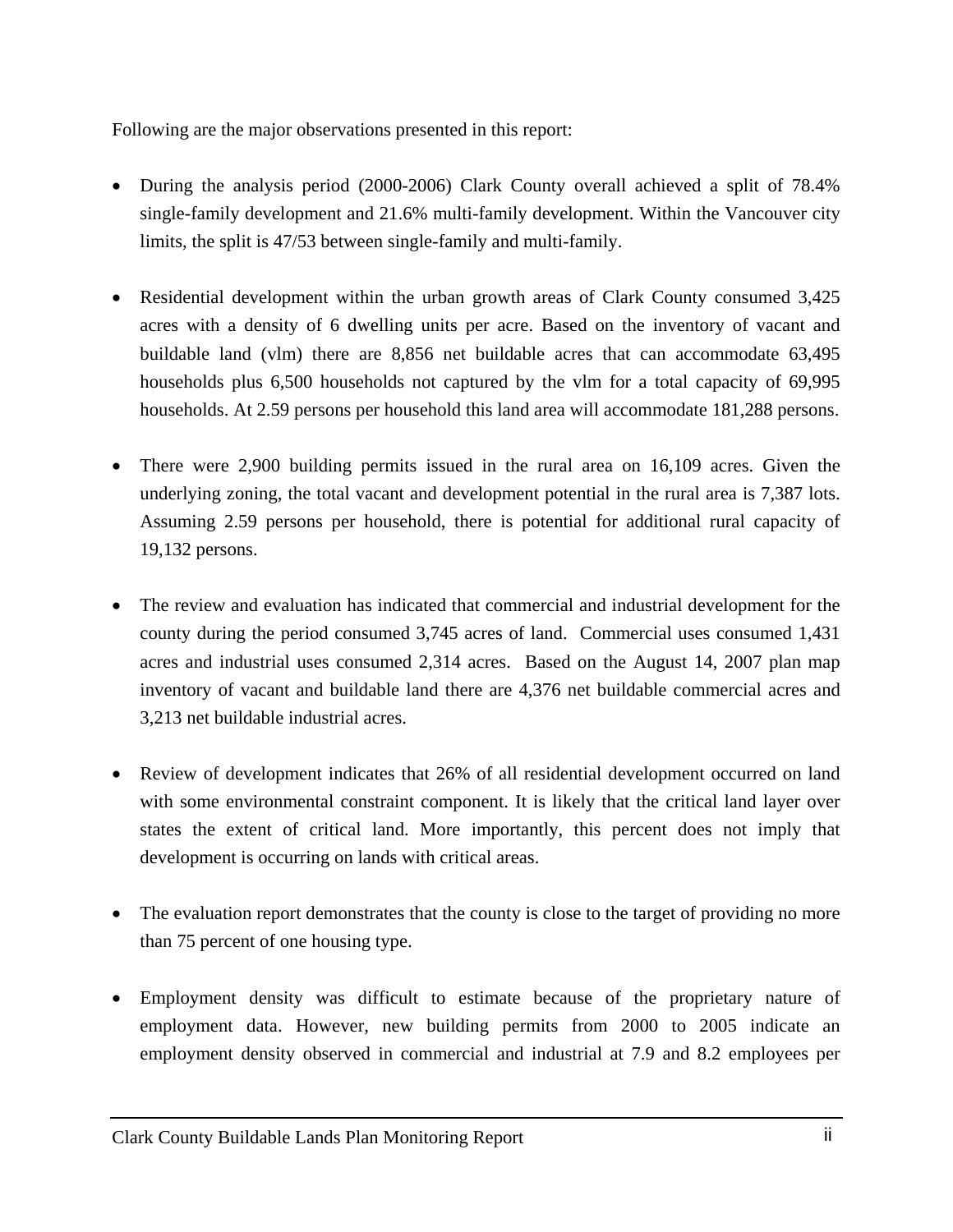acre, respectively.

- Battle Ground and Camas industrial employment density appears to be on target, which is 15.5 and 11.0 employees per acre, respectively.
- Despite the county's observed employment density not being on target, the total number of new employees has grown since 2000. Jurisdictions are likely to have added more employees on existing and built commercial and industrial buildings without going through the permit process.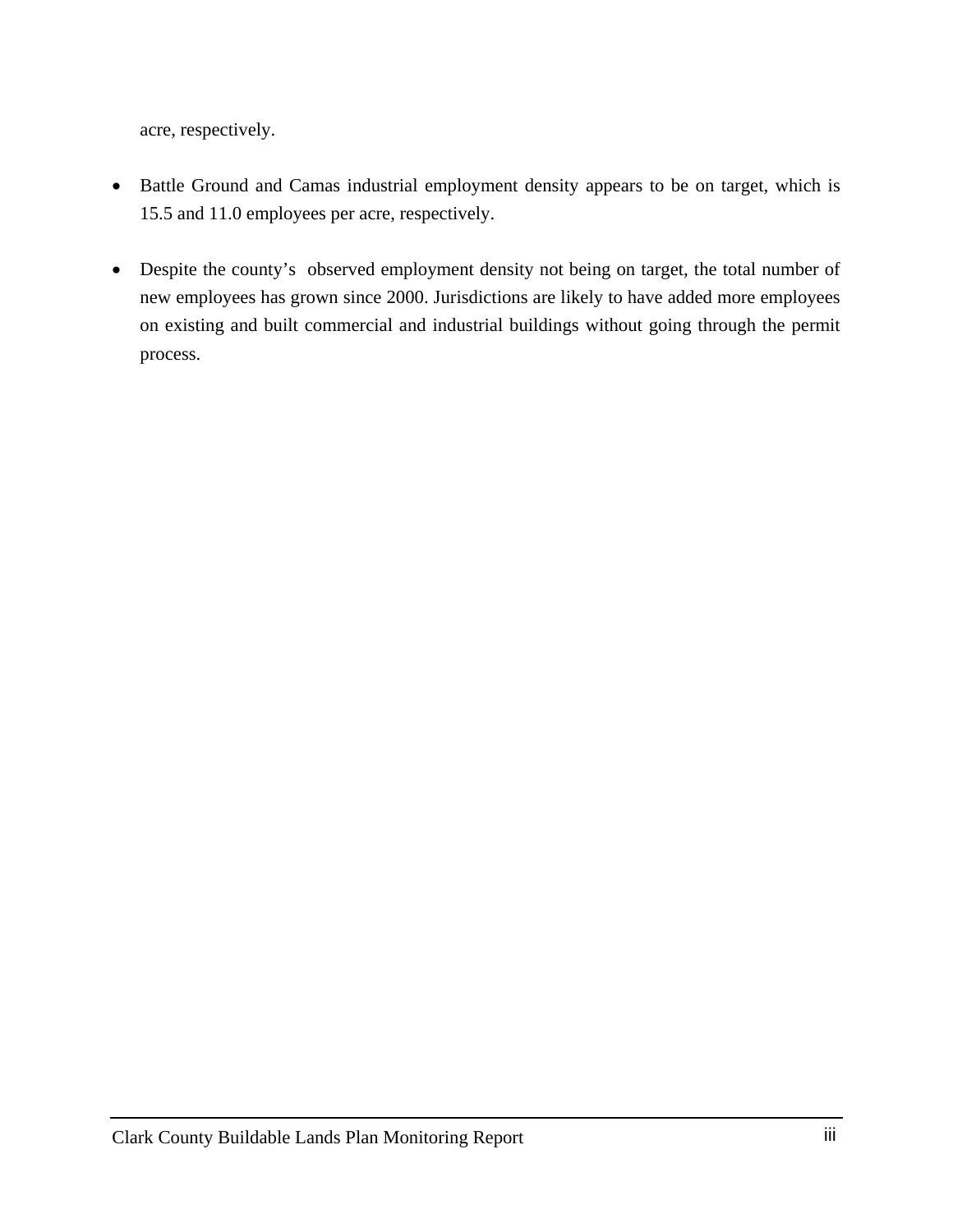# **Table of Contents**

| Commercial and Industrial Building Permits by Year and Jurisdiction 23 |  |
|------------------------------------------------------------------------|--|
|                                                                        |  |
|                                                                        |  |
|                                                                        |  |
|                                                                        |  |
|                                                                        |  |
|                                                                        |  |
|                                                                        |  |
|                                                                        |  |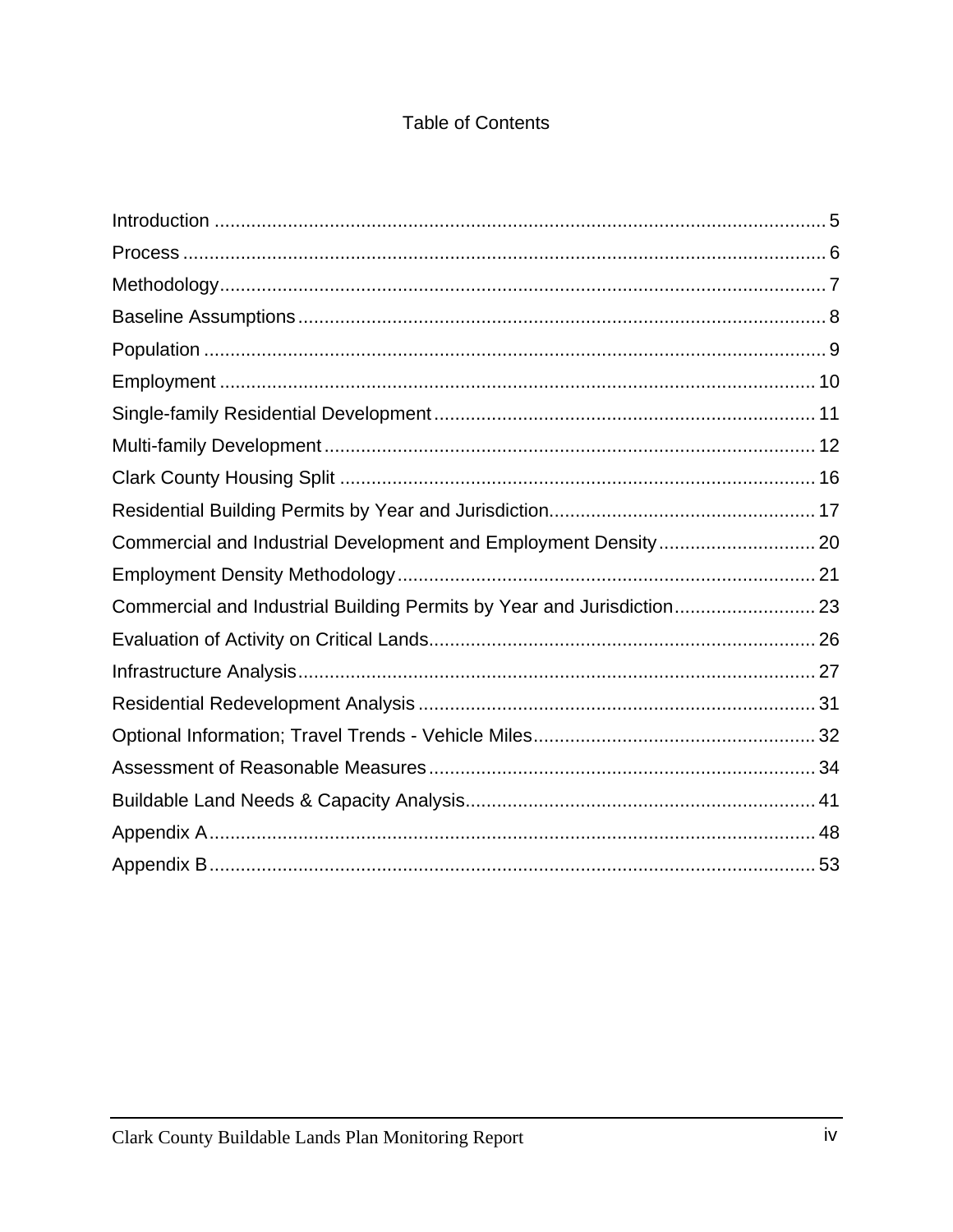#### <span id="page-6-0"></span>**Introduction**

Amendments to the Growth Management Act (GMA) in 1997 require Clark County and its cities to collect data on buildable lands and to analyze how planning goals are being achieved. The amendments, often referred to as the Buildable Lands Program, require local governments to monitor the amount and density of residential, commercial and industrial development that has occurred since adoption of a jurisdiction's GMA comprehensive plan. If the results of the 5-year buildable land evaluation reveal deficiencies in buildable land supply within UGAs, then the county and the cities are required first to adopt and implement reasonable measures that will remedy the buildable land supply shortfall before adjusting UGA boundaries.

The monitoring and evaluation of the buildable lands program is codified as Revised Code of Washington (RCW) 36.70A.215. Three sections are most relevant to this report. This report will focus on  $36.70A.215(1)(a)$  and  $36.70A.215(3)(c)$ , below, and provide the basis for addressing 36.70A.215 (1)(b) below. Under 36.70A.215(1): The purpose of the review and evaluation program is to:

- (a) "Determine whether a county and its cities are achieving urban densities within urban growth areas by comparing growth and development assumptions, targets, and objectives contained in the county wide planning policies and the county and city comprehensive plans with actual growth and development that has occurred in the county and its cities; and
- (b) Identify reasonable measures, other than adjusting urban growth areas that will be taken to comply with the requirements of this chapter."

and 36.70A.215(3)

(c) "Based on the actual density of development as determined under 3(b) of this subsection, review commercial, industrial, and housing needs by type and density range to determine the amount of land needed for commercial, industrial, and housing for the remaining portion of the twenty-year planning period used in the most recently adopted comprehensive plan."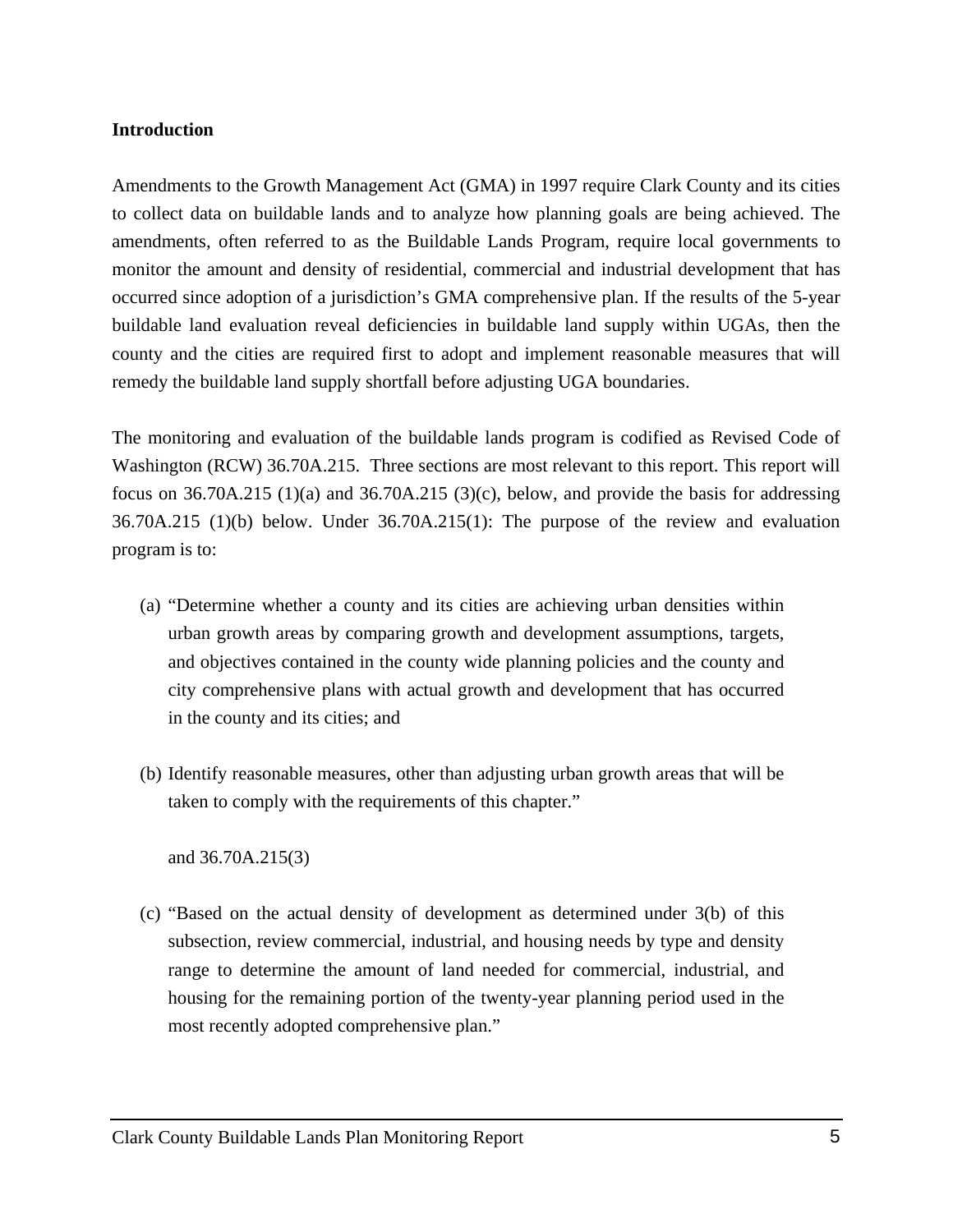<span id="page-7-0"></span>The Buildable Lands Statute further states:

"If the evaluation demonstrates an inconsistency between what has occurred since the adoption of the county-wide planning policies and the county and city comprehensive plans the county and its cities shall adopt and implement measures that are reasonably likely to increase consistency during the subsequent five-year period. If necessary, a county, in consultation with its cities shall adopt amendments to county-wide planning policies to increase consistency. The county and its cities shall annually monitor the measures adopted to determine their effect and may revise or rescind them as appropriate."

The original statue does not require jurisdictions to adopt the Buildable Lands Report (BLR). However, the State of Washington Department of Community Trade and Economic Development (CTED) have revised their adoption policy.

According to CTED in a letter dated March 16, 2007, GMA counties and jurisdictions should acknowledge the BLR through adoption of a resolution or ordinance by the appropriate legislative body. "CTED recommends the county's adoption of the final BLR as the legislative action that concludes the five-year reporting cycle of the review and evaluation program outlined in RCW 36.70A.215, if no other procedure is in place (such as in county-wide planning policies). Cities should also consider adopting the report in order to avoid future challenges. The adoption of the report should include opportunity for public participation. Since the September 1, 2007, deadline in the statute refers only to the completion of the report, we recommend formal adoption take place as soon as possible after its release."

#### **Process**

Clark County, in consultation with each city, has been working cooperatively to address the requirements of Section 215. Through that process, a methodology was developed for collecting the buildable land data in this report (see below, and Appendix A). The data collection methods and procedures were developed through the Clark County Growth Management Act (GMA) Technical Advisory Committee (TAC). An Amendment to the countywide planning policies was adopted by reference as Ordinance 2000-12-16 by the Board of County Commissioners.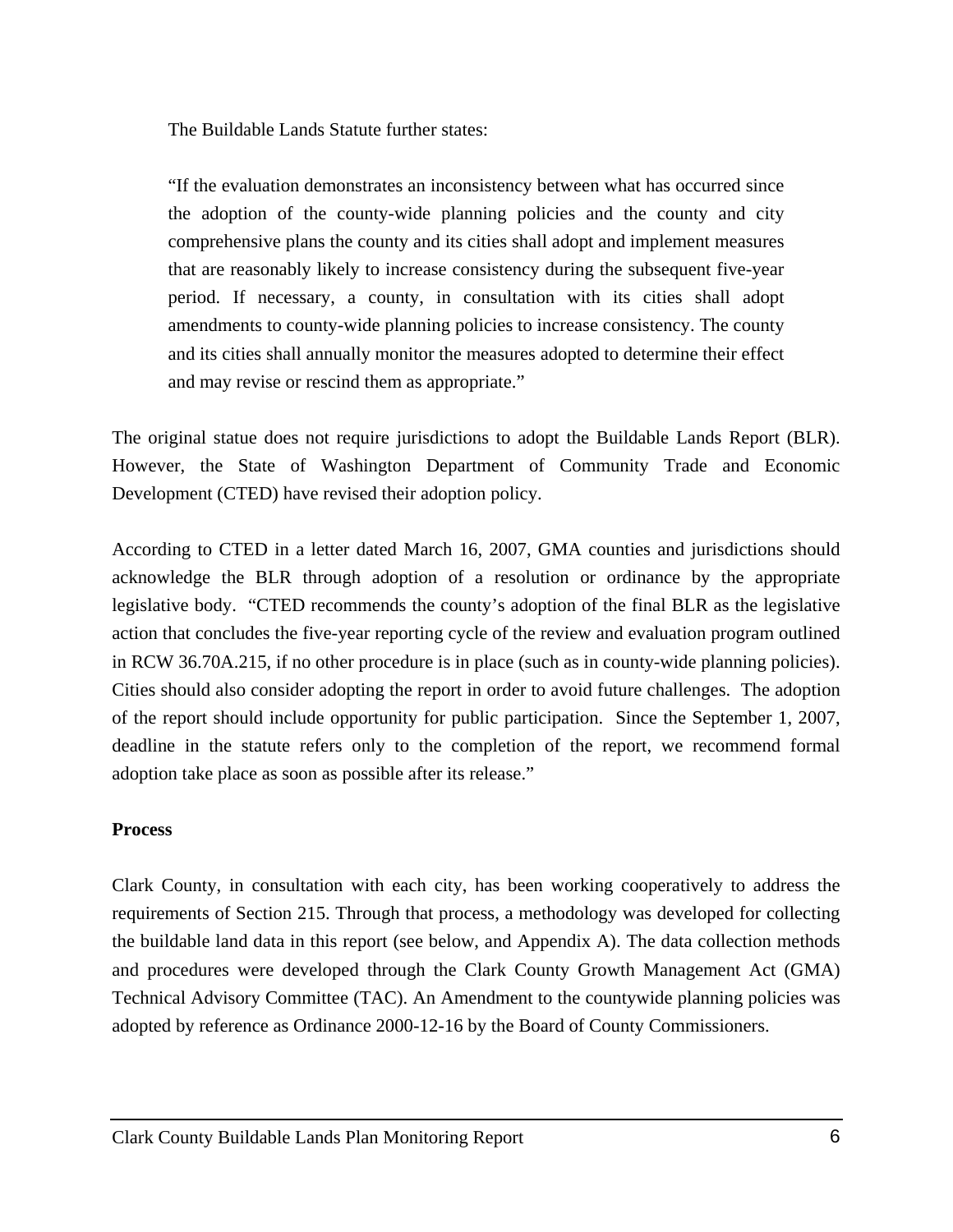<span id="page-8-0"></span>The Ordinance amended language in the Community Framework Plan to comply with the requirements of RCW 36.70A.215. The Growth Management Act requires Clark County to compile data that shows the process of each community's comprehensive plan toward the goals of the Growth Management Act. Each community collects development data, which is forwarded to the county and added to a central database. The web site draws data from that database. It allows citizens, interest groups, elected officials and advisory boards the most comprehensive source of planning data.

#### **Methodology**

Following the first Buildable Lands report, the county met with each building official and city staffs to refine how data was to be compiled in the future. Each month, staff in each jurisdiction (except Vancouver and Yacolt) forwards an electronic spreadsheet to the county with updated development data such as permit types, parcel numbers, numbers of units, etc. Staff performs a quality assurance check to ensure data has permit number, permit type, parcel number, number of units, building square feet for non-commercial permits, and issue dates. They look for duplicates and check for errors with parcel numbers, addresses, number of units and square feet. If data is missing or incorrect, staff contacts the respective jurisdiction. Staff also adds missing parcel numbers by using the parcel match option in Clark View.

Information Technology extracts permit data for Clark County, Vancouver and Yacolt, and transfers the files to a server. The server completes the following steps: normalize and read data, translate data, import data, obtain GIS data, generate reports in PDF format, and generates an exception report. The exception report contains permits that are not recognized by the server. If the error rate is greater than one to three percent per jurisdiction for the total number of permits, the county contacts the jurisdiction to correct the discrepancy. County staff also performs a visual check to confirm that the data has merged into the database correctly. The county runs another program that creates a report and a PDF file that is automatically placed on the web.

The primary sources of data were from new commercial, industrial and residential building permits, subdivisions and short plats that have been issued or reviewed from June 30, 2000 through June 30, 2006. Clark County's Geographic Information System (GIS) was used to link parent parcel serial numbers taken from new building permits issued to identify parcels within city and urban growth area boundaries, acreage and critical lands coverage.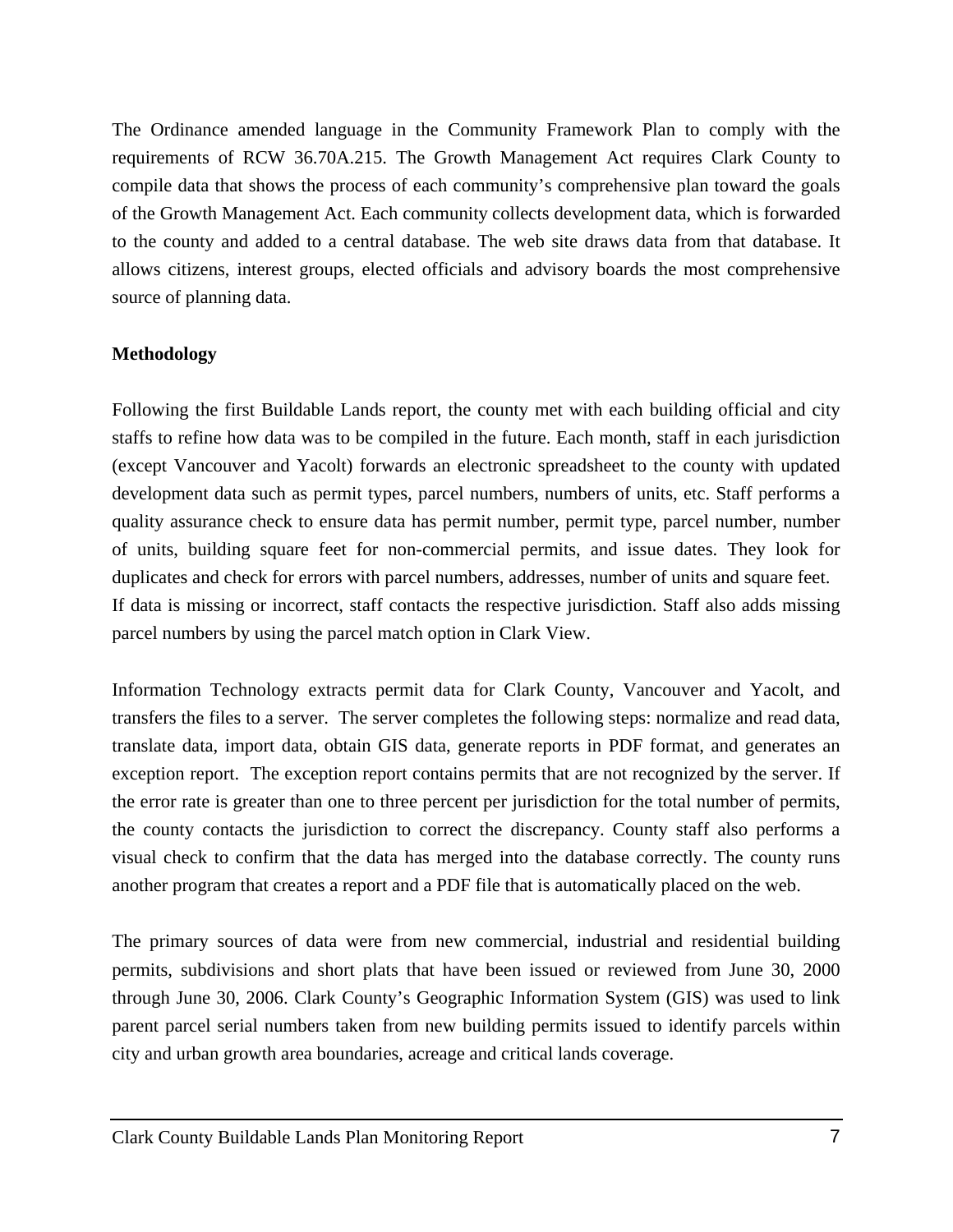<span id="page-9-0"></span>Data for the infrastructure analysis is from a vacant and underutilized model run. This infrastructure analysis classifies schools, public land, easements and right of ways.

#### **Baseline Assumptions**

Clark County 20 Year Comprehensive Growth Management Plan

The 1994 Comprehensive Plan provides the baseline for the first evaluation. The Board of County Commissioners adopted the first update to the 1994 comprehensive plan in 2004. The 2004 plan was challenged on a number of grounds. The Board subsequently decided to revisit several of the assumptions made in the 2004 plan, resulting in a change in the planning assumptions to closely reflect the type of growth pattern that expands the urban growth boundaries to include enough land to accommodate 20 years of proposed job and population growth. The planning assumptions have to do with growth rates, population, and persons per household, and are listed below:

- No more than 75 percent of any product type of detached/attached housing
- Average residential densities in urban areas would be 8 units per net acre for Vancouver, 6 for Battle Ground, Ridgefield, Camas, Washougal, 4 units per net acre for La Center, and no minimum for the town of Yacolt
- Infrastructure factor of 27.5 percent for residential development and 25 percent for industrial and commercial development
- 2.59 persons per household
- 20 employees per commercial acre; 9 employees per industrial acre; and 20 employees per business park acre
- Currently built land will be redeveloped, absorbing five percent of the projected population and job growth
- A residential market factor of 10 percent, no market factor for commercial, industrial or business park
- Population growth of 192,635; 90 percent of the population will live in urban areas; 10 percent in rural areas
- A total population of 584,310 by 2024, from an annual growth rate of 2.0 percent, with 2.2 percent assumed in 2004-2010 for capital facilities planning purposes
- 66,939 new dwelling units needed for households in urban areas and 138,312 new jobs by 2024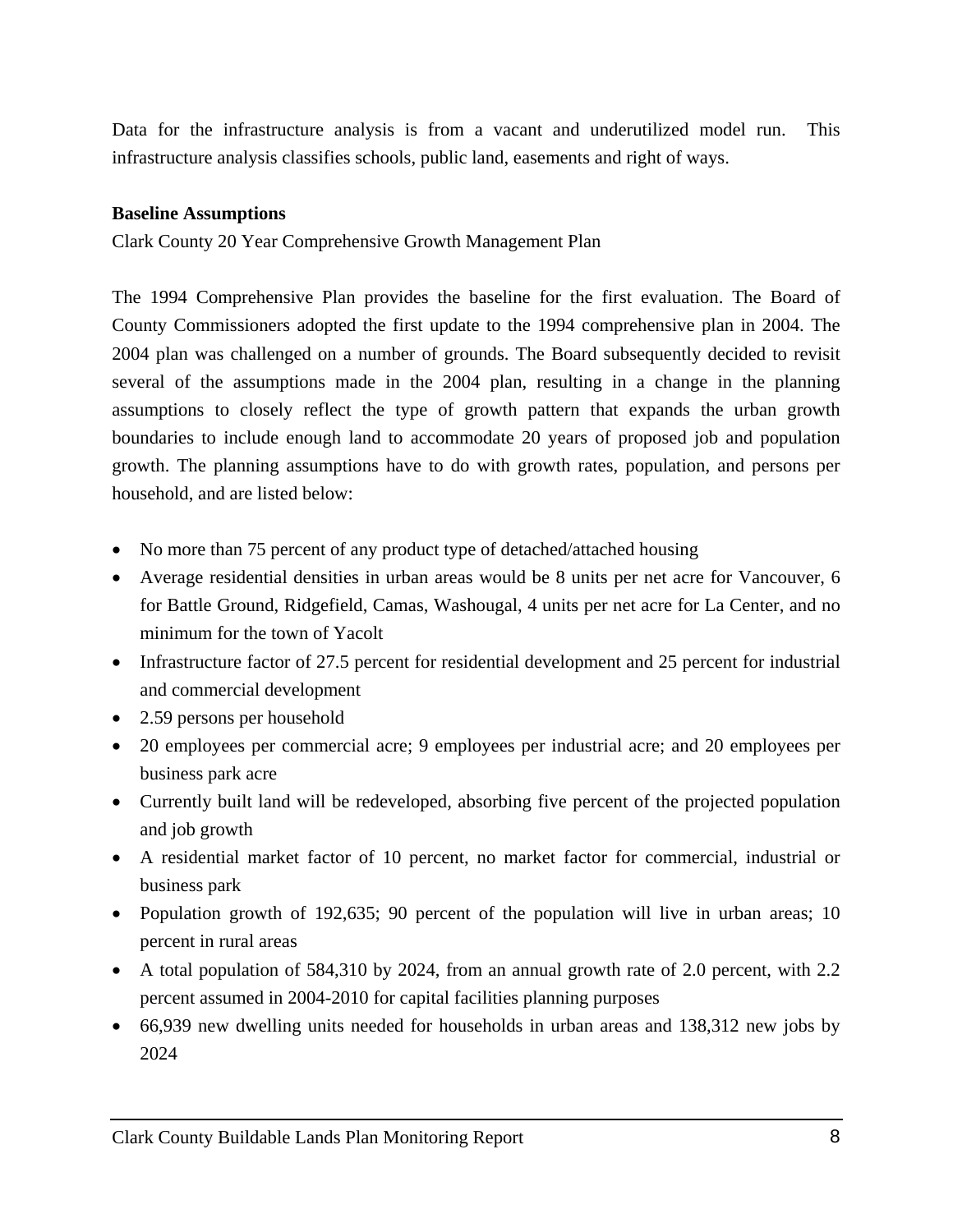# <span id="page-10-0"></span>**Population**

Under the GMA, Clark County and its cities are required to plan for a total population projection as provided by the state Office of Financial Management. Clark County's population forecast for the 20-year planning period ending 2014 is 478,393 and 584,310 in 2024. Since 2000, Table 1 below indicates that the County's population has increased by 58,262 persons or by 16.9 percent.

| Table 1                                                             |  |
|---------------------------------------------------------------------|--|
| Annual Population Estimates for Clark County & City UGAs, 1995-2006 |  |

| <b>Cities</b>         | 1995    | <b>2000</b> | 2001            | 2002            | 2003    | 2004    | 2005 <sub>I</sub>       |         | 2006 Adopted             | 1995-2000 | 2001-2006     |
|-----------------------|---------|-------------|-----------------|-----------------|---------|---------|-------------------------|---------|--------------------------|-----------|---------------|
|                       |         |             |                 |                 |         |         |                         |         | 2023                     | Percent   | Percent       |
|                       |         |             |                 |                 |         |         |                         |         | <b>Population Change</b> |           | <b>Change</b> |
|                       |         |             |                 |                 |         |         |                         |         | <b>Allocation</b>        |           |               |
| <b>Battle Ground</b>  | 5015    | 9,322       | 10.040          | 11.110          | 12.560  | 14,220  | 14.960                  | 15.810  | 16,294                   | 85.88%    | 57.47%        |
| <b>Camas</b>          | 8,355   | 12.534      | 12.970          | 13.540          | 14.200  | 15.360  | 15.460                  | 15.880  | 21.537                   | 50.02%    | 22.44%        |
| <b>LaCenter</b>       | 997     | 1,654       | 1.735           | 1.805           | 1,855   | 1.990   | 2,095                   | 2,315   | 2,713                    | 65.90%    | 33.43%        |
| <b>Ridgefield</b>     | .550    | 2.147       | 2.175           | 2.145           | 2.185   | 2.195   | 2,630                   | 3,225   | 10,237                   | 38.52%    | 48.28%        |
| <b>Vancouver</b>      | 68,589  | 143.560     | 145.300         | 148.800         | 50.700  | 152.900 | 154.800                 | 156.600 | 168.859                  | 109.30%   | 7.78%         |
| Washougal             | 5,808   | 8.595       | 8.790           | 9.100           | 9.775   | 10.770  | 11.350                  | 12.270  | 16,121                   | 47.99%    | 39.59%        |
| Yacolt                | 857     | 1.055       | 1,065           | 1.105           | 1.115   | 1.135   | 1.160                   | 1.220   | 1,274                    | 23.10%    | 14.55%        |
| Incorporated          | 91.325  | 178.959     | 182.170         | 187.690         | 192.475 |         | 198,650 202,545 207,410 |         | 237.035                  | 95.96%    | 13.86%        |
| <b>Unincorporated</b> | 198.786 |             | 166.279 170.430 | 175.710         | 179.825 |         | 184.650 188.955 196.090 |         | 280.706                  | $-16.35%$ | 15.06%        |
| <b>County Total</b>   | 290,111 |             | 345,238 352,600 | 363.400 372.300 |         |         | 383.300 391.675 403.500 |         | 517,741                  | 19.00%    | 14.44%        |

SOURCES: 2005 Population and Economic Handbook, Washington State Office of Financial Management, April 1 Population of Cities, Towns, and Counties, June, 2006.

NOTES: Total UGA includes a portion of the City of Woodland population that resides in Clark County.

#### **Observations**

Between 2001 and 2006:

The 2024 population forecast amounts to adding 65.7% to the 2001 population over 23 years or around 2.86% per year; similar to the 2.88% average increase observed between 2001 and 2006. This observed rate indicates that Clark County is growing at a faster rate than the 2024 population allocation. Assuming Clark County's average annual growth rate of 2.73% continues, the population could grow to 655,231 in 2024. This number would exceed the 2025 population projections (high growth expectations) from the Washington Office of Financial Management by approximately 33,000 people.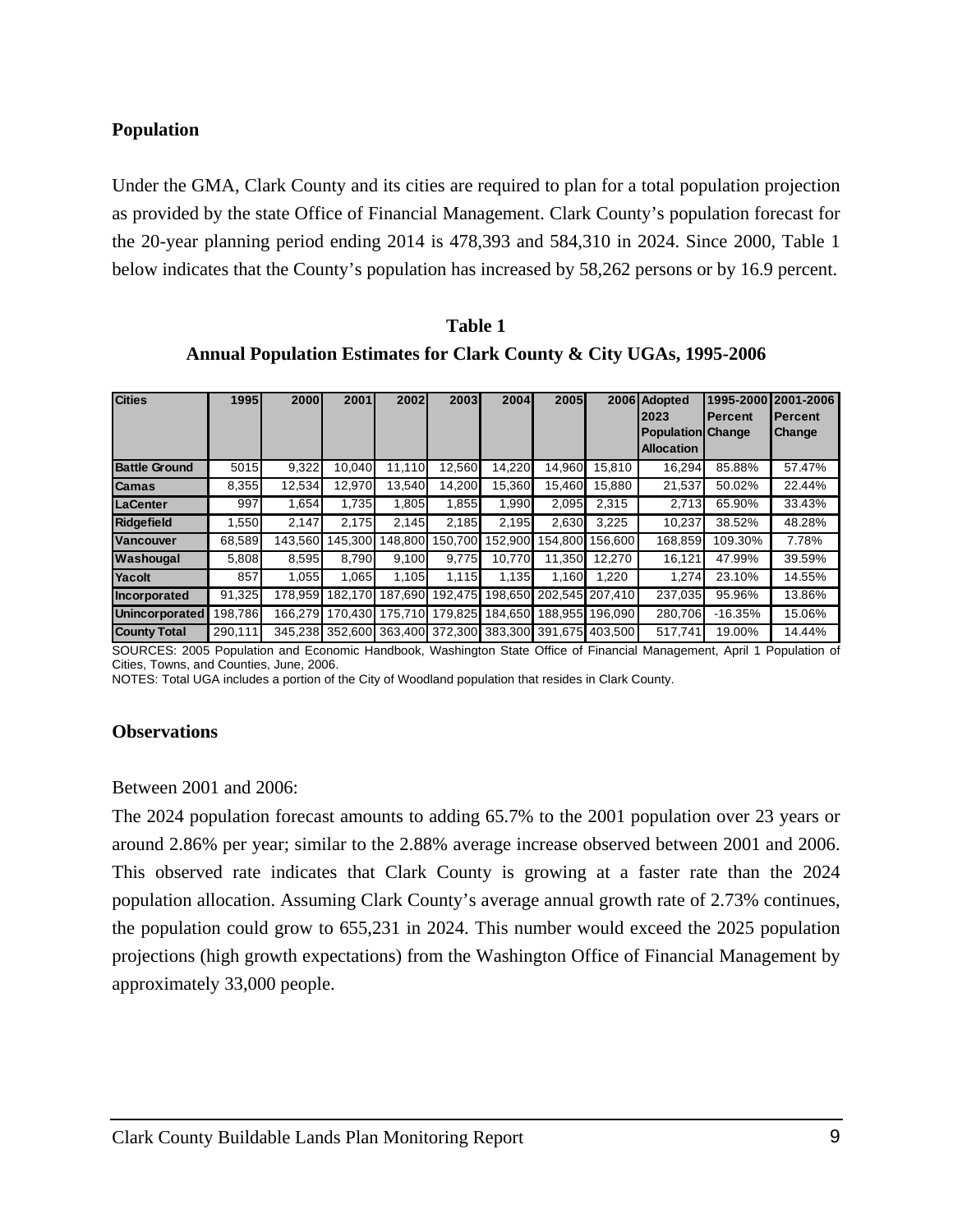### <span id="page-11-0"></span>**Employment**

The GMA does not mandate a source that must be considered in planning for future employment. However, in this report the county uses Washington State employment data to make comparisons between employment and employment densities. In 2004, commercial and industrial employment assumptions were 20 and 9 jobs per acre, respectively, to plan for future employment.

|                    | 2000-2006       | 2000-2006        | Average Annual |
|--------------------|-----------------|------------------|----------------|
|                    | Number Increase | Percent Increase | Increase       |
| Population         | 58,262          | 16.9             | 2.8            |
| <b>Total Labor</b> |                 |                  |                |
| Force              | 22,500          | 12.5             | 2.1            |
| Employment         | 19,400          | 11.4             | 19             |
| Unemployment       | 3,100           | 36.5             |                |

# **Table 2 Clark County Workforce, 2000-2006**

 Source: Work Force Explorer, Washington accessed November 14, 2006, Clark County Community Planning.

#### **Observations**

- From 2000 to 2006, Clark County added 22,500 to its total labor force; an average annual compound growth increase of 2.0%, for the same period population growth was 2.8%.
- National recession starting in 2001 reversed a period of fast economic growth and low unemployment, resulting in significant layoffs and unemployment rates increasing to 8% by February 2002 in Clark County and the PMSA.
- This downturn affected over 14,000 Clark County residents.
- More recently, the economy has begun to improve regionally and within the county.
- 2006 annual unemployment for Clark County was 5.8 percent with a 5.1 percent unemployment rate in the PMSA for the same period.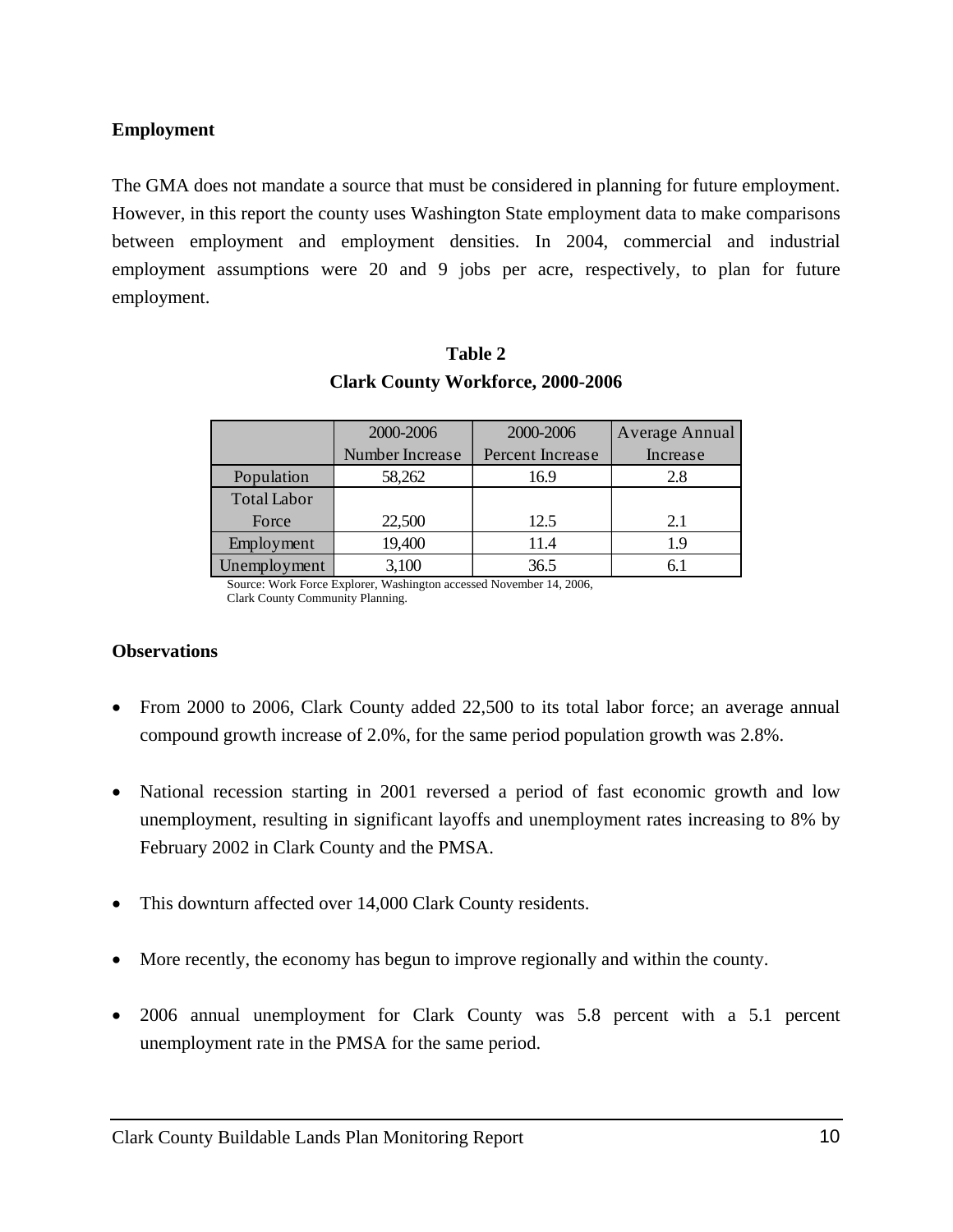### <span id="page-12-0"></span>**Single-family Residential Development Activity (2000-2006)**

Indicators of residential development include lot creation, subdivisions and building permits. Monitoring building permits provides a measure of the level of construction activity and the rate at which residential land is being developed. Table 3 below shows the number of new singlefamily building permits issued between June 30, 2000 and June 30, 2006. Single family includes single-family residential, accessory dwelling units (ADU), and mobile homes (on individual lots). Chart 1 below shows the density of development by UGA and the number of acres permitted for single-family detached residences. **Please refer to pages 17 -19 for an annual breakdown of each jurisdiction's building permits.** 

|                      |            |        | <b>Single Family Development</b> |           |
|----------------------|------------|--------|----------------------------------|-----------|
|                      |            | Units  | Acres                            | Du's/Acre |
| <b>Battle Ground</b> |            |        |                                  |           |
|                      | City       | 1,059  | 203.45                           | 5.21      |
|                      | <b>UGA</b> | 25     | 71.68                            | 0.35      |
| <b>Sub Total</b>     |            | 1,084  | 275.13                           | 3.94      |
| <b>Camas</b>         |            |        |                                  |           |
|                      | City       | 1,346  | 281.05                           | 4.79      |
|                      | <b>UGA</b> | 114    | 34.57                            | 3.30      |
| <b>Sub Total</b>     |            | 1,460  | 315.62                           | 4.63      |
| <b>La Center</b>     |            |        |                                  |           |
|                      | City       | 252    | 55.70                            | 4.52      |
|                      | <b>UGA</b> | 2      | 7.82                             | 0.26      |
| <b>Sub Total</b>     |            | 254    | 63.52                            | 4.00      |
| Ridgefield           |            |        |                                  |           |
|                      | City       | 597    | 138.57                           | 4.31      |
|                      | <b>UGA</b> | 3      | 15.20                            | 0.20      |
| <b>Sub Total</b>     |            | 600    | 153.77                           | 3.90      |
| Vancouver            |            |        |                                  |           |
|                      | City       | 3,186  | 586.56                           | 5.43      |
|                      | <b>UGA</b> | 8,082  | 1,393.27                         | 5.80      |
| <b>Sub Total</b>     |            | 11,268 | 1,979.83                         | 5.69      |
| Washougal            |            |        |                                  |           |
|                      | City       | 1,405  | 346.32                           | 4.06      |
|                      | <b>UGA</b> | 3      | 4.04                             | 0.74      |
| <b>Sub Total</b>     |            | 1,408  | 350.36                           | 4.02      |
| <b>Yacolt</b>        |            |        |                                  |           |
|                      | City       | 102    | 25.98                            | 3.93      |
|                      | <b>UGA</b> | 1      | 2.00                             | 0.50      |
| <b>Sub Total</b>     |            | 103    | 27.98                            | 3.68      |
| <b>Rural</b>         |            | 2,899  | 16,103.97                        | 0.18      |
| <b>Total Cities</b>  |            | 7,947  | 1,637.63                         | 4.85      |
| <b>Total UGAs</b>    |            | 8,230  | 1,528.57                         | 5.38      |

# **Table 3 Single-Family Building Permits, 2000 – 2006**

 Source: Clark County Community Planning, Tidemark Advantage, Cities of Battle Ground, Camas, La Center, Ridgefield, and Washougal.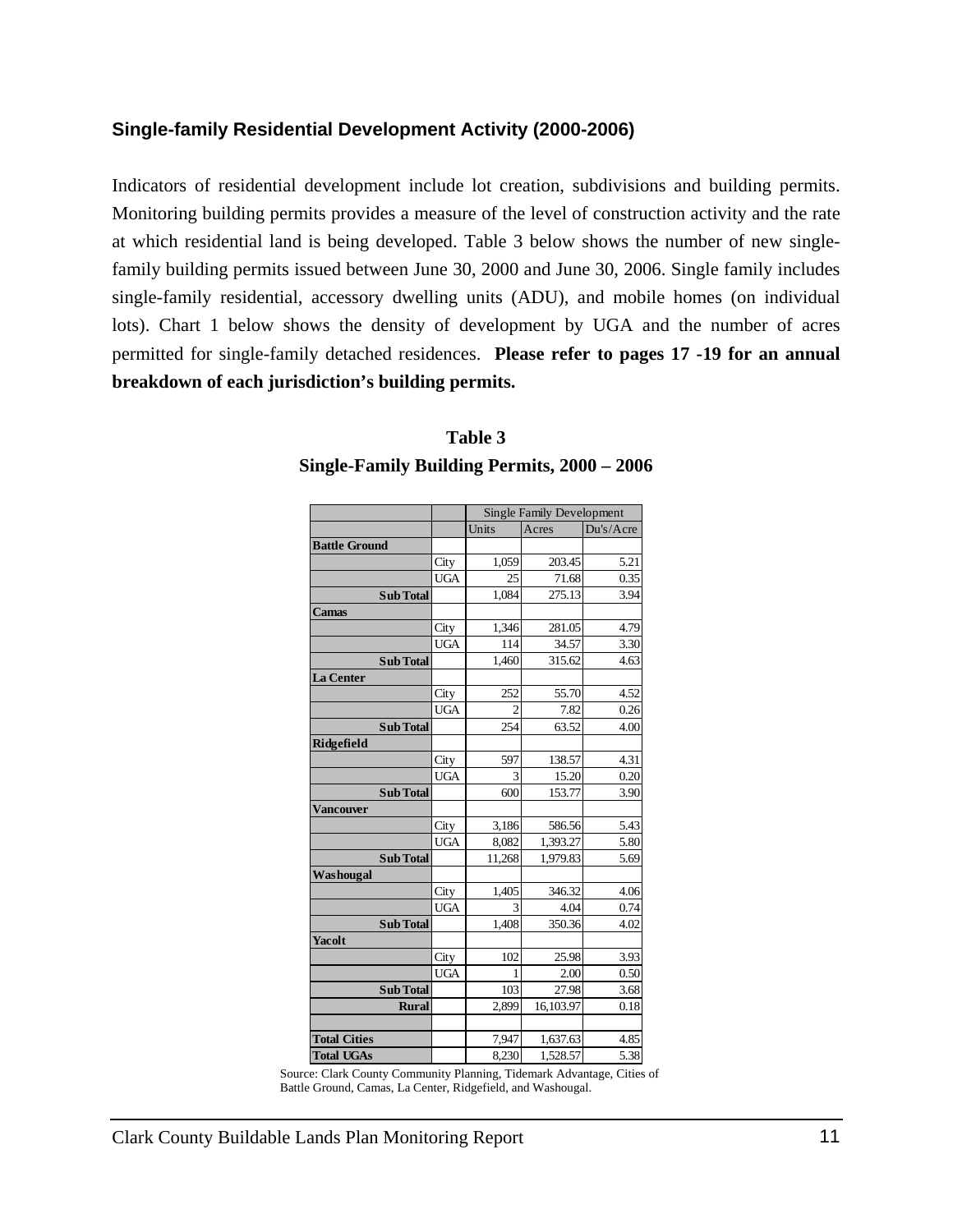#### **Chart 1**

<span id="page-13-0"></span>**New Single-Family Development Density by UGA, 2000-2006** 



Source: Clark County Community Planning

#### **Observations**

Between 2000 and 2006:

- Overall, the UGA's observed a single-family residential density of 5.38 du's/acre.
- City of Vancouver has observed a density of 5.43 du's/acre and Vancouver's unincorporated UGA observed a density of 5.8 du's/acre, which is an overall density of 5.69 units/net acre.
- Based on building permits, Clark County has developed on a total of 3,166 acres of singlefamily residential land in the urban growth areas.

# **Multi-family Development Activity (2000-2006)**

Multi-family building permits issued from June 1, 2000 through June 30, 2006 were collected. The parcel serial number from each building permit was linked to a GIS coverage to determine the parcel size, geography and critical area. Multi-family includes multi-family residential, duplexes, and new mobile home parks. Table 4 below shows multi-family building permits from 2000-2006; charts 2 and 3 on page 14 show the density of development by UGA and the number of residential acres developed , respectively.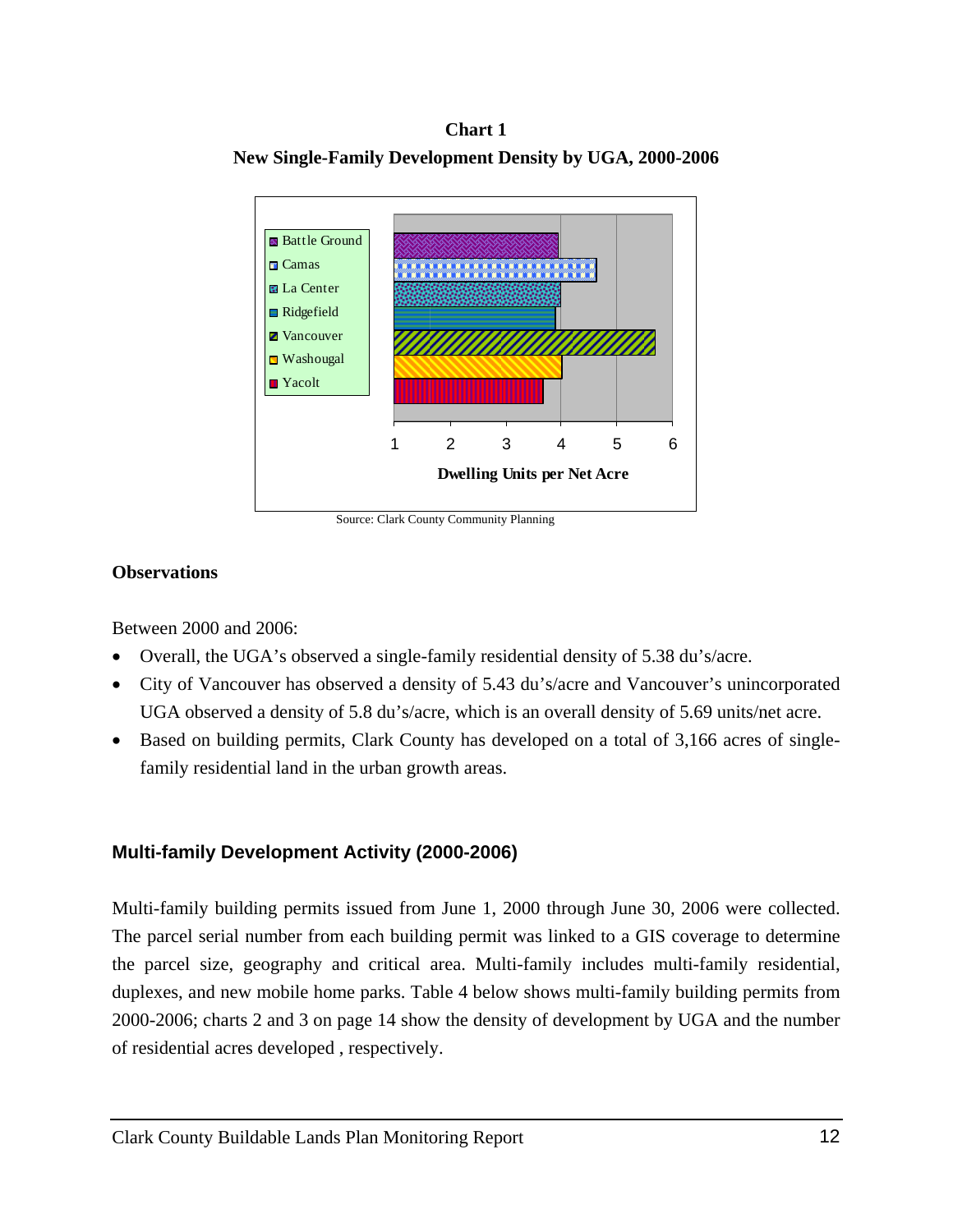|                                |            |                  |        | Multi-Family Development |
|--------------------------------|------------|------------------|--------|--------------------------|
|                                |            | Units            | Acres  | Du's/Acre                |
| <b>Battle Ground</b>           |            |                  |        |                          |
|                                | City       | 160              | 9.90   | 16.17                    |
|                                | <b>UGA</b> | $\overline{0}$   |        | 0.00                     |
| <b>Sub Total</b>               |            | 160              | 9.90   | 16.17                    |
| <b>Camas</b>                   |            |                  |        |                          |
|                                | City       | 82               | 7.94   | 10.33                    |
|                                | <b>UGA</b> | $\overline{0}$   |        | 0.00                     |
| <b>Sub Total</b>               |            | 82               | 7.94   | 10.33                    |
| La Center                      |            |                  |        |                          |
|                                | City       | 4                | 0.48   | 8.33                     |
|                                | <b>UGA</b> | $\overline{0}$   |        |                          |
| <b>Sub Total</b>               |            | $\overline{4}$   | 0.48   | 8.33                     |
| Ridgefield                     |            |                  |        |                          |
|                                | City       | 14               | 0.62   | 22.76                    |
|                                | <b>UGA</b> | $\overline{0}$   |        |                          |
| <b>Sub Total</b>               |            | 14               | 0.62   | 22.76                    |
| Vancouver                      |            |                  |        |                          |
|                                | City       | 3,557            | 191.40 | 18.58                    |
|                                | <b>UGA</b> | 496              | 39.42  | 12.58                    |
| <b>Sub Total</b>               |            | 4,053            | 230.82 | 17.56                    |
| Washougal                      |            |                  |        |                          |
|                                | City       | 104              | 8.76   | 11.87                    |
|                                | <b>UGA</b> | 0                |        |                          |
| <b>Sub Total</b>               |            | 104              | 8.76   | 11.87                    |
| Yacolt                         |            |                  |        |                          |
|                                | City       | $\boldsymbol{0}$ |        |                          |
|                                | <b>UGA</b> | $\overline{0}$   |        |                          |
| <b>Sub Total</b>               |            | $\overline{0}$   |        |                          |
| <b>Rural</b>                   |            | 1                | 5.09   | 0.20                     |
|                                |            |                  |        |                          |
| <b>Total Cities</b>            |            | 3,921            | 219.09 | 17.90                    |
| <b>Total UGAs</b>              |            | 496              | 39.42  | 12.58                    |
| <b>Overall Average Density</b> |            | 4,417            | 258.51 | 17.09                    |

# **Table 4**

### **Multi-Family Building Permits, 2000-2006**

 Source: Clark County Community Planning, Tidemark Advantage, Cities of Battle Ground, Camas, La Center, Ridgefield, and Washougal.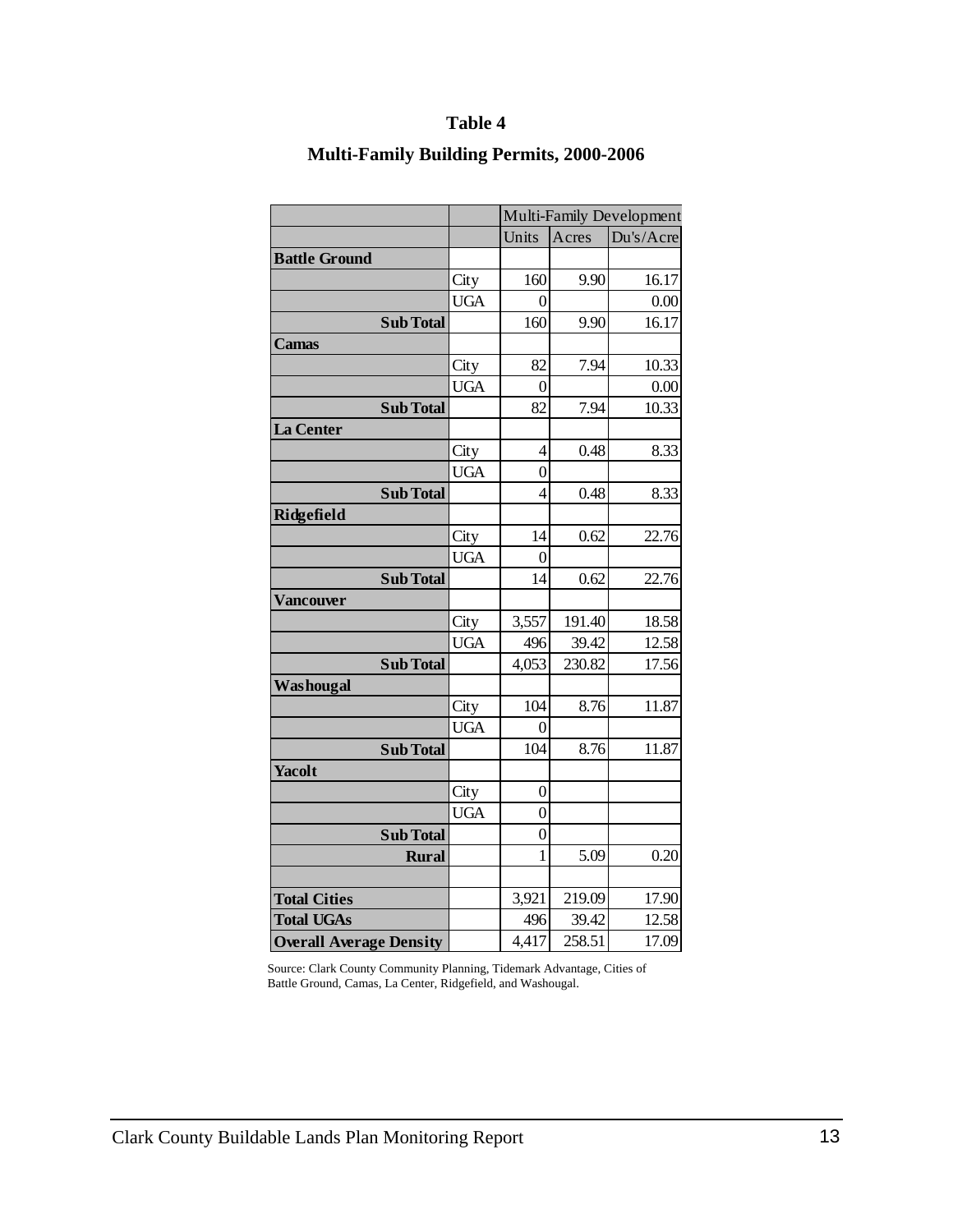#### **Chart 2**



**New Multi-Family Development Density by UGA, 2000-2006** 

Source: Clark County Community Planning

#### **Observations**

Between 2000 and 2006:

- Overall, average density for multi-family building permits show 17.0 du's/acre.
- The City of Vancouver achieved a multi-family density of 17.56 du's/acre.



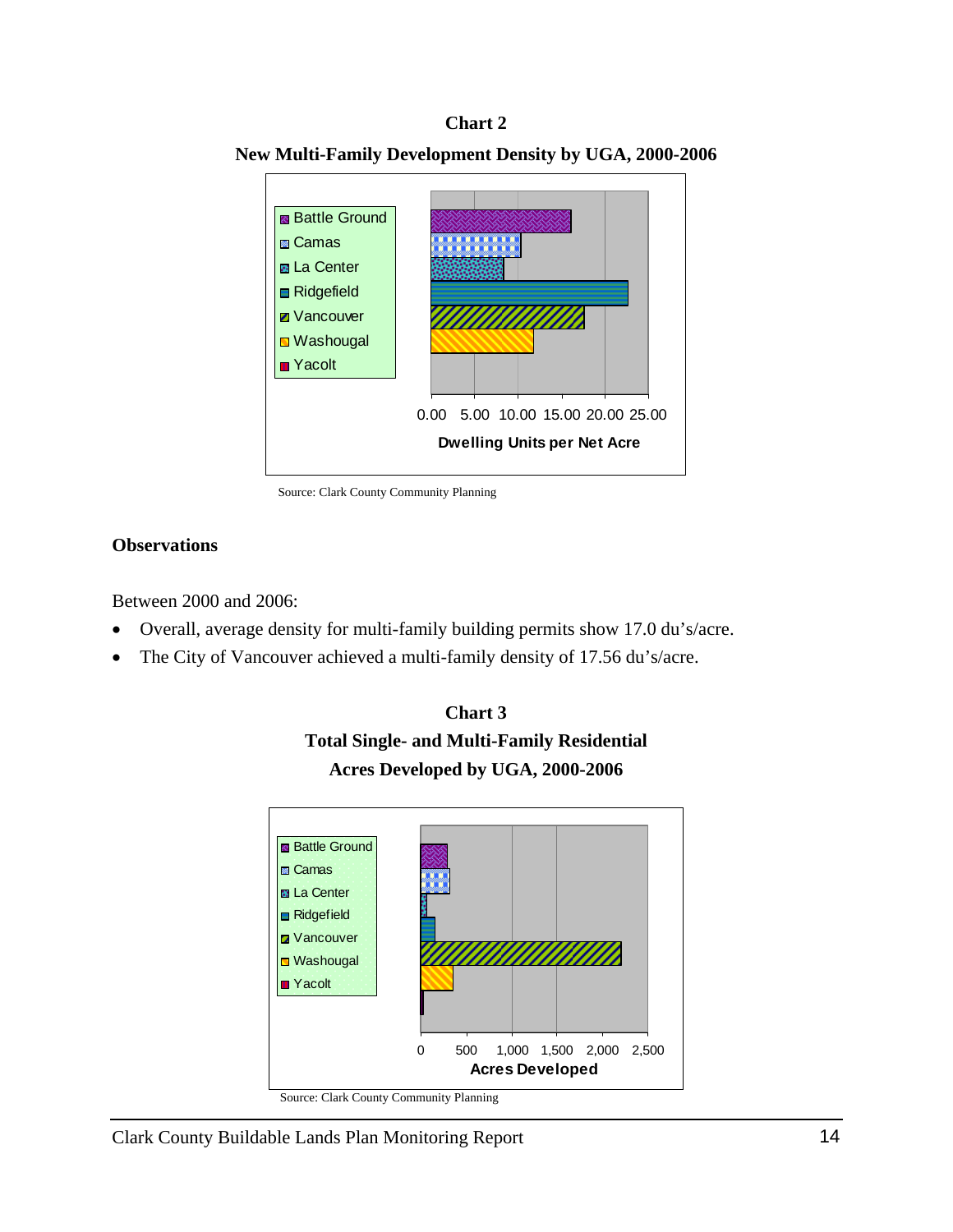# **Observations**

Between 2000 and 2006:

- Based on building permits, Clark County has developed on a total of 3,425 acres of urban residential land.
- 3,166 acres of single -family residential land has developed within the Urban Growth Areas, which is 92.4% of all residential land developed.
- Multi-family development has occurred on 259 acres of urban land, which is 7.6% of all urban residential land that was developed.
- Vancouver's UGA single- family residential land occurred on 1,980 acres at 5.69 dwelling units per acre, which is 89.5% of Vancouver's residential land developed.
- Vancouver's UGA multi-family residential land occurred on 231 acres at 17.56 dwelling units per acre, which is 10.5% of Vancouver's residential land developed.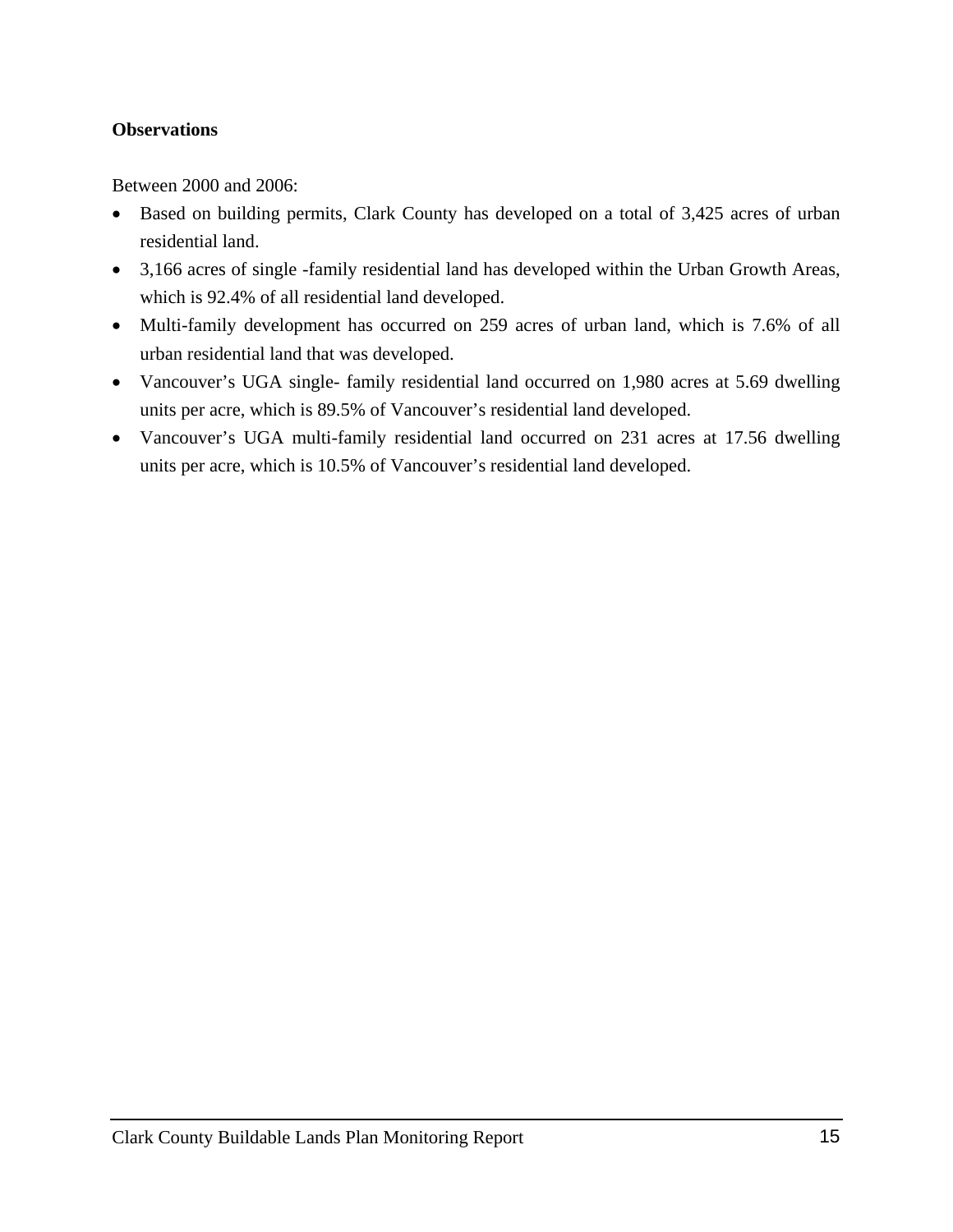#### **Clark County Housing Split**

<span id="page-17-0"></span>Countywide Planning Policy 1.1.12 in the *2007 Clark County Comprehensive Plan* specifies that no more than 75 percent of new dwelling units to be a specific product type (i.e. single-family housing). The table below shows single-family and multi-family split from June 30, 2000 to June 30, 2006 for each of the Urban Growth Areas.

#### **Table 5**

|                      |            |                | Single Family |           |                | Multi-Family |        |                | Total     |            |
|----------------------|------------|----------------|---------------|-----------|----------------|--------------|--------|----------------|-----------|------------|
|                      |            | Units          | % SF          | Acres     | Units          | %MF          | Acres  | Units          | Acres     | Units/Acre |
| <b>Battle Ground</b> |            |                |               |           |                |              |        |                |           |            |
|                      | City       | 1,059          | 86.9          | 203.45    | 160            | 13.1         | 9.90   | 1,219          | 213.35    | 5.71       |
|                      | <b>UGA</b> | 25             | 100.0         | 71.68     | $\Omega$       |              |        | 25             | 71.68     | 0.35       |
| <b>Sub Total</b>     |            | 1,084          | 87.1          | 275.13    | 160            | 12.9         | 9.90   | 1,244          | 285.03    | 4.36       |
| <b>Camas</b>         |            |                |               |           |                |              |        |                |           |            |
|                      | City       | 1,346          | 94.3          | 281.05    | 82             | 5.7          | 7.94   | 1.428          | 288.99    | 4.94       |
|                      | <b>UGA</b> | 114            | 100.0         | 34.57     | $\Omega$       |              |        | 114            | 34.57     | 3.30       |
| <b>Sub Total</b>     |            | 1,460          | 94.7          | 315.62    | 82             | 5.3          | 7.94   | 1,542          | 323.56    | 4.77       |
| La Center            |            |                |               |           |                |              |        |                |           |            |
|                      | City       | 252            | 98.4          | 55.70     | 4              |              | 0.48   | 256            | 56.18     | 4.56       |
|                      | <b>UGA</b> | $\overline{2}$ | 100.0         | 7.82      | $\overline{0}$ |              |        | $\overline{c}$ | 7.82      | 0.26       |
| <b>Sub Total</b>     |            | 254            | 98.4          | 63.52     | 4              |              | 0.48   | 258            | 64.00     | 4.03       |
| Ridgefield           |            |                |               |           |                |              |        |                |           |            |
|                      | City       | 597            | 97.7          | 138.57    | 14             | 2.3          | 0.62   | 611            | 139.19    | 4.39       |
|                      | <b>UGA</b> | 3              | 100.0         | 15.20     | $\Omega$       |              |        | 3              | 15.20     | 0.20       |
| <b>Sub Total</b>     |            | 600            | 97.7          | 153.77    | 14             | 2.3          | 0.62   | 614            | 154.38    | 3.98       |
| <b>Vancouver</b>     |            |                |               |           |                |              |        |                |           |            |
|                      | City       | 3,186          | 47.2          | 586.56    | 3,557          | 52.8         | 191.40 | 6,743          | 777.96    | 8.67       |
|                      | <b>UGA</b> | 8,082          | 94.2          | 1,393.27  | 496            | 5.8          | 39.42  | 8,578          | 1,432.69  | 5.99       |
| <b>Sub Total</b>     |            | 11,268         | 73.5          | 1,979.83  | 4,053          | 26.5         | 230.82 | 15,321         | 2,210.65  | 6.93       |
| Washougal            |            |                |               |           |                |              |        |                |           |            |
|                      | City       | 1,405          | 93.1          | 346.32    | 104            | 6.9          | 8.76   | 1,509          | 355.08    | 4.25       |
|                      | <b>UGA</b> | 3              | 100.0         | 4.04      | $\overline{0}$ |              |        | 3              | 4.04      | 0.74       |
| <b>Sub Total</b>     |            | 1.408          | 93.1          | 350.36    | 104            | 6.9          | 8.76   | 1.512          | 359.12    | 4.21       |
| <b>Yacolt</b>        |            |                |               |           |                |              |        |                |           |            |
|                      | City       | 102            | 100.0         | 25.98     | $\overline{0}$ |              |        | 102            | 25.98     | 3.93       |
|                      | <b>UGA</b> | 1              |               | 2.00      | $\Omega$       |              |        | $\theta$       |           |            |
| <b>Sub Total</b>     |            | 103            | 100.0         | 27.98     | $\overline{0}$ |              |        | 103            | 27.98     | 3.68       |
| <b>Rural</b>         |            | 2,899          | 100.0         | 16,103.97 |                | 0.0          | 5.09   | 2,900          | 16,109.06 | 0.18       |
|                      |            |                |               |           |                |              |        |                |           |            |
| <b>Total Cities</b>  |            | 7,947          | 67.0          | 1,637.63  | 3,921          | 33.0         | 219.09 | 11,868         | 1.856.72  | 6.39       |
| <b>Total UGAs</b>    |            | 8,230          | 94.3          | 1,528.57  | 496            | 5.7          | 39.42  | 8,726          | 1,567.99  | 5.57       |
| <b>Grand Total</b>   |            | 16,177         | 78.6          | 3,166.20  | 4,417          | 21.4         | 258.51 | 20,594         | 3,424.71  | 6.01       |

#### **Single- and Multi-Family Split, 2000-2006**

Source: Clark County Community Planning, Tidemark Advantage, Cities of Battle Ground, Camas, La Center, Ridgefield, and Washougal.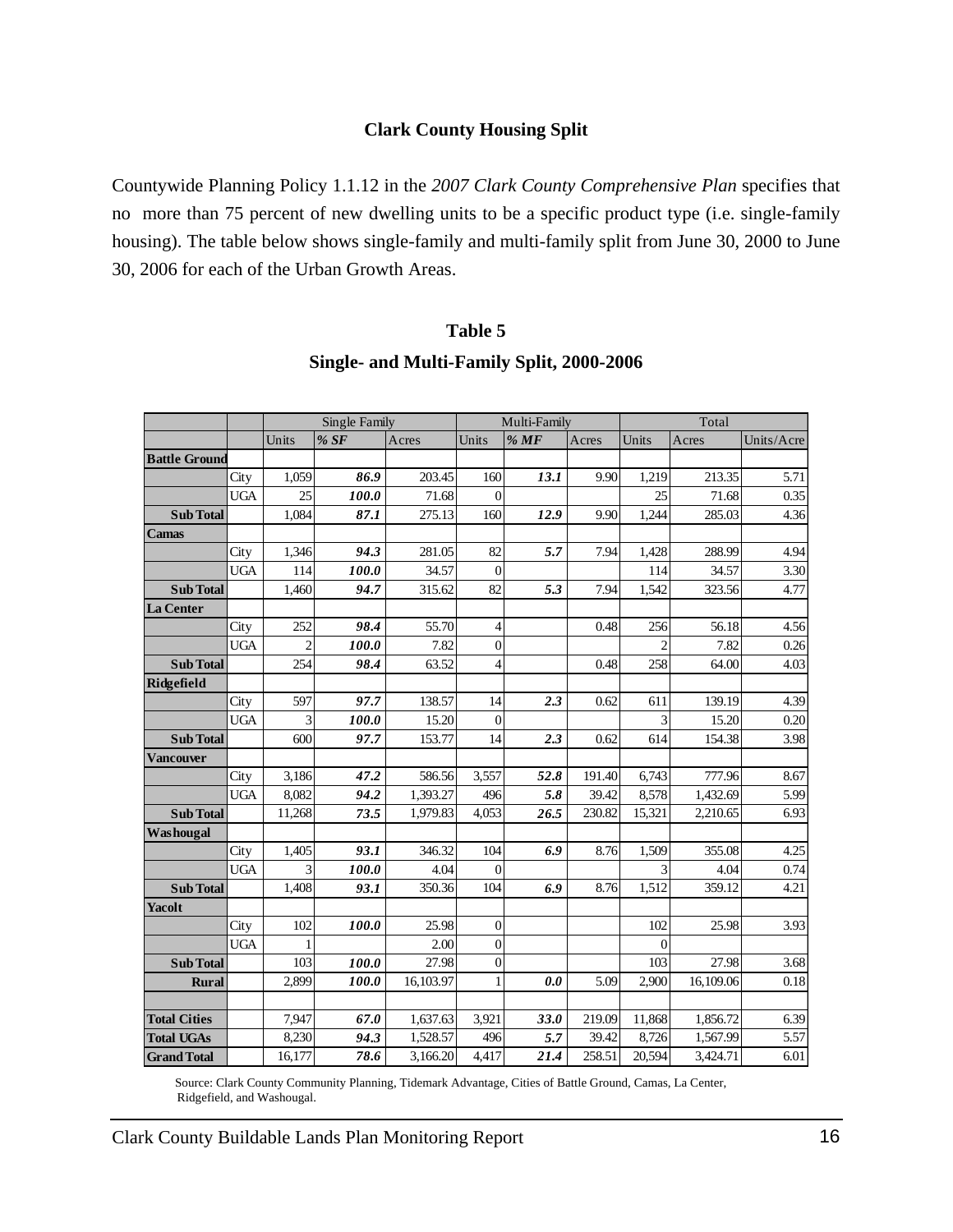#### <span id="page-18-0"></span>**Observations**

Between 2000 and 2006:

- County overall achieved a split of 78.6% single-family and 21.4% multi-family.
- Vancouver's overall split averaged 73.5% single-family and 26.5% multi-family.
- Overall, observed density for Single- and Multi-family residential dwelling units per acre is 6.01.
- As an informational item and for reporting purposes only, overall rural area residential density occurred at .18 dwelling units per acre, which is equal to an average lot size of 5 acres per unit.

# **Residential Building Permits by Year and Jurisdiction**

The following residential tables are reported by year from June 30, 2000 to June 30, 2006 for each jurisdiction and assembled by Clark County Community Planning. Data is from Tidemark Advantage (expanded).

#### **Table 6**

### **Rural Annual Residential Development**

| Single Family | 2000         |        |             | 2001         |        |             | 2002         |        |             | 2003         |        |             | 2004         |                 |             | 2005         |        |             | 2006        |        |             | Total 2000-2006 |        |
|---------------|--------------|--------|-------------|--------------|--------|-------------|--------------|--------|-------------|--------------|--------|-------------|--------------|-----------------|-------------|--------------|--------|-------------|-------------|--------|-------------|-----------------|--------|
|               |              | Units/ |             |              | Units/ |             |              | Units/ |             |              | Units/ |             |              | $ Units\rangle$ |             |              | Units/ |             |             | Units/ |             |                 | Units/ |
|               | Units Acres  | acre   | Units Acres |              | acre   | Units Acres |              | acre   | Units Acres |              | acre   | Units Acres |              | lacre           | Units Acres |              | lacre  | Units Acres |             | acre   | Units Acres |                 | acre   |
| Rural         | 230 1,142.63 | 0.20   |             | 431 2,194.91 | 0.20   |             | 465 2.568.86 | 0.18   |             | 564 2,993.16 | 0.19   |             | 513 2.963.47 | 0.17            |             | 488 2,896.83 | 0.17   |             | 208 1.344.1 | 0.15   | 2899        | 16,103.97       | 0.18   |
| Multi-Family  |              |        |             |              |        |             |              |        |             |              |        |             |              |                 |             |              |        |             |             |        |             |                 |        |
| Rural         |              |        |             |              |        |             | 5.09         | 0.20   |             |              |        |             |              |                 |             |              |        |             |             |        |             | 5.09            | 0.20   |
| Total         | 230 1,142.63 | 0.20   |             | 431 2,194.91 | 0.20   |             | 466 2,573.95 | 0.18   |             | 564 2,993.16 | 0.19   |             | 513 2,963.47 | 0.17            |             | 488 2,896.83 | 0.17   |             | 208 1,344.1 | 0.15   | 2900        | 16,109.06       | 0.18   |

#### **Table 7**

# **Battle Ground Annual Residential Development**

| Single Family         |          | 2000        |        | 2001             |        |    | 2002             |        |     | 2003             |        |     | 2004             |        |     | 2005             |        |    | 2006             |                  |       | Total 2000-2006 |        |
|-----------------------|----------|-------------|--------|------------------|--------|----|------------------|--------|-----|------------------|--------|-----|------------------|--------|-----|------------------|--------|----|------------------|------------------|-------|-----------------|--------|
|                       |          |             | Units/ |                  | Units/ |    |                  | Units/ |     |                  | Units/ |     |                  | Units/ |     |                  | Units/ |    |                  | Units/           |       |                 | Units/ |
|                       |          | Units Acres | lacre  | Units Acres acre |        |    | Units Acres acre |        |     | Units Acres acre |        |     | Units Acres acre |        |     | Units Acres acre |        |    | Units Acres acre |                  |       | Units Acres     | lacre  |
| City of Battle Ground | 95       | 25.62       | 3.71   |                  |        | 28 | 29.28            | 0.96   | 369 | 67.41            | 5.47   | 304 | 47.89            | 6.35   | 222 | 33.25            | 6.68   | 41 | 6.05             | 6.78             | 1.059 | 203.45          | 5.21   |
| Uninicorporated       |          | 27.43       | 0.04   | 9.11             | 0.55   |    | 1.55             | 3.00   |     | 11.12            | 0.27   |     | 6.14             | 0.33   |     | 0.55             | 5.48   |    | 5.78             | 1.04             | 25    | 71.68           | 0.35   |
| <b>Total UGA</b>      | 96       | 53.05       | 1.81   | 9.11             | 0.55   | 33 | 40.83            | 0.81   | 372 | 78.53            | 4.74   | 306 | 54.03            | 5.66   | 222 | 33.25            | 6.68   | 47 | 1.83             | .10 <sup>1</sup> | 1.084 | 275.13          | 3.94   |
| Multi-Family          |          |             |        |                  |        |    |                  |        |     |                  |        |     |                  |        |     |                  |        |    |                  |                  |       |                 |        |
| City of Battle Ground | $\Omega$ |             |        |                  |        |    | 0.44             | 13.64  |     |                  |        |     | 0.6              | 10.00  | 70  | 3.84             | 18.23  | 78 | 5.01             | 15.57            | 160   | 9.89            | 16.18  |
| Uninicorporated       | $\Omega$ |             |        |                  |        |    |                  |        |     |                  |        |     |                  |        |     |                  |        |    |                  |                  |       |                 |        |
| <b>Total UGA</b>      | $\Omega$ |             |        |                  |        |    | 0.44             | 13.64  |     |                  |        |     | 0.6              | 10.00  | 70. | 3.84             | 18.23  | 78 | 5.01             | 15.57            | 160   | 9.89            | 16.18  |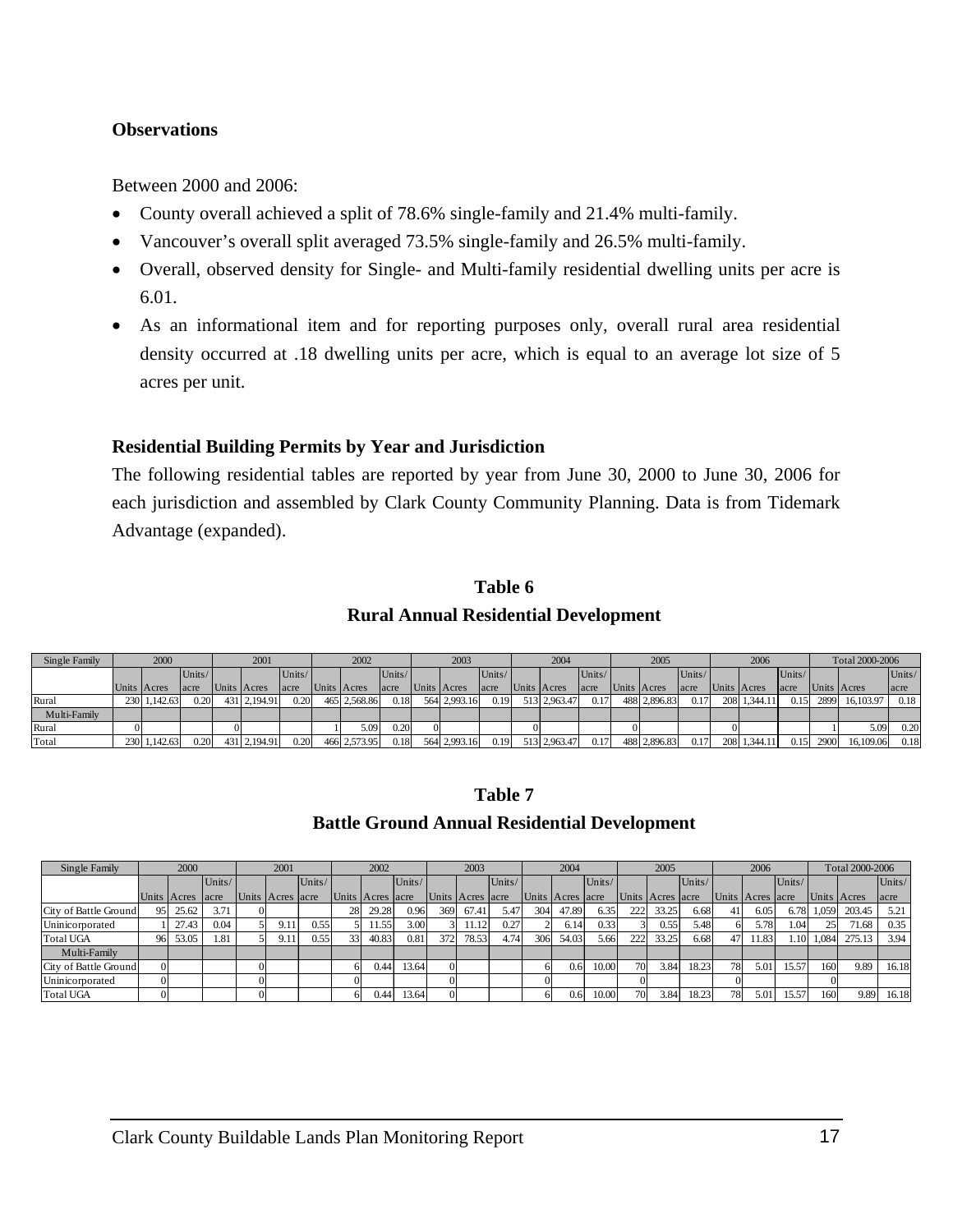#### **Table 8**

#### **Camas Annual Residential Development**

| Single Family    |    | 2000        |        |     | 2001             |        |                 | 2002             |        |     | 2003             |        |      | 2004             |        |     | 2005             |        |    | 2006             |                  |       | Total 2000-2006 |        |
|------------------|----|-------------|--------|-----|------------------|--------|-----------------|------------------|--------|-----|------------------|--------|------|------------------|--------|-----|------------------|--------|----|------------------|------------------|-------|-----------------|--------|
|                  |    |             | Units/ |     |                  | Units/ |                 |                  | Units/ |     |                  | Units/ |      |                  | Units/ |     |                  | Units/ |    |                  | Units/           |       |                 | Units/ |
|                  |    | Units Acres | lacre  |     | Units Acres acre |        |                 | Units Acres acre |        |     | Units Acres acre |        |      | Units Acres acre |        |     | Units Acres acre |        |    | Units Acres acre |                  |       | Units Acres     | acre   |
| City of Camas    |    | 3.59        | 4.18   | 239 | 50.12            |        | 387             | 81.58            | 4.74   | 247 | 58.79            | 4.20   | 1741 | 35.18            | 4.95   | 231 | 51.79            | 4.46   | 53 | 12.08            | 4.39             | 1,346 | 281.05          | 4.79   |
| Uninicorporated  |    | 4.53        | 2.43   | 50  | 10.84            | 4.61   | 29              | 6.71             | 4.32   | 12. | 2.74             | 4.38   | 6.   | 7.33             | 0.82   |     | 0.55             | 5.48   |    | 1.87             | .60 <sup>1</sup> | 141   | 34.57           | 3.30   |
| <b>Total UGA</b> | 26 | 8.12        | 3.20   | 289 | 60.96            | 4.74   | 416             | 88.29            | 4.71   | 259 | 61.53            | 4.21   | 180  | 42.51            | 4.23   | 234 | 52.34            | 4.47   | 56 | 13.95            | .10 <sub>l</sub> | 1.460 | 315.62          | 4.63   |
| Multi-Family     |    |             |        |     |                  |        |                 |                  |        |     |                  |        |      |                  |        |     |                  |        |    |                  |                  |       |                 |        |
| City of Camas    |    |             |        | 14  |                  | 12.28  | 10 <sup>1</sup> | l.19             | 8.38   | 8   | 0.81             | 9.83   | 22   | 1.39             | 15.83  | 18  | 0.98             | 18.35  | 10 | 2.42             | 4.13             | 82    | 7.94            | 10.33  |
| Uninicorporated  |    |             |        |     |                  |        |                 |                  |        |     |                  |        |      |                  |        |     |                  |        |    |                  |                  |       |                 |        |
| <b>Total UGA</b> |    |             |        | 14  |                  | 12.30  | 10 <sup>1</sup> | .19              | 8.38   | 81  | 0.81             | 9.83   | 22   | .39 <sup>1</sup> | 15.83  | 18  | 0.98             | 18.30  | 10 | 2.42             | 4.13             | 82    | 7.94            | 10.33  |

# **Table 9**

#### **La Center Annual Residential Development**

| Single Family     | 2000        |        | 2001             |        |             | 2002 |        |    | 2003             |        |          | 2004             |        |     | 2005             |        |          | 2006             |        |             | Total 2000-2006 |        |
|-------------------|-------------|--------|------------------|--------|-------------|------|--------|----|------------------|--------|----------|------------------|--------|-----|------------------|--------|----------|------------------|--------|-------------|-----------------|--------|
|                   |             | Units/ |                  | Units/ |             |      | Units/ |    |                  | Units/ |          |                  | Units/ |     |                  | Units/ |          |                  | Units/ |             |                 | Units/ |
|                   | Units Acres | acre   | Units Acres acre |        | Units Acres |      | acre   |    | Units Acres acre |        |          | Units Acres acre |        |     | Units Acres acre |        |          | Units Acres acre |        | Units Acres |                 | acre   |
| City of La Center |             |        |                  |        | 27          | 6.46 | 4.18   | 40 | 8.99             | 4.45   | 42       | 9.56             | 4.39   | 132 | 30.69            | 4.30   |          | 2.65             | 4.15   | 252         | 55.70           | 4.52   |
| Uninicorporated   |             |        |                  |        |             |      |        |    |                  |        |          |                  |        |     | 7.82             | 0.26   |          |                  |        |             | 7.82            | 0.26   |
| <b>Total UGA</b>  |             |        |                  |        | 27          | 6.46 | 4.18   | 40 | 8.99             | 4.45   | 42       | 9.56             | 4.39   | 134 | 38.51            | 3.48   |          | 2.65             | 4.15   | 254         | 63.52           | 4.00   |
| Multi-Family      |             |        |                  |        |             |      |        |    |                  |        |          |                  |        |     |                  |        |          |                  |        |             |                 |        |
| City of La Center |             |        |                  |        |             |      |        |    |                  |        |          |                  |        |     |                  |        |          | 0.48             | 8.33   |             | 0.48            | 8.33   |
| Uninicorporated   |             |        |                  |        |             |      |        |    |                  |        | 0        |                  |        |     |                  |        |          |                  |        |             |                 |        |
| <b>Total UGA</b>  |             |        |                  |        |             |      |        |    |                  |        | $\Omega$ |                  |        |     |                  |        | $\Omega$ | 0.48             | 8.33   |             | 0.48            | 8.33   |

#### **Table 10**

#### **Ridgefield Annual Residential Development**

| Single Family      | 2000             |        | 2001             |        | 2002             |        |    | 2003             |        |     | 2004             |        |     | 2005             |        |          | 2006             |        |             | Total 2000-2006 |        |
|--------------------|------------------|--------|------------------|--------|------------------|--------|----|------------------|--------|-----|------------------|--------|-----|------------------|--------|----------|------------------|--------|-------------|-----------------|--------|
|                    |                  | Units/ |                  | Units/ |                  | Units/ |    |                  | Units/ |     |                  | Units/ |     |                  | Units/ |          |                  | Units/ |             |                 | Units/ |
|                    | Units Acres acre |        | Units Acres acre |        | Units Acres acre |        |    | Units Acres acre |        |     | Units Acres acre |        |     | Units Acres acre |        |          | Units Acres acre |        | Units Acres |                 | acre   |
| City of Ridgefield |                  |        | 11.25            | 0.53   | 2.68             | 2.24   |    | .1.34            | 1.32   | 201 | 32.14            | 6.25   | 282 | 60.45            | 4.67   | 87       | 20.71            | 4.20   | 597         | 138.57          | 4.31   |
| Uninicorporated    | 1.39             | 0.72   |                  |        | 3.51             | 0.07   |    |                  |        |     |                  |        |     |                  |        |          | 0.30             | 3.33   |             | 15.20           | 0.20   |
| <b>Total UGA</b>   | 1.39             | 0.72   | 11.25            | 0.53   | 16.19            | 0.43   | 15 | 1.34             | 1.32   | 201 | 32.14            | 6.25   | 282 | 60.45            | 4.67   | 88       | 21.01            | 4.19   | 600         | 153.77          | 3.90   |
| Multi-Family       |                  |        |                  |        |                  |        |    |                  |        |     |                  |        |     |                  |        |          |                  |        |             |                 |        |
| City of Ridgefield |                  |        |                  | 37.04  | 0.12             | 17.24  |    |                  |        |     |                  |        |     | 0.39             | 20.46  | $\Omega$ |                  |        | 14          | 0.62            | 22.76  |
| Uninicorporated    |                  |        |                  |        |                  |        |    |                  |        |     |                  |        |     |                  |        | $\Omega$ |                  |        |             |                 |        |
| <b>Total UGA</b>   |                  |        | 0.11             | 37.04  | 0.12             | 17.24  |    |                  |        |     |                  |        |     | 0.39             | 20.46  | $\Omega$ |                  |        | 14          | 0.62            | 22.76  |

# **Table 11 Vancouver Annual Residential Development**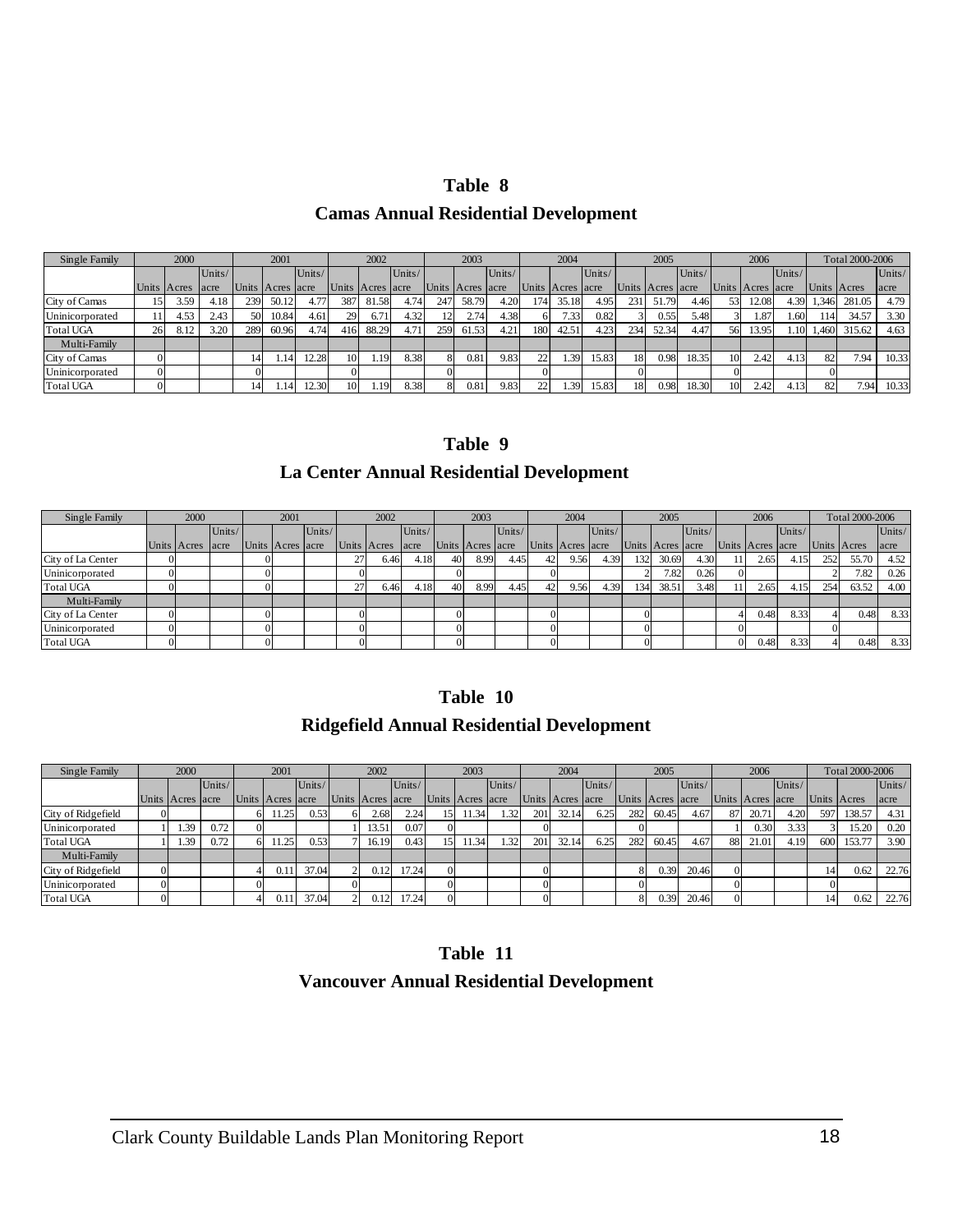| Single Family     |     | 2000        |        |       | 2001             |        |       | 2002             |        |       | 2003             |        |       | 2004              |        |      | 2005             |        |      | 2006        |        |       | Total 2000-2006 |        |
|-------------------|-----|-------------|--------|-------|------------------|--------|-------|------------------|--------|-------|------------------|--------|-------|-------------------|--------|------|------------------|--------|------|-------------|--------|-------|-----------------|--------|
|                   |     |             | Units/ |       |                  | Units/ |       |                  | Units/ |       |                  | Units/ |       |                   | Units/ |      |                  | Units/ |      |             | Units/ |       |                 | Units/ |
|                   |     | Units Acres | acre   |       | Units Acres acre |        |       | Units Acres acre |        |       | Units Acres acre |        |       | Units Acres acre  |        |      | Units Acres acre |        |      | Units Acres | lacre  | Units | Acres           | acre   |
| City of Vancouver | 296 | 52.04       | 5.69   | 522   | 84.67            | 6.17   |       | 486 156.84       | 3.10   | 544 3 | 113.52           | 4.79   |       | 569 103.67        | 5.49   | 549  | 75.82            | 7.24   | 220  | 40.02       | 5.50   | 3.186 | 586.56          | 5.43   |
| Uninicorporated   | 585 | 121.45      | 4.82   | 1.510 | 282.88           | 5.34   |       | 1.132 200.95     | 5.63   |       | 1,181 226.25     | 5.22   | 1.511 | 1 237.90          | 6.35   |      | 1,532 235.27     | 6.51   | 631  | 88.57       | 7.12   | 8.082 | 1.393.27        | 5.80   |
| <b>Total UGA</b>  | 881 | 173.49      | 5.08   | 2.032 | 367.55           | 5.53   | 1,618 | 357.79           | 4.52   |       | 1,725 339.77     |        |       | 5.08 2,080 341.57 | 6.09   |      | 2,081 311.09     | 6.69   | 8511 | 128.59      | 6.62   | 1.268 | 1.979.83        | 5.69   |
| Multi-Family      |     |             |        |       |                  |        |       |                  |        |       |                  |        |       |                   |        |      |                  |        |      |             |        |       |                 |        |
| City of Vancouver | 48  | 31.42       | 1.53   | 1.026 | 49.41            | 20.77  | 625   | 16.80            | 37.20  | 7471  | 42.81            | 17.45  | 4361  | 28.52             | 15.29  | 295  | 15.77            | 18.71  | 180  | 6.67        | 26.99  | 3.357 | 191.40          | 17.54  |
| Uninicorporated   | 40  | 8.93        | 4.48   | 10    | 14.43            | 0.69   | 57    |                  | 45.02  | 145   | 6.33             | 22.91  | 198   | 5.31              | 37.29  | 42   | 2.82             | 14.89  |      | 0.34        | 11.76  | 496   | 39.42           | 12.58  |
| <b>Total UGA</b>  | 88  | 40.35       | 2.18   | 1.036 | 63.84            | 16.23  | 682   | 18.07            | 37.75  | 892   | 49.14            | 18.15  | 634   | 33.83             | 18.74  | 3371 | 18.59            | 18.13  | 184  | 7.01        | 26.25  | 3.853 | 230.82          | 16.69  |

# **Table 12**

# **Washougal Annual Residential Development**

| Single Family     |          | 2000             |        |     | 2001             |        |     | 2002             |        |     | 2003             |        |     | 2004        |        |     | 2005        |        |                 | 2006             |        |              | Total 2000-2006 |        |
|-------------------|----------|------------------|--------|-----|------------------|--------|-----|------------------|--------|-----|------------------|--------|-----|-------------|--------|-----|-------------|--------|-----------------|------------------|--------|--------------|-----------------|--------|
|                   |          |                  | Units/ |     |                  | Units/ |     |                  | Units/ |     |                  | Units/ |     |             | Units/ |     |             | Units/ |                 |                  | Units/ |              |                 | Units/ |
|                   |          | Units Acres acre |        |     | Units Acres acre |        |     | Units Acres acre |        |     | Units Acres acre |        |     | Units Acres | acre   |     | Units Acres | lacre  |                 | Units Acres acre |        |              | Units Acres     | acre   |
| City of Washougal |          | 0.40             | 42.50  | 115 | 62.89            | 1.831  | 191 | 40.92            | 4.67   | 238 | 67.18            | 3.54   | 313 | 61.19       | 5.12   | 400 | 91.61       | 4.37   | 131             | 22.13            | 5.92   | 1,405        | 346.32          | 4.06   |
| Uninicorporated   | $\Omega$ |                  |        |     |                  |        |     |                  |        |     |                  |        |     | 4.04        | 0.74   |     |             |        |                 |                  | 0.00   |              | 4.04            | 0.74   |
| <b>Total UGA</b>  |          | 0.40             | 42.50  | 15  | 62.89            | .831   | 191 | 40.92            | 4.67   | 238 | 67.18            | 3.54   | 316 | 65.23       | 4.84   | 400 | 91.61       | 4.37   | 131             | 22.13            | 5.92   | <b>4.408</b> | 350.36          | 4.02   |
| Multi-Family      |          |                  |        |     |                  |        |     |                  |        |     |                  |        |     |             |        |     |             |        |                 |                  |        |              |                 |        |
| City of Washougal |          |                  |        | 10  | 0.59             | 16.84  |     | 0.92             | 15.22  |     | 0.86             | 9.30   | 14  | 2.47'       | 5.67   | 18  | 1.69        | 10.65  | 32              | 2.23             | 14.35  | 104          | 8.76            | 11.87  |
| Uninicorporated   | $\Omega$ |                  |        |     |                  |        |     |                  |        |     |                  |        |     |             |        |     |             |        |                 |                  |        |              |                 |        |
| <b>Total UGA</b>  | $\Omega$ |                  |        | 10  | 0.59             | 16.84  |     | 0.92             | 15.22  |     | 0.86             | 9.30   | 4   | 2.47        | 5.67   | 18  | 1.691       | 10.65  | 32 <sub>1</sub> | 2.23             | 14.35  | 104          | 8.76            | 11.87  |

# **Table 13**

# **Yacolt Annual Residential Development**

| Single Family    | 2000             |        |    | 2001             |        |          | 2002             |        | 2003             |        | 2004             |        |          | 2005             |        |              | 2006             |        |     | Total 2000-2006 |        |
|------------------|------------------|--------|----|------------------|--------|----------|------------------|--------|------------------|--------|------------------|--------|----------|------------------|--------|--------------|------------------|--------|-----|-----------------|--------|
|                  |                  | Units/ |    |                  | Units/ |          |                  | Units/ |                  | Units/ |                  | Units/ |          |                  | Units/ |              |                  | Units/ |     |                 | Units/ |
|                  | Units Acres acre |        |    | Units Acres acre |        |          | Units Acres acre |        | Units Acres acre |        | Units Acres acre |        |          | Units Acres acre |        |              | Units Acres acre |        |     | Units Acres     | acre   |
| Town of Yacolt   | 1.14             | 2.63   | 19 | 6.73             | 2.82   |          | 0.73             | 2.74   | 0.88             | 5.68   | 3.98             | 2.26   | 43       | 12.52            | 3.43   |              | 6.34             | 3.31   | 102 | 25.98           | 3.93   |
| Uninicorporated  |                  |        |    | 2.00             | 0.50   |          |                  |        |                  |        |                  |        |          |                  |        |              |                  |        |     | 2.00            | 0.50   |
| <b>Total UGA</b> | 1.14             | 2.63   | 20 | 8.73             | 2.29   |          | 0.73             | 2.74   | 0.88             | 5.68   | 3.98             | 2.26   | 43       | 12.52            | 3.43   | $^{\circ}$ 1 | 6.34             | 3.31   | 103 | 27.97           | 3.68   |
| Multi-Family     |                  |        |    |                  |        |          |                  |        |                  |        |                  |        |          |                  |        |              |                  |        |     |                 |        |
| Town of Yacolt   |                  |        |    |                  |        |          |                  |        |                  |        |                  |        |          |                  |        |              |                  |        |     |                 |        |
| Uninicorporated  |                  |        |    |                  |        |          |                  |        |                  |        |                  |        |          |                  |        |              |                  |        |     |                 |        |
| <b>Total UGA</b> |                  |        |    |                  |        | $\Omega$ |                  |        |                  |        |                  |        | $\Omega$ |                  |        |              |                  |        |     |                 |        |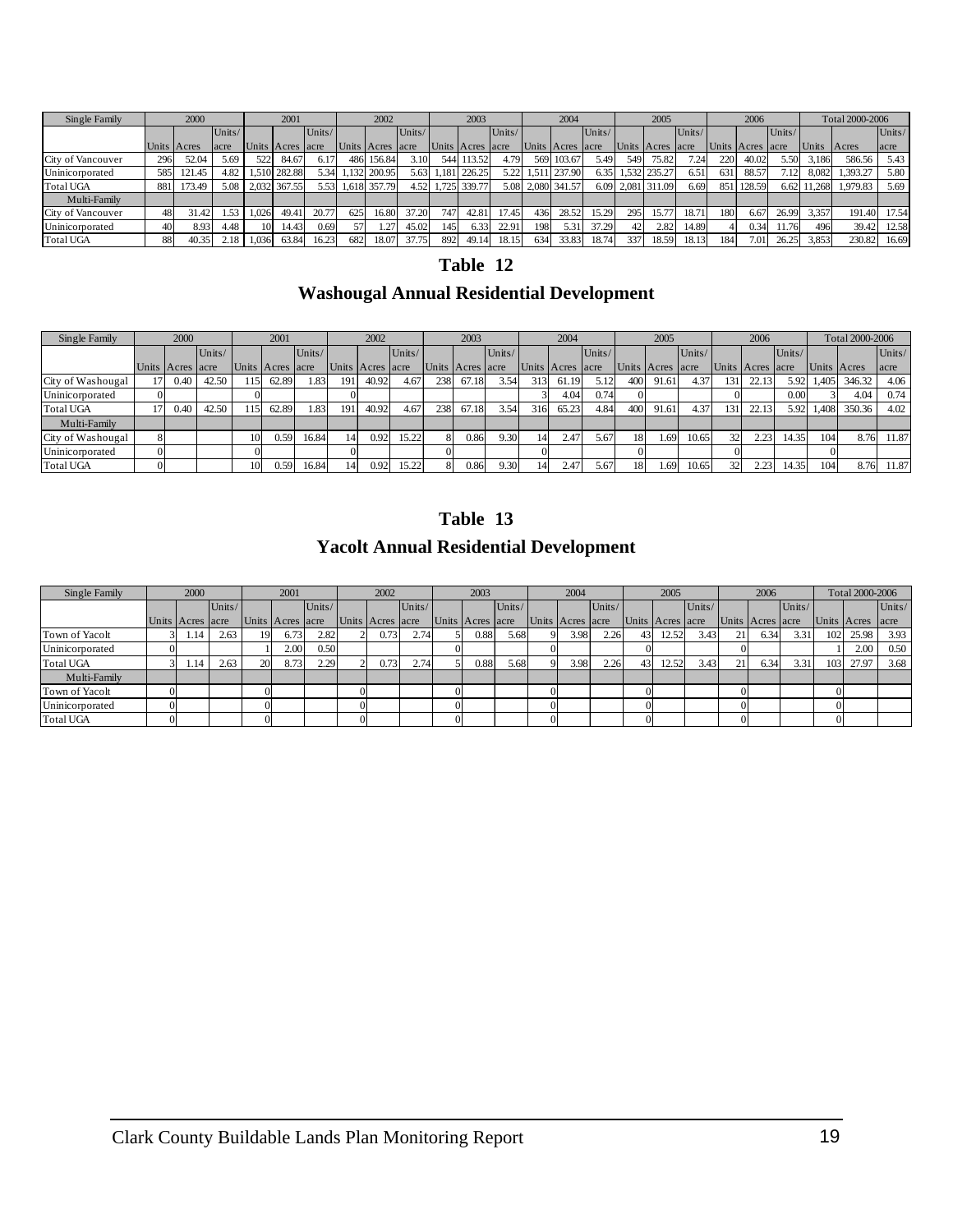#### **Commercial and Industrial Development and Employment Density**

<span id="page-21-0"></span>Data on commercial building permits issued from June 30, 2000 through June 30, 2006 was collected (Table 14). Tenant improvements were excluded unless the improvement resulted in an increase of building square footage. The parcel serial number from each building permit was linked to a GIS coverage to determine the parcel size, geography and critical area. Commercial building permits include commercial, industrial and multi-family development. Table 15 on page 21 reflects industrial building permits sorted by comprehensive plan designation for industrial uses. The Department of Assessment and GIS provided the information for tables 16-23, and Clark County Community Planning is responsible for formatting these tables.

| <b>UGA</b>           | <b>NUMBER OF</b> |              | <b>CRITICAL</b> | <b>PERCENT</b>  |
|----------------------|------------------|--------------|-----------------|-----------------|
|                      | <b>PERMITS</b>   | <b>ACRES</b> | <b>ACRES</b>    | <b>CRITICAL</b> |
| <b>Battle Ground</b> | 56               | 152.61       | 73.85           | 48%             |
| <b>Camas</b>         | 3                | 0.42         | 0.00            | 0%              |
| La Center            |                  | 0.25         | 0.00            | 0%              |
| Ridgefield           | 3                | 3.96         | 1.87            | 47%             |
| <b>Vancouver</b>     | 756              | 1236.61      | 182.82          | 15%             |
| Washougal            |                  | 0.26         | 0.00            | 0%              |
| Yacolt               |                  | 2.93         | 0.00            | 0%              |
| <b>Total</b>         | 821              | 1397.04      | 258.54          | 19%             |
|                      |                  |              |                 |                 |
| <b>Rural</b>         | 26               | 34.35        | 12.48           | 36%             |
|                      |                  |              |                 |                 |
| <b>County Total</b>  | 847              | 1431.39      | 271.02          | 19%             |

**Table 14 Commercial Building Permits by UGA and Comp Plan Designation** 

Note: Acreage for commercial development is in net acres. Model 2007 J is based on building permits issued in commercial areas by comp plan designation.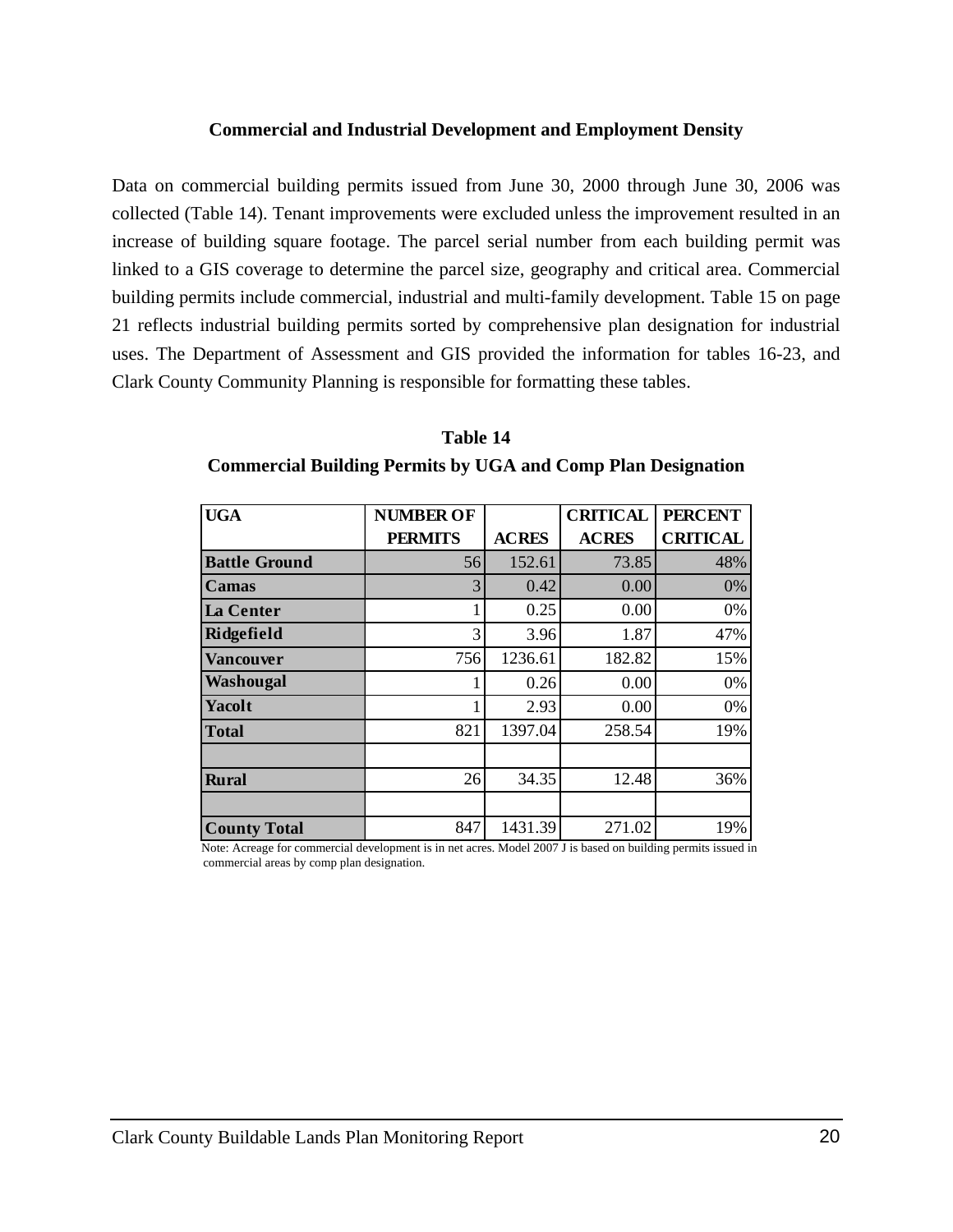#### **Table 15**

| <b>UGA</b>           | <b>NUMBER OF</b> |              | <b>CRITICAL</b> | <b>PERCENT</b>  |
|----------------------|------------------|--------------|-----------------|-----------------|
|                      | <b>PERMITS</b>   | <b>ACRES</b> | <b>ACRES</b>    | <b>CRITICAL</b> |
| <b>Battle Ground</b> | 12               | 47.30        | 39.79           | 84%             |
| Camas                |                  | 0.90         | 0.00            | 0%              |
| Ridgefield           |                  | 49.89        | 20.02           | 40%             |
| <b>Vancouver</b>     | 330              | 2204.41      | 1020.93         | 46%             |
| Washougal            | $\bigcirc$       | 1.85         | 0.00            | 0%              |
| <b>Total</b>         | 346              | 2304.35      | 1080.74         | 47%             |
|                      |                  |              |                 |                 |
| <b>Rural</b>         |                  | 9.54         | 0.00            | 0%              |
|                      |                  |              |                 |                 |
| <b>County Total</b>  | 347              | 2313.89      | 1080.74         | 47%             |

#### <span id="page-22-0"></span>**Industrial Building Permits by UGA and Comp Plan Designation**

Note: Acreage for industrial development is in net acres. Model 2007 J is based on building permits issued in commercial areas by comp plan designation.

#### **Observations**

• Based on commercial building permits issued, development occurred on 1,431 acres of commercially designated land and 2,314 acres of industrial designated land.

#### **Employment Density Methodology**

This information is for employment based on new construction permits from June 30, 2000 to June 30, 2006. The building permit information was matched to parcels and employment locations to obtain acres and employment. A total of 335 records matched between the new construction files and the employment records. Commercial land use designations include City Center, Community Commercial, General Commercial, Mixed Use, Neighborhood Commercial, Office Park/Business Park, and Rural Commercial. Industrial land use designations include Rural Industrial, Light Industrial and Heavy Industrial.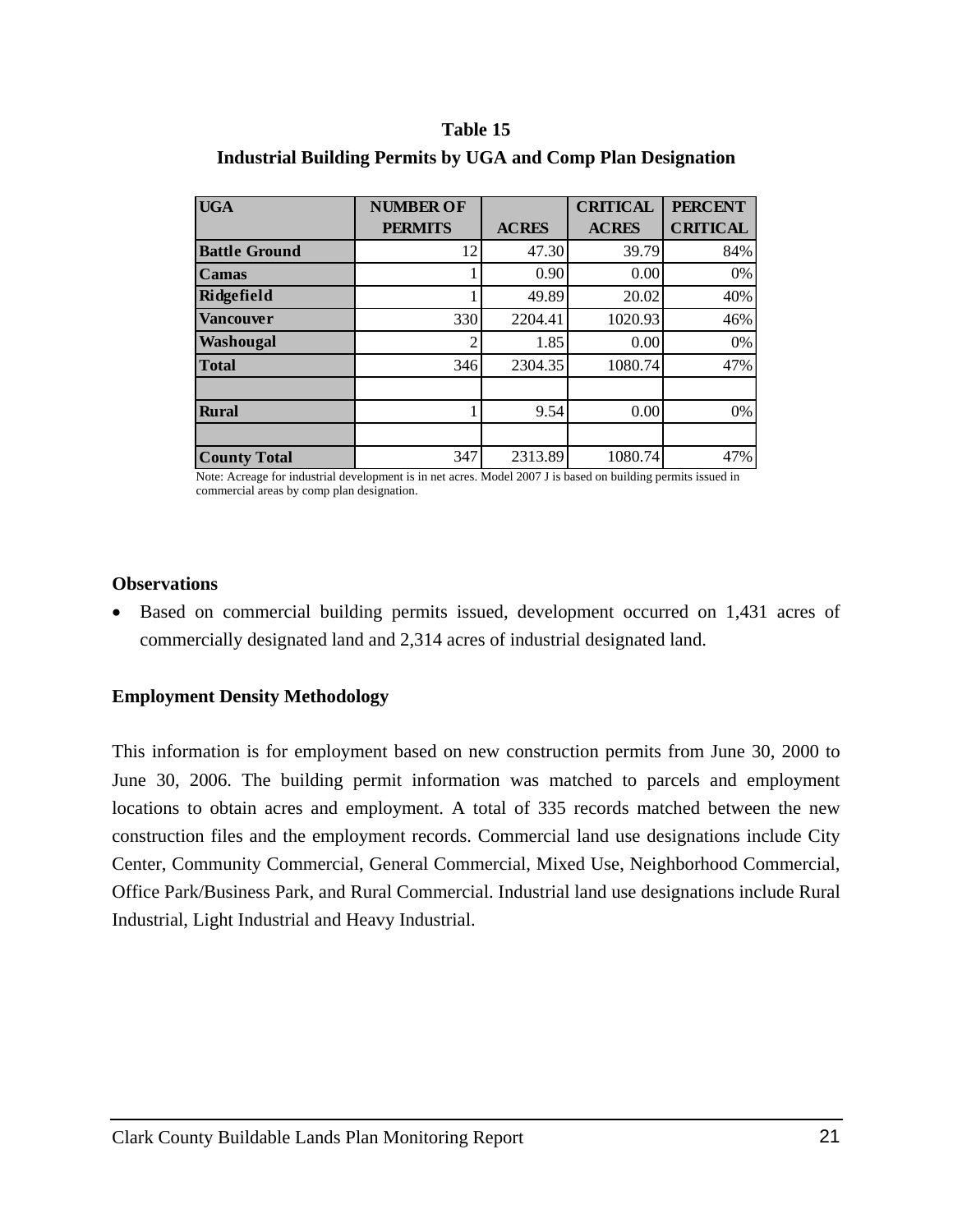#### **Table 16**

### **Commercial and Industrial Employment Density**

| Land Use    |                    | Urban Growth Area                             |                  |                  |                          |                          |           |                              |     |         |  |  |  |
|-------------|--------------------|-----------------------------------------------|------------------|------------------|--------------------------|--------------------------|-----------|------------------------------|-----|---------|--|--|--|
| Designation |                    | Battle Ground Camas Rural LaCenter Ridgefield |                  |                  |                          |                          | Vancouver | Washougal Yacolt Grand Total |     |         |  |  |  |
| Commercial  | Employees          | 708                                           |                  | 121              |                          | 46                       | 26,058    |                              |     | 26,945  |  |  |  |
|             | Acres              | 65.3                                          | 0.4              | 23.6             | 0.0 <sub>l</sub>         | 2.7                      | 3,313.2   | 0.0                          | 0.0 | 3,405.2 |  |  |  |
|             | Employees per Acre | 10.8                                          | 28.0             | 5.1              | 0.0 <sub>l</sub>         | 17.2                     | 7.9       | 0.0 <sub>l</sub>             | 0.0 | 7.9     |  |  |  |
|             |                    |                                               |                  |                  |                          |                          |           |                              |     |         |  |  |  |
| Industrial  | Employees          | 223                                           | 14               |                  | $\overline{\phantom{0}}$ | $\overline{\phantom{a}}$ | 15,108    |                              |     | 15,345  |  |  |  |
|             | Acres              | 20.3                                          | 0.9 <sub>l</sub> | 0.0              | 0.0 <sub>l</sub>         | 0.0 <sub>l</sub>         | 1,860.1   | 0.0                          | 0.0 | 1,881.3 |  |  |  |
|             | Employees per Acre | 11.0                                          | 15.5             | 0.0 <sub>l</sub> | 0.0 <sub>l</sub>         | 0.0 <sub>l</sub>         | 8.1       | 0.0 <sub>l</sub>             | 0.0 | 8.2     |  |  |  |

Source: Clark County Department of Assessment and GIS

Note: Commercial includes industrial and commercial building permits issued from 2000 to 2005. Employment data is based on annual average 2005 employment. Acres are based on the parcel where the permit was assigned, and are reported as net acres.

The planning assumptions applied in 2007 were based on employees per net acre. The result is that the observed densities are lower than the 2004 planning assumptions.

#### **Observations**

A caveat of the observations below is that they are from a limited set of employment data.

- From 2000 to 2005, new permits show employees per net acre for commercial at 7.9 employees per acre and industrial 8.2 employees per net acre.
- Clark County has seen employment gains from 2000 to 2006. It is likely that some businesses have added employees, which would not require new building permits and may account for the low employment density reported.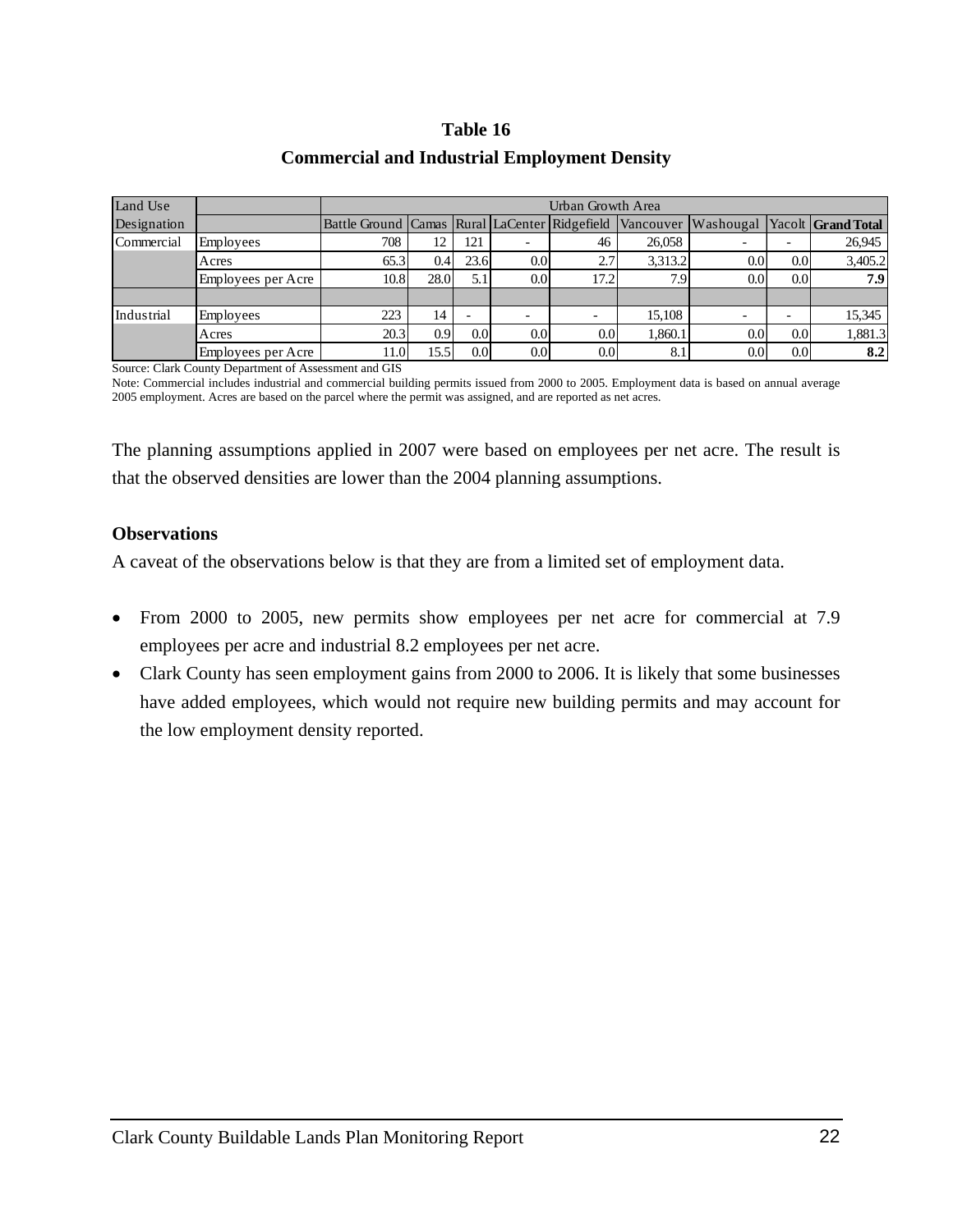# <span id="page-24-0"></span>**Commercial and Industrial Building Permits by Year and Jurisdiction**

The following commercial and industrial tables are reported by year from June 30, 2000 to June 20, 2006 for each jurisdiction and assembled by Clark County Community Planning. Data is from the Department of Assessment and GIS.

|                          | <b>YEAR</b><br><b>ISSUED</b> | <b>NUMBER</b><br><b>OF</b> |              | <b>CRITICAL</b><br><b>ACRES</b> | <b>PERCENT</b><br><b>CRITICAL</b> |
|--------------------------|------------------------------|----------------------------|--------------|---------------------------------|-----------------------------------|
| <b>Battle Ground UGA</b> |                              | <b>PERMITS</b>             | <b>ACRES</b> |                                 |                                   |
|                          | 2000                         | 10                         | 7.30         | 5.70                            | 78%                               |
|                          | 2001                         | 9                          | 11.92        | 6.99                            | 59%                               |
|                          | 2002                         | 15                         | 51.41        | 19.11                           | 37%                               |
| Commercial               | 2003                         | 14                         | 70.41        | 35.78                           | 51%                               |
|                          | 2004                         | 3                          | 5.44         | 0.63                            | 12%                               |
|                          | 2005                         | 2                          | 3.70         | 3.58                            | 97%                               |
|                          | 2006                         | 3                          | 2.44         | 2.06                            | 84%                               |
| <b>Commercial Total</b>  |                              | 56                         | 152.61       | 73.85                           | 48%                               |
|                          | 2000                         | 3                          | 2.51         | 1.20                            | 48%                               |
|                          | 2001                         | 2                          | 3.76         | 3.77                            | 100%                              |
|                          | 2002                         |                            | 9.97         | 9.97                            | 100%                              |
| Industrial               | 2003                         | 3                          | 25.75        | 19.87                           | 77%                               |
|                          | 2004                         |                            | 3.37         | 3.37                            | 100%                              |
|                          | 2005                         |                            | 0.65         | 0.33                            | 52%                               |
|                          | 2006                         |                            | 1.28         | 1.28                            | 100%                              |
| <b>Industrial Total</b>  |                              | 12                         | 47.30        | 39.79                           | 84%                               |

| Table 17                                                      |
|---------------------------------------------------------------|
| <b>Battle Ground Annual Commercial and Industrial Permits</b> |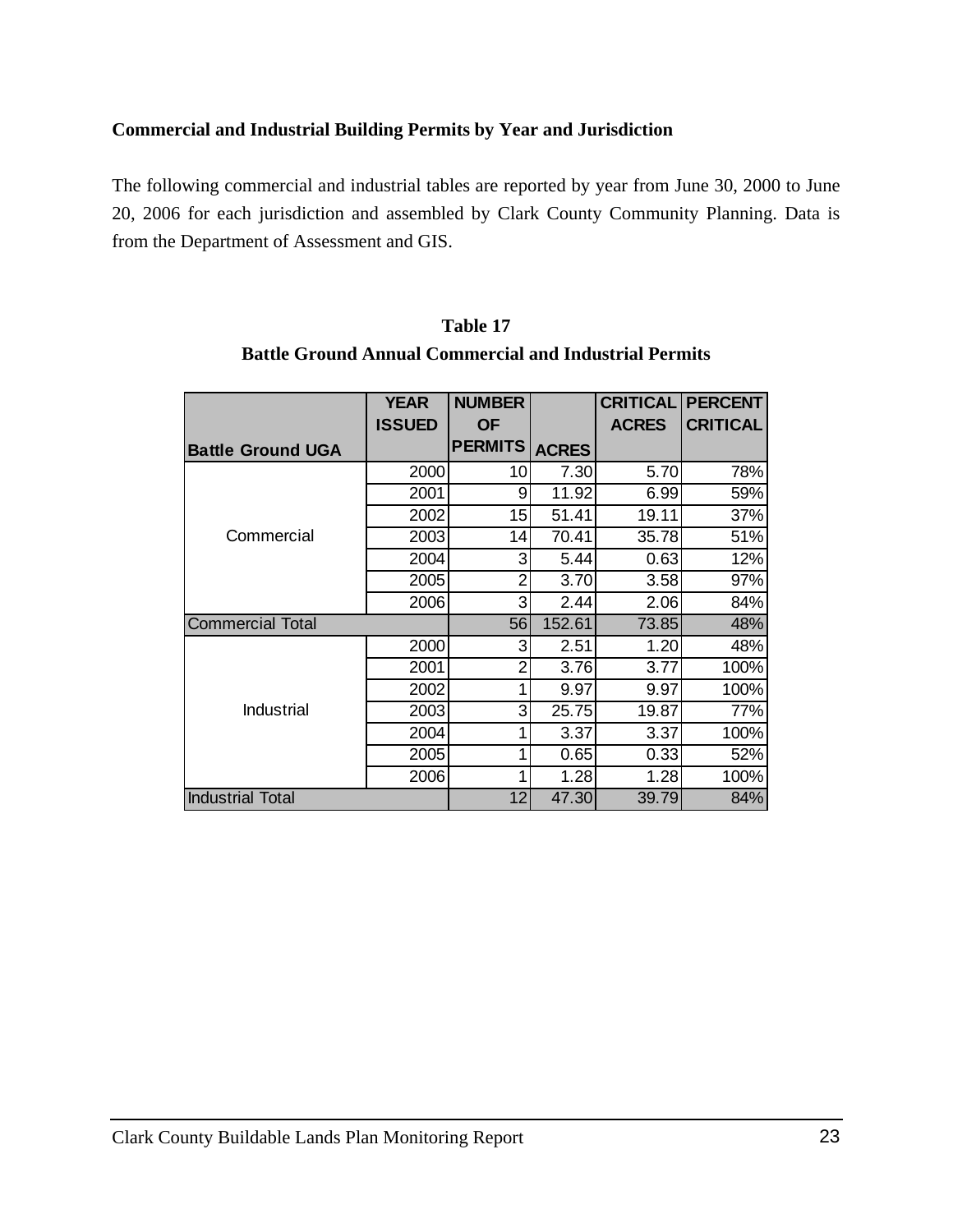#### **Table 18**

| <b>Camas Annual Commercial and Industrial Permits</b> |  |
|-------------------------------------------------------|--|
|-------------------------------------------------------|--|

|                         | <b>YEAR</b>   | <b>NUMBER</b>        |      | <b>CRITICAL PERCENT</b> |                 |
|-------------------------|---------------|----------------------|------|-------------------------|-----------------|
|                         | <b>ISSUED</b> | <b>OF</b>            |      | <b>ACRES</b>            | <b>CRITICAL</b> |
| <b>Camas UGA</b>        |               | <b>PERMITS ACRES</b> |      |                         |                 |
| Commercial              | 2003          | 2                    | 0.35 | 0.00                    | 0%              |
|                         | 2004          |                      | 0.07 | 0.00                    | 0%              |
| <b>Commercial Total</b> |               | 3                    | 0.42 | 0.00                    | 0%              |
| Industrial              | 2005          |                      | 0.90 | 0.00                    | $0\%$           |
| <b>Industrial Total</b> |               |                      | 0.90 | 0.00                    | 0%              |

# **Table 19**

# **La Center Annual Commercial and Industrial Permits**

|                         | <b>YEAR</b>   | <b>NUMBER</b>        |      |      | <b>CRITICAL PERCENT</b> |
|-------------------------|---------------|----------------------|------|------|-------------------------|
|                         | <b>ISSUED</b> | 0F                   |      |      | <b>ACRES CRITICAL</b>   |
| La Center UGA           |               | <b>PERMITS ACRES</b> |      |      |                         |
| Commercial              | 2003          |                      | 0.25 | 0.00 | 0%                      |
| <b>Commercial Total</b> |               |                      | 0.25 | 0.00 | 0%                      |

#### **Table 20**

# **Ridgefield Annual Commercial and Industrial Permits**

|                         | <b>YEAR</b>   | <b>NUMBER</b>  |              | <b>CRITICAL PERCENT</b> |                 |
|-------------------------|---------------|----------------|--------------|-------------------------|-----------------|
|                         | <b>ISSUED</b> | <b>OF</b>      |              | <b>ACRES</b>            | <b>CRITICAL</b> |
| <b>Ridgefield UGA</b>   |               | <b>PERMITS</b> | <b>ACRES</b> |                         |                 |
|                         | 2000          |                | 1.08         | 0.87                    | 81%             |
| Commercial              | 2004          |                | 1.59         | 1.00                    | 63%             |
|                         | 2005          |                | 1.29         | 0.00                    | 0%              |
| <b>Commercial Total</b> |               | 3 <sup>1</sup> | 3.96         | 1.87                    | 47%             |
| Industrial              | 2005          |                | 49.89        | 20.02                   | 40%             |
| <b>Industrial Total</b> |               |                | 49.89        | 20.02                   | 40%             |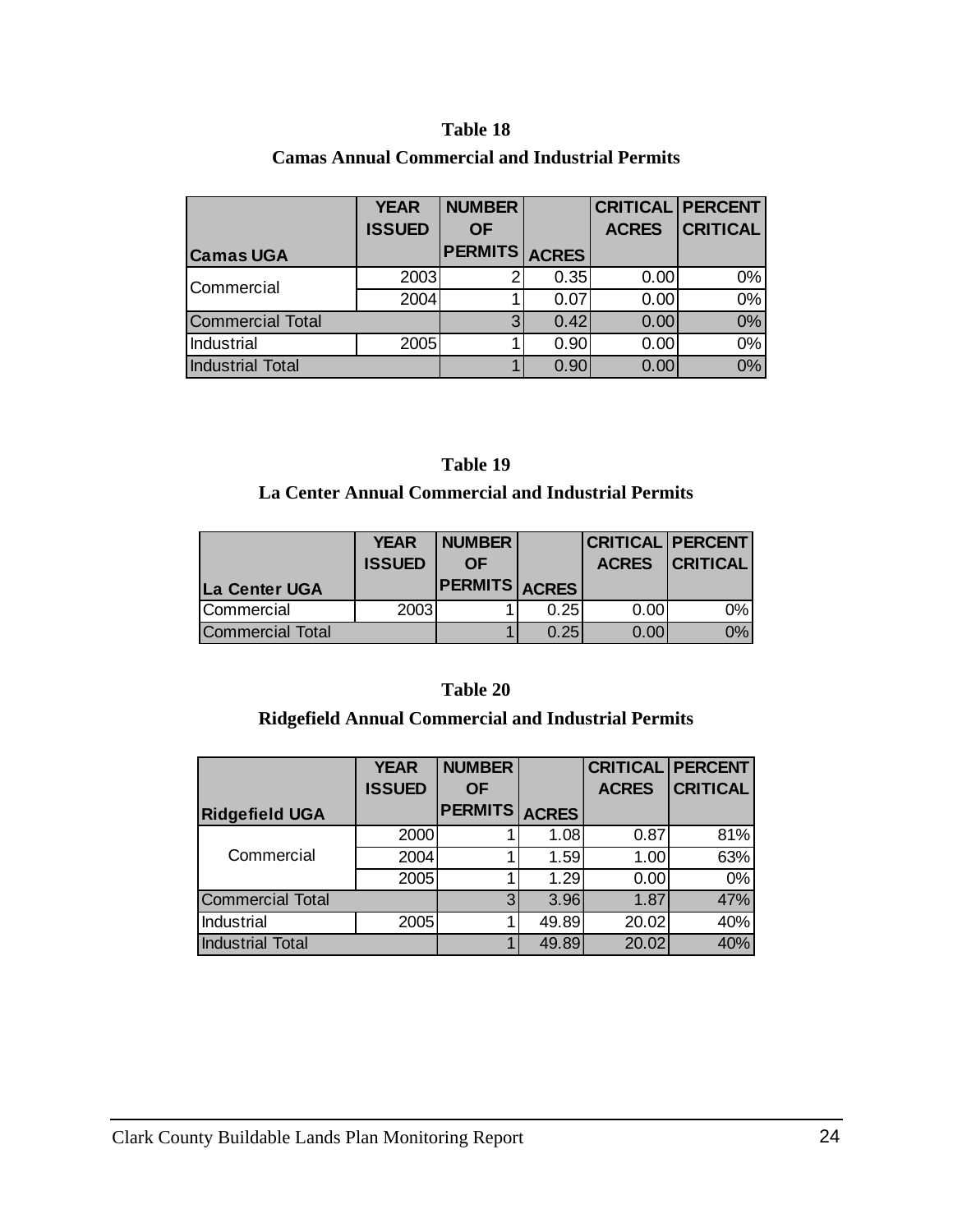#### **Table 21**

|                         | <b>YEAR</b><br><b>ISSUED</b> | <b>NUMBER</b><br><b>OF</b> |              | <b>CRITICAL</b><br><b>ACRES</b> | <b>PERCENT</b><br><b>CRITICAL</b> |
|-------------------------|------------------------------|----------------------------|--------------|---------------------------------|-----------------------------------|
| <b>Vancovuer UGA</b>    |                              | <b>PERMITS</b>             | <b>ACRES</b> |                                 |                                   |
|                         | 2000                         | 54                         | 79.75        | 15.70                           | 20%                               |
|                         | 2001                         | 120                        | 174.91       | 21.73                           | 59%                               |
|                         | 2002                         | 104                        | 249.27       | 43.31                           | 17%                               |
| Commercial              | 2003                         | 124                        | 177.44       | 18.01                           | 10%                               |
|                         | 2004                         | 132                        | 190.99       | 36.66                           | 19%                               |
|                         | 2005                         | 133                        | 204.68       | 32.88                           | 16%                               |
|                         | 2006                         | 89                         | 159.57       | 14.52                           | 9%                                |
| <b>Commercial Total</b> |                              | 756                        | 1236.61      | 182.82                          | 15%                               |
|                         | 2000                         | 19                         | 106.46       | 42.07                           | 40%                               |
|                         | 2001                         | 62                         | 292.84       | 102.86                          | 35%                               |
|                         | 2002                         | 44                         | 622.42       | 275.53                          | 44%                               |
| Industrial              | 2003                         | 47                         | 181.04       | 54.41                           | 30%                               |
|                         | 2004                         | 44                         | 168.68       | 34.83                           | 21%                               |
|                         | 2005                         | 73                         | 684.21       | 494.92                          | 72%                               |
|                         | 2006                         | 41                         | 148.76       | 16.32                           | 11%                               |
| <b>Industrial Total</b> |                              | 330                        | 2204.41      | 1020.93                         | 46%                               |

# **Vancouver Annual Commercial and Industrial Permits**

#### **Table 22**

# **Washougal Annual Commercial and Industrial Permits**

|                         | <b>YEAR</b>   | <b>NUMBER</b>  |      | <b>CRITICAL PERCENT</b> |                 |
|-------------------------|---------------|----------------|------|-------------------------|-----------------|
|                         | <b>ISSUED</b> | <b>OF</b>      |      | <b>ACRES</b>            | <b>CRITICAL</b> |
| <b>Washougal UGA</b>    |               | PERMITS ACRES' |      |                         |                 |
| Commercial              | 2006          |                | 0.26 | 0.00                    | 0%              |
| <b>Commercial Total</b> |               |                | 0.26 | 0.00                    | $0\%$           |
| Industrial              | 2006          | 2 <sub>1</sub> | 1.85 | 0.00                    | $0\%$           |
| <b>Industrial Total</b> |               | 2              | 1.85 | 0.00                    | 0%              |

# **Table 23**

# **Yacolt Annual Commercial and Industrial Permits**

|                         | <b>YEAR</b>   | <b>NUMBER</b>        |      | <b>CRITICAL PERCENT</b> |                       |
|-------------------------|---------------|----------------------|------|-------------------------|-----------------------|
|                         | <b>ISSUED</b> | ΟF                   |      |                         | <b>ACRES CRITICAL</b> |
| <b>Yacolt UGA</b>       |               | <b>PERMITS ACRES</b> |      |                         |                       |
| Commercial              | 2003          |                      | 2.93 | 0.00                    | 0%                    |
| <b>Commercial Total</b> |               |                      | 2.93 | 0.00                    | 0%l                   |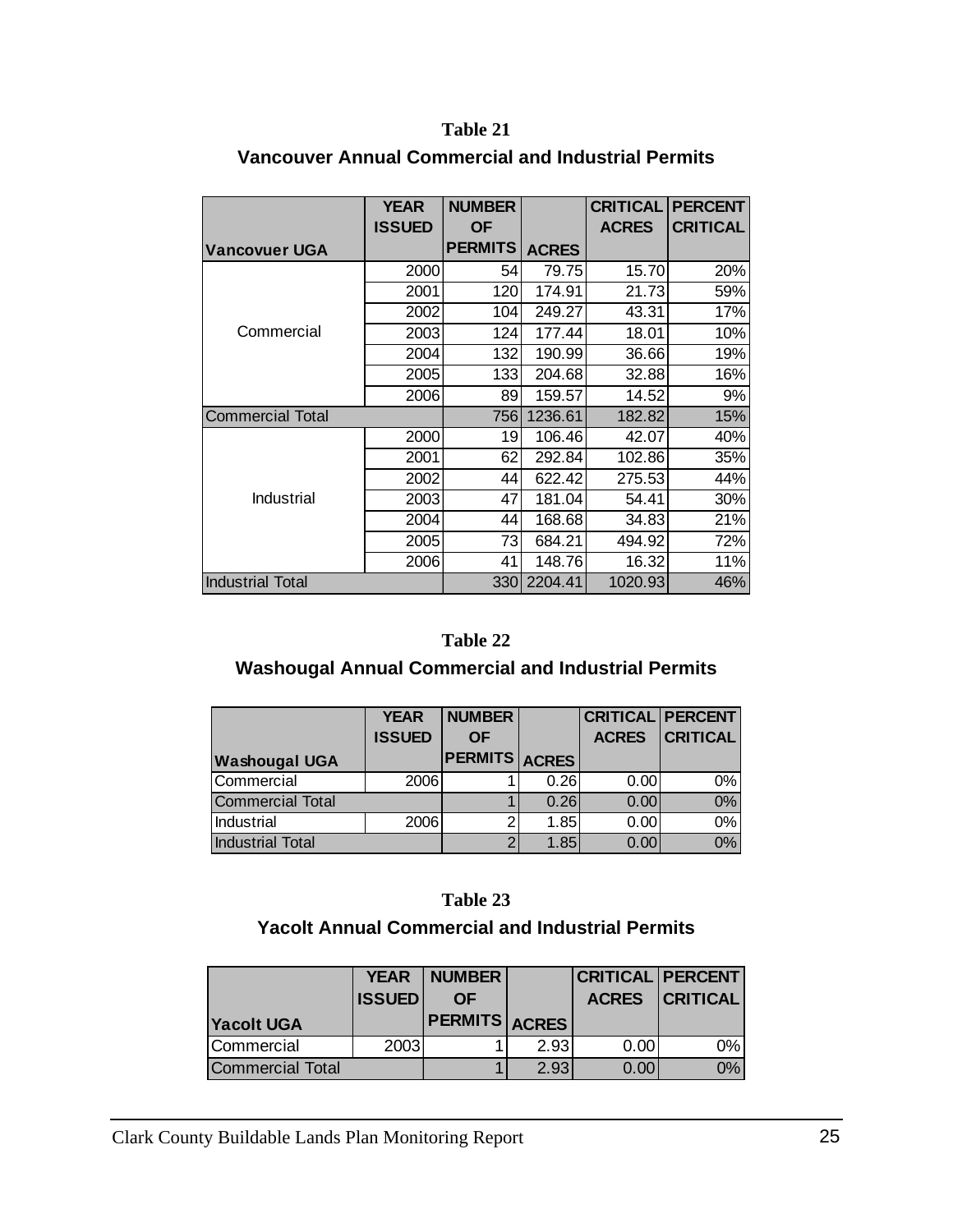## <span id="page-27-0"></span>**Evaluation of Activity on Critical Lands**

The method for evaluating critical lands has changed in thirteen years. For example, in 1994, the critical land coverage was made up of critical type I and type II areas. Due to the environmental constraints on parcels with critical type I, they were identified as an exclusion category and subtracted from the vacant land base. Parcels with 50% or greater critical Type II were expected to develop at a lower density of 4 dwelling units per acre.

In December 2000, the critical land coverage was updated in the GIS Vacant Buildable Land model (VBLM) to be consistent with new state regulations issued by the Department of Natural Resources (DNR) and Local Habitat Ordinances. In 2006, it was updated again so that only the critical portion of a parcel is removed from the inventory.

Another change in the methodology is with the Critical Aquifer Recharge Areas (CARA). It was removed from the critical layer since it was pointed out that CARA does not preclude residential development. The critical layer was updated to the new slopes layer and most recent habitat and species information. The net result of this change to the model is that the critical lands are now measured more precisely. It also provides a method of quantifying the percentage of critical land that has been developed.

|                                                                                                                                    | <b>Residential Land Vacant and</b> |                            |                 |                  |                 |                 | <b>Commercial Land Vacant and</b> |                  | <b>Industrial Land Vacant and</b> |                                  |                 |                    |  |
|------------------------------------------------------------------------------------------------------------------------------------|------------------------------------|----------------------------|-----------------|------------------|-----------------|-----------------|-----------------------------------|------------------|-----------------------------------|----------------------------------|-----------------|--------------------|--|
|                                                                                                                                    |                                    |                            | Underutilized   |                  |                 | Underutilized   |                                   |                  |                                   | Underutilized                    |                 |                    |  |
|                                                                                                                                    | <b>With</b>                        |                            | <b>Percent</b>  |                  | With            |                 |                                   | Percent.         | <b>With</b>                       |                                  |                 | <b>Percent</b>     |  |
|                                                                                                                                    | and                                | <b>Critical</b>            | <b>Total</b>    | of Critical      | and             | <b>Critical</b> | <b>Total</b>                      | of Critical      | and                               | <b>Critical</b>                  | <b>Total</b>    | of Critical        |  |
|                                                                                                                                    | <b>Without</b>                     | Acres                      | <b>Acres</b>    | <b>Developed</b> | <b>Without</b>  | Acres           | <b>Acres</b>                      | <b>Developed</b> | <b>Without</b>                    | Acres                            | Acres           | <b>Developed</b>   |  |
|                                                                                                                                    | <b>Critical</b>                    |                            |                 | between          | <b>Critical</b> |                 |                                   | between          | <b>Critical</b>                   |                                  |                 | between            |  |
| <b>UGA</b>                                                                                                                         | <b>Acres</b>                       |                            |                 | 2000-2007        | <b>Acres</b>    |                 |                                   | 2000-2007        | Acres                             |                                  |                 | 2000-2007          |  |
| <b>Battle Ground</b>                                                                                                               | 801.90                             | 142.58                     | 944.48          | 17.78%           | 155.28          | 21.53           | 176.81                            | 13.87%           | 225.46                            | 25.48                            | 250.94          | 11.30%             |  |
| Camas                                                                                                                              | 946.13                             |                            | 278.05 1.224.18 | 29.39%           | 37.47           | 7.55            | 45.02                             | 20.15%           | 964.46                            |                                  | 544.58 1.509.04 | 56.46%             |  |
| La Center                                                                                                                          | 97.43                              | 12.09                      | 109.52          | 12.41%           | 9.36            | 7.04            | 16.40                             | 75.21%           | 0.00                              | 0.00                             | 0.001           | $0.00\%$           |  |
| Ridgefield                                                                                                                         | 763.63                             | 87.02                      | 850.65          | 11.40%           | 230.89          | 13.86           | 244.75                            | 6.00%            | 305.39                            | 66.89                            | 372.28          | 21.90%             |  |
| Vancouver                                                                                                                          | 2,391.73                           | 744.31                     | 3,136.04        | 31.12%           | 522.71          | 188.26          | 710.97                            | 36.02%           | 2,820.99                          |                                  | 299.91 3,120.90 | 10.63%             |  |
| Washougal                                                                                                                          | 543.78                             | 195.96                     | 739.74          | 36.04%           | 5.21            | 0.47            | 5.68                              | 9.02%            | 229.51                            | 87.78                            | 317.29          | 38.25%             |  |
| Yacolt                                                                                                                             | 15.76                              | 6.18                       | 21.94           | 39.21%           | 0.00            | 0.00            | 0.00                              | $0.00\%$         | 1.16                              | 0.00                             | 1.16            | 0.00%              |  |
| <b>Total UGA</b>                                                                                                                   |                                    | 5,560.36 1,466.19 7,026.55 |                 | 26.38            | 960.92          |                 | 238.71 1,199.63                   |                  |                                   | 24.88 4,546.97 1,024.64 5,571.61 |                 | $\overline{22.53}$ |  |
| Source: Clark County Community Planning, Department Assessment and GIS, 2005 VBLM Model Assumptions: UGA and Comprehensive Plan: P |                                    |                            |                 |                  |                 |                 |                                   |                  |                                   |                                  |                 |                    |  |

# **Table 24 Development on Critical Lands, 2000-2007**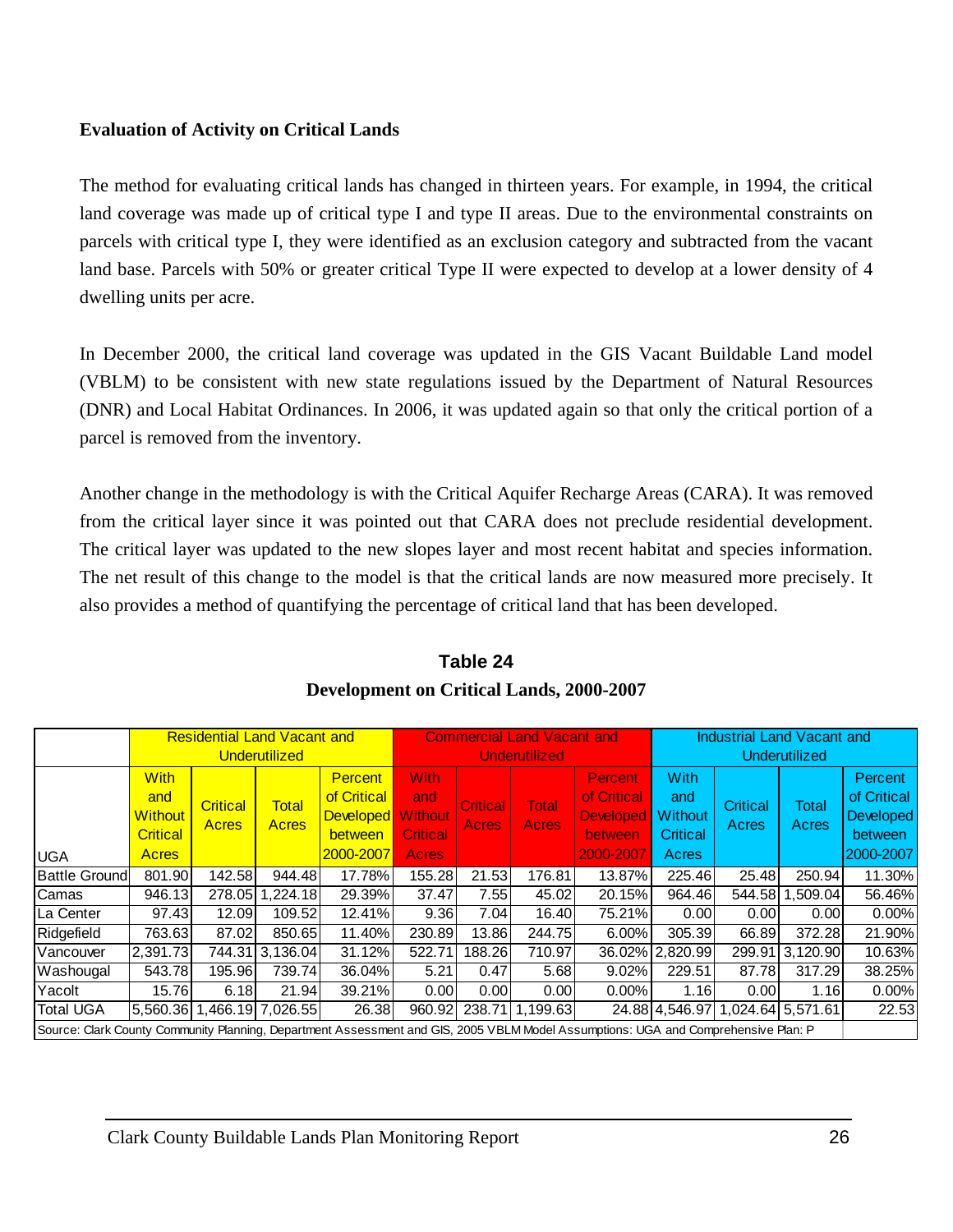<span id="page-28-0"></span>Critical Acres – Include wetlands, sensitive fish and wildlife habitat areas, critical recharge areas for groundwater aquifers, flood prone areas, and geological hazardous areas such as landslide areas, earthquake fault zones and steep slopes.

Percent of Critical Areas Developed – Percent of development that occurred on parcels with some critical area. This type of conversion does not mean development on critical lands, but development on parcels that have critical areas, which could become part of open space areas or green ways.

#### **Observations**

Between 2000 and 2007:

- 5,560 residential acres developed over all of the UGAs on parcels with and without critical acres.
- 26.38% of residential development occurred on parcels with some critical land (Total UGA).
- 24.88% of commercial development occurred on parcels with some critical land (Total UGA).
- 22.53% of industrial development occurred on parcels with some critical land (Total UGA).

#### **Infrastructure Analysis**

In June 2006, Clark County Department of Assessment and GIS conducted a review of the Vacant Buildable Land Model (VBLM). The primary result of this work was a comprehensive comparison of the VBLM through time. The oldest archived VBLM model is the 1996 model. This model was compared with a 2005 version of the model. Both models are based on the 1994 UGA boundary and the 1994 comprehensive plan boundary. This review analyzed the Vacant and Underutilized parcels that have converted to built or converted to an easement because they represent actual development.

Table 25 below shows the percentage of infrastructure that was built or converted to an easement. The percent that converted to infrastructure was 27.69%.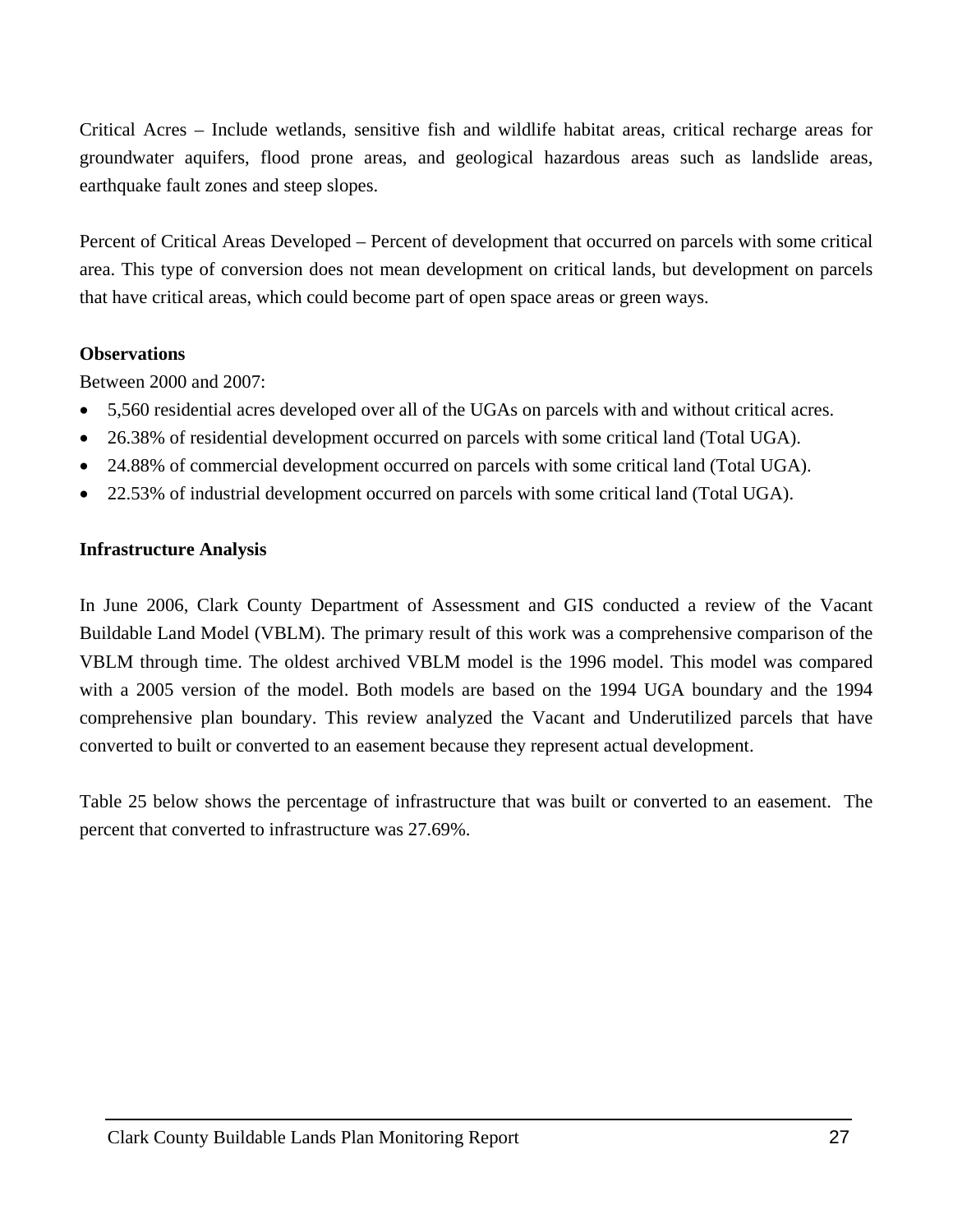# **Table 25**

# **Infrastructure Summary**

| <b>Classification</b>                          | Percent |
|------------------------------------------------|---------|
| Schools Vacant (School Owner)                  | 0.39%   |
| <b>Schools Built</b>                           | 0.06%   |
| Public Land Vacant (City, County, State owner) | 12.84%  |
| Public Land Built                              | 0.10%   |
| Easements and Right of Way                     | 14.30%  |
| Total (Vacant and Underutilized)               | 27.69%  |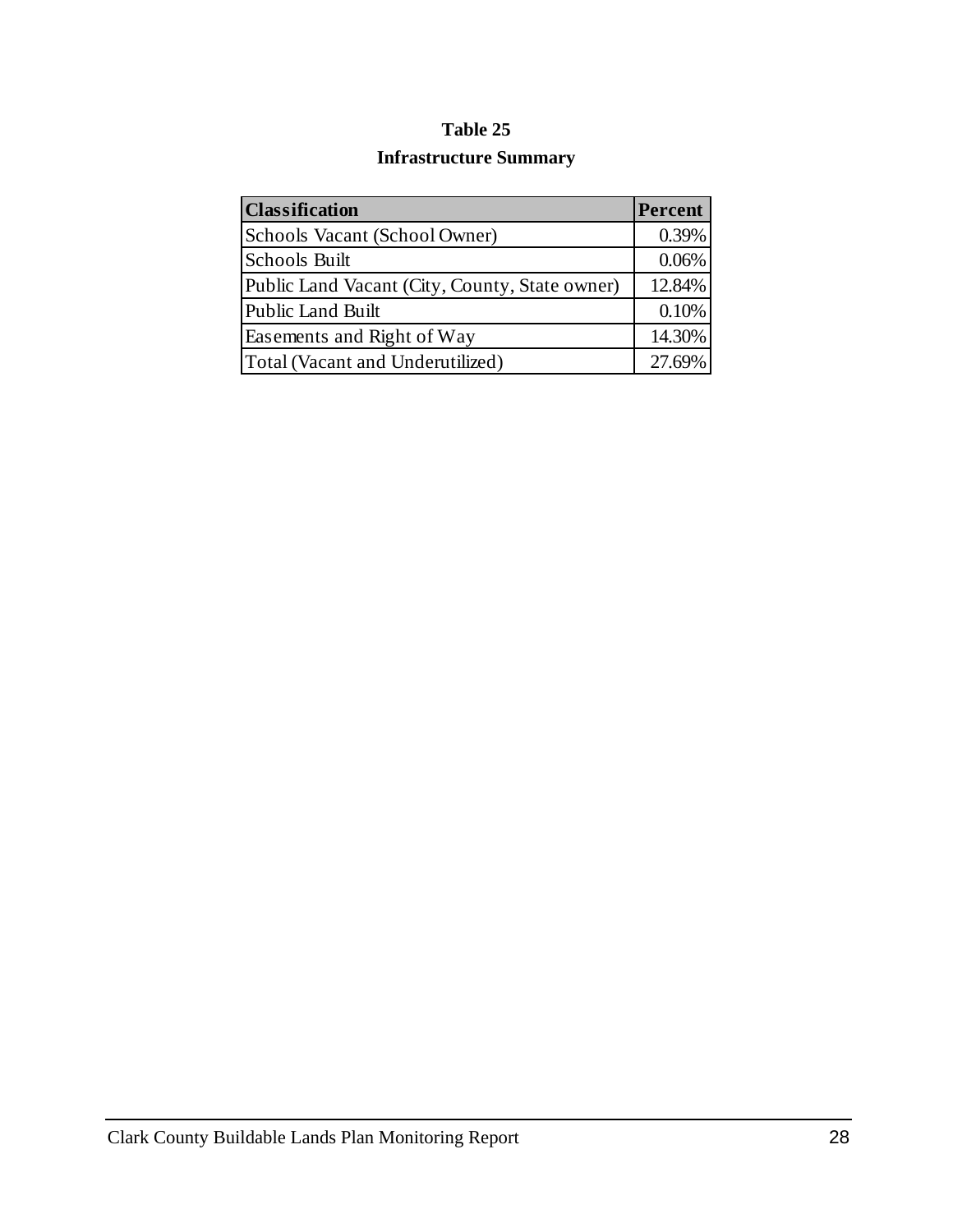**Table 26 Summary of 2007 Comprehensive Plan Assumptions and Observations** 

|                       | <b>2007 Plan Assumptions</b>                   | 2000-2006 Observations                 |
|-----------------------|------------------------------------------------|----------------------------------------|
| <b>Population</b>     | The 2024 projected population for Clark        | Clark County's 2006 population is      |
|                       | County is 584,310 based on a 2.0% annual       | 403,500. The County's observed         |
|                       | growth rate from 2004.                         | annualized rate of growth between      |
|                       |                                                | 2001 and 2006 is 2.73%.<br>If the      |
|                       |                                                | growth rate continues, the County will |
|                       |                                                | reach the 2024 projected population    |
|                       |                                                | prior to 2024.                         |
| <b>Residential</b>    | The 2007 plan assumed no more than 75          | Clark County's Urban growth areas      |
| <b>Density</b>        | of<br>percent<br>product<br>any<br>type<br>of  | single- and multi-family split is at   |
|                       | detached/attached housing with 8 units per     | 78.6/21.4. Overall, Single- and multi- |
|                       | net acre for Vancouver, 4 units per net acre   | family density in the UGA's is 6.0     |
|                       | for La Center, 6 units per net acre for Battle | units per net acre.                    |
|                       | Ground, Ridgefield, Camas and Washougal,       |                                        |
|                       | and no minimum for the town of Yacolt.         |                                        |
| <b>Employment</b>     | Employment density was assumed to be 9         | Employment Density is 8.2 jobs per     |
| <b>Density</b>        | jobs/acre for industrial development and 20    | net acre for industrial development    |
|                       | jobs/acre for commercial development.          | and 7.9 jobs per acre for commercial   |
|                       |                                                | development.                           |
| <b>Infrastructure</b> | Residential infrastructure was assumed to be   | Infrastructure factor of 27.7% for     |
|                       | 27.5% residential development.                 | residential development is within the  |
|                       |                                                | assumptions outlined in the adopted    |
|                       |                                                | comprehensive plan.                    |

# **Review of Development Experienced Between 2000 and 2006 and Plan Goal**

The report provides information on growth experienced between 2000 and 2006 in the county and each of its cities, including; (a) single- and multi-family development; (b) density (units per acre) at both singleand multi-family development experienced; (c) commercial and industrial development; (d) employment density (workers per acre) for commercial and industrial uses; and (e) amount of development that occurred in critical areas (wetlands, habitat areas, etc).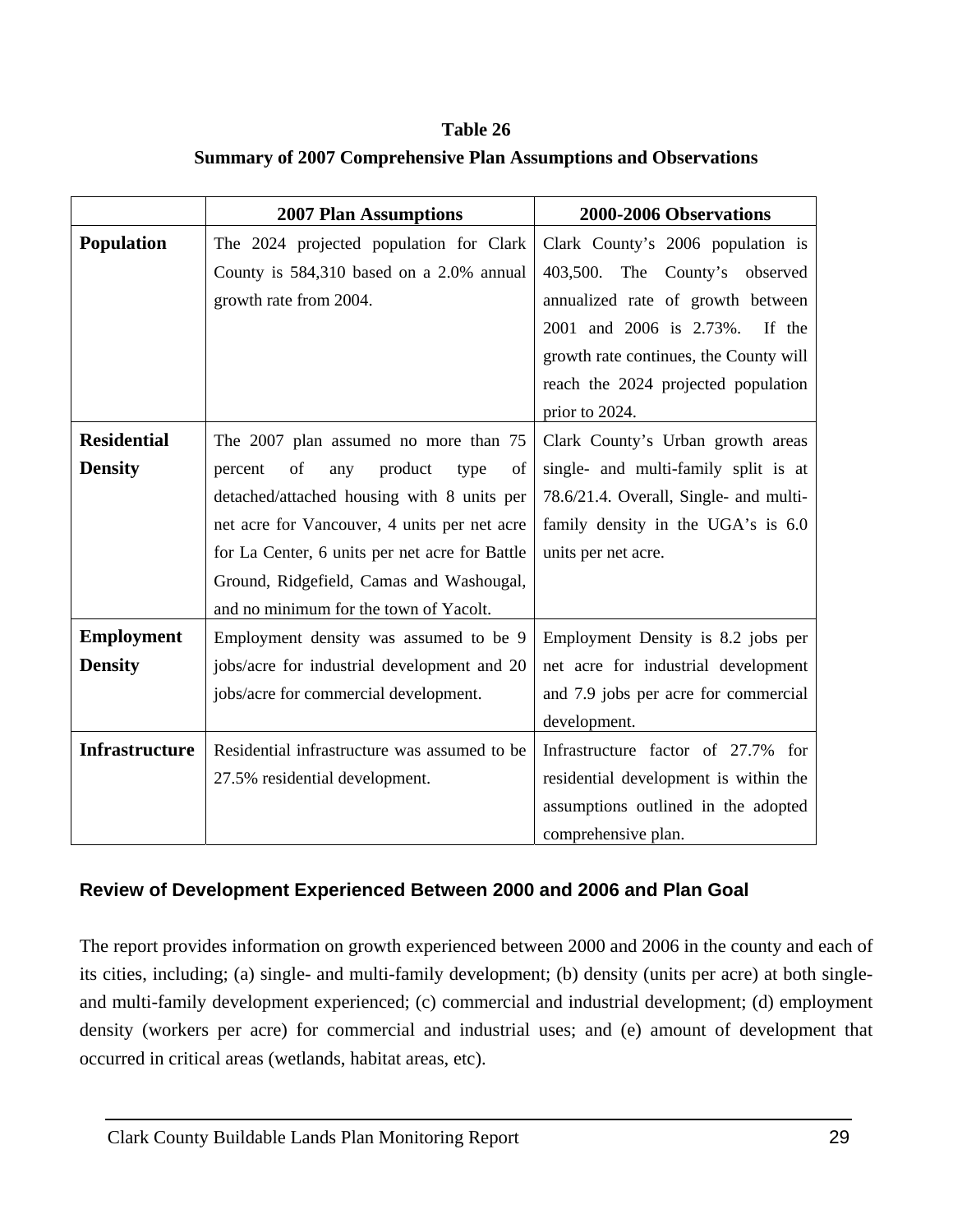The major findings of the report indicate that the county urban growth areas, with the exception of Yacolt, have not met the plan's goal of average residential densities in urban areas at 8 units per net acre for Vancouver, 4 units per net acre for La Center, and 6 units per net acre for Battle Ground, Ridgefield, Camas and Washougal.

Further examination of density indicates that development may positively increase as the housing market continues to grow. For example, in 2004 the City of Camas implemented an ordinance that designated densities for new development at 6 dwelling units per acre. As new development occurs, the City of Camas's density will increase. Additionally, increasing demand in the multi-family market may close the gap in reaching a county goal of no more than 75 percent of one housing type. Actual development trend is 78.6 percent single-family and 21.4 percent multi-family. The result is much better for the Vancouver urban growth area, which had a housing split of 73.5 percent single-family and 26.5 percent multi-family.

Employment density revealed that there are 7.9 employees per net acre for commercial development and 8.2 employees per net acre for industrial development. This appears to be less than the planning assumptions of 20 employees per net acre for commercial and 9 employees for industrial. In conclusion, better data is needed to reach any conclusion on employment density.

There is also indication that development is occurring on parcels containing critical lands. Preliminary data reveal that 26 percent of development consisting of parcels with some critical land occurred on residential land that is vacant and underutilized. For commercial and industrial land, the percentages are 24.9 and 22.5, respectively.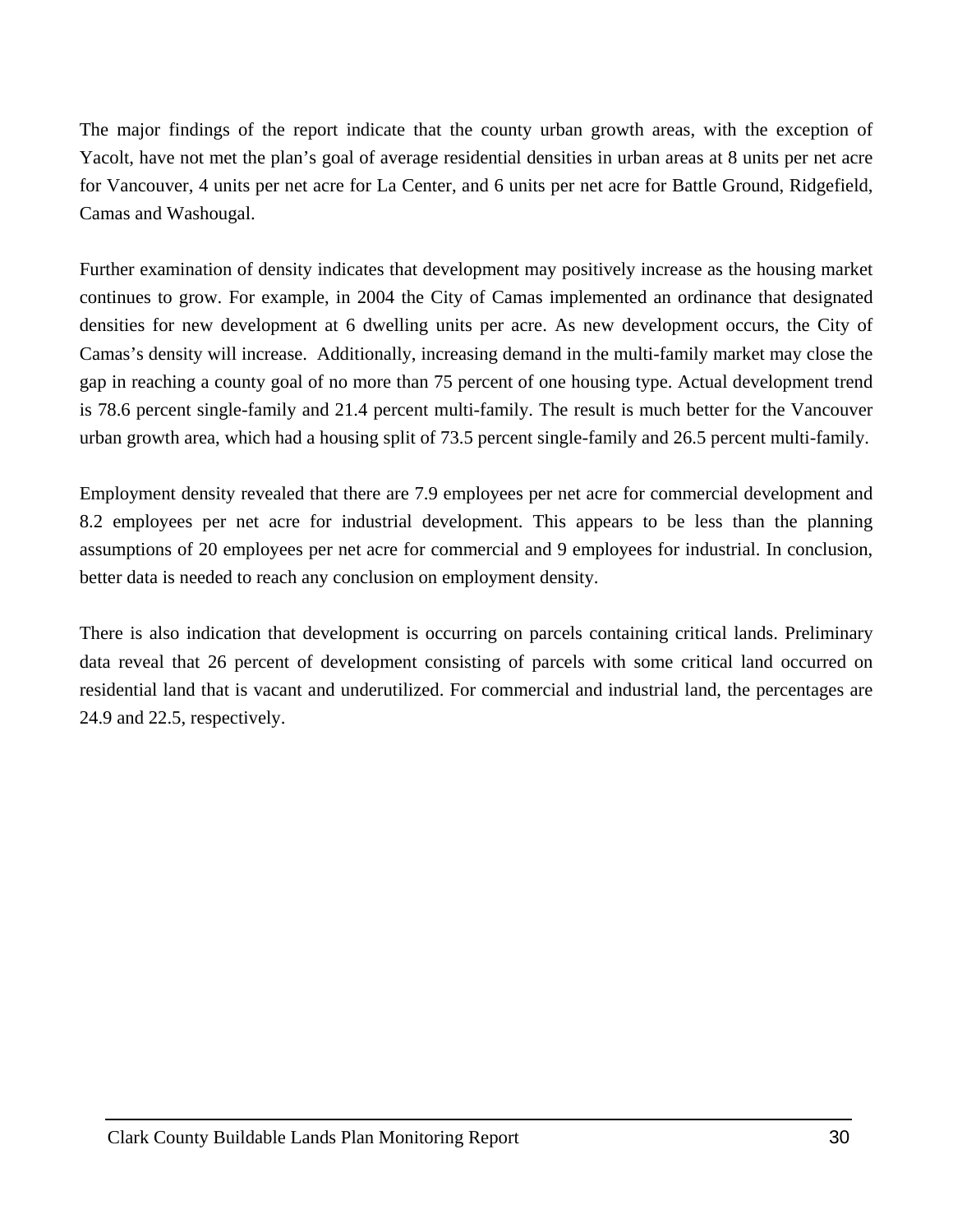### <span id="page-32-0"></span>**Residential Redevelopment Analysis**

The Department of Assessment and GIS conducted a study on new households built between January 1, 1996 and December 31, 2005. It looked at two categories of housing; built only and all not vacant.

**Built only** includes new households units built on land classified as residential built, residential built acreage (AKA mansions and condos), or commercial built, commercial vacant exempt (Vancouver Center has this classification in 1996) **All Not Vacant** includes new households on land not classified as residential vacant, residential underutilized, commercial vacant, commercial underutilized. Please note that this is a much broader net and includes many false positives resulting from the parcel adjustment process. It represents the maximum infill. Table 27 below shows the entire county and the City of Vancouver only.

#### **Table 27**

| <b>Entire UGA</b>                 |        | <b>Total</b> | <b>Percent</b> |
|-----------------------------------|--------|--------------|----------------|
| Vacant and Underutilized Units    | 34,477 |              |                |
| All Not vacant classes            | 2,618  | 37,095       | 7.06           |
| <b>Built only Classes</b>         | 2,102  | 36,528       | 5.61           |
| <b>Without Downtown</b>           | 1,770  | 34,145       | 5.18           |
|                                   |        |              |                |
| <b>Vancouver Only</b>             |        |              |                |
| Vacant and Underutilized Units    | 26,203 |              |                |
| All Not vacant classes            | 2,058  | 28,261       | 7.28           |
| <b>Built only Classes</b>         | 1,750  | 27,953       | 6.26           |
| <b>Without Downtown</b>           | 1,384  | 25,871       | 5.35           |
| <b>Entire UGA minus Vancouver</b> |        |              |                |
| Vacant and Underutilized Units    | 8,274  |              |                |
| All Not vacant classes            | 560    | 8,834        | 6.34           |
| <b>Built only Classes</b>         | 352    | 8,626        | 4.08           |

#### **Redevelopment Analysis**

#### **Results of Analysis**

The percentage of **new homes built** as infill is in the range of 5.61 - 7.28 percent. The rate of infill is significantly higher in the City of Vancouver (6.26 vs. 4.08 percent). Downtown Vancouver redevelopment is responsible for nearly 1% of Vancouver infill during this period. The existing assumption of 5% is certainly within the ballpark, though it has been 5.6% during this period. The **All Not Vacant** number is the upper end of the infill. This number overstates the number of infill houses, due to the parcel line adjustment project. Further refinement of this might be possible if necessary.

In 1994, VBLM assumptions indicated 28,272 total units would be built of which 18,229 would be Vancouver built during this period: January 1 1996 and December 31, 2005. This study found 34,477 and 26,203 units were actually built in this period.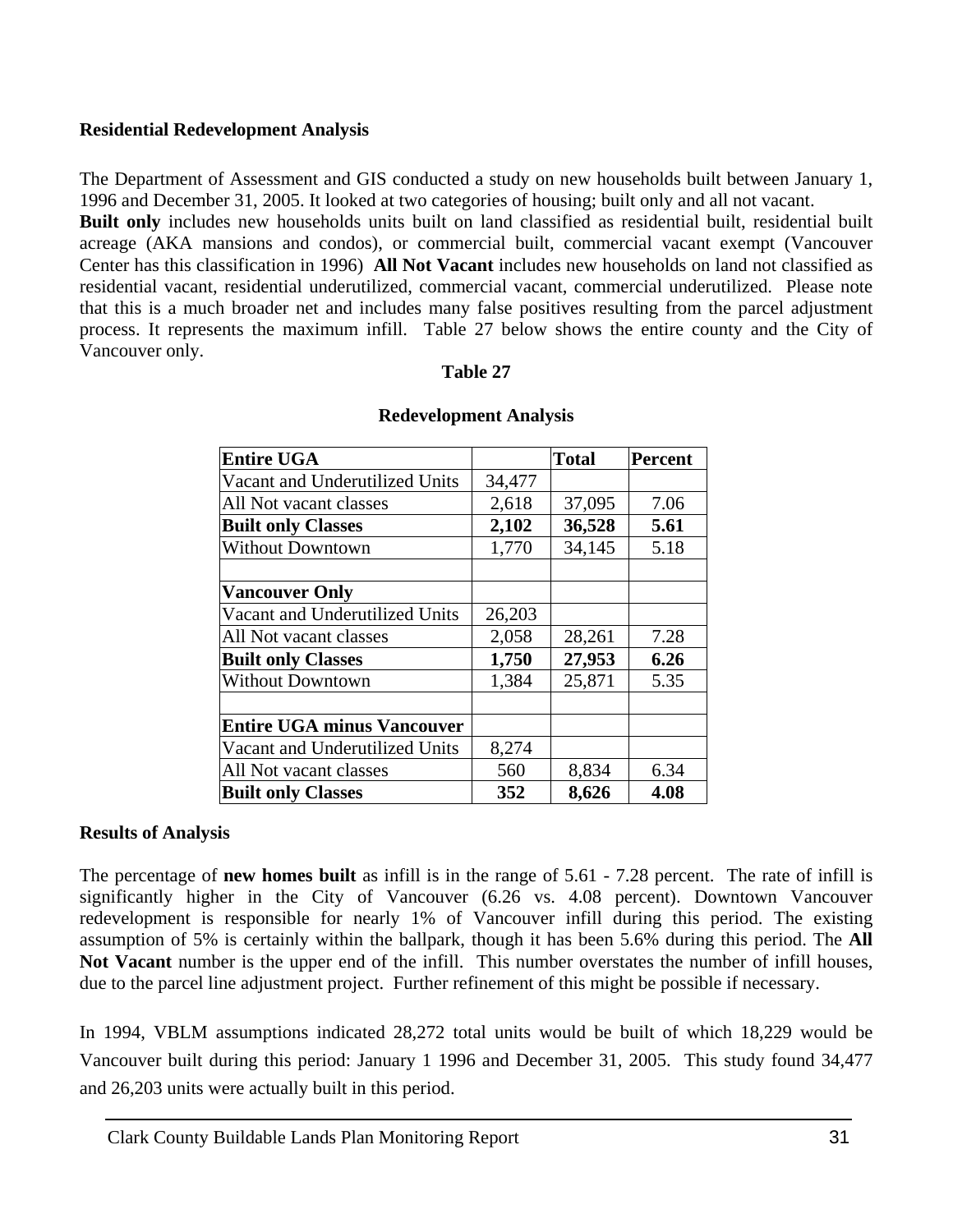#### <span id="page-33-0"></span>**Optional Information; Travel Trends - Vehicle Miles**

CTED offers an optional tracking method beyond legislative requirements to provide a more comprehensive picture of growth and development. For this report, we are looking at the question, how has transportation efficiency changed (e.g. vehicle miles traveled).

Over the past twenty-four years, vehicle miles traveled (VMT) on all Clark County roads has increased approximately 67 percent, and population has grown roughly 100 percent. However, the per-person (capita) vehicle miles traveled in chart 4 below shows a negative trend line indicating a decrease. In 1981, a person annually traveled 8,391 vehicle miles. In 1988, this number peaked at 9,972 and shrunk to 7,019 vehicle miles traveled per person in 2005.

It is important to note that the population numbers include people who do not drive (age 0-14) and people who are less likely to drive (age 65+). According to Clark County's 2005 Population and Economic Handbook, 35% of the total population was in age groups 0-14 and 65+ in 1980 and in 2004, this number changed to 32.6% in 2004. Even though these two age groups are included in the population, they do not appear to influence the declining per capita VMT. If Clark County continues to grow at this rate, we may continue to see a similar trend in annual vehicle miles traveled. However, this chart does not reflect 2024 per capita VMT projections.



Source: Regional Transportation Council, 2007. VMT data is compiled by WSDOT (Olympia HQ, Data Section) and is derived from Highway Performance Monitoring System (HPMS) sample data. Clark County Community Planning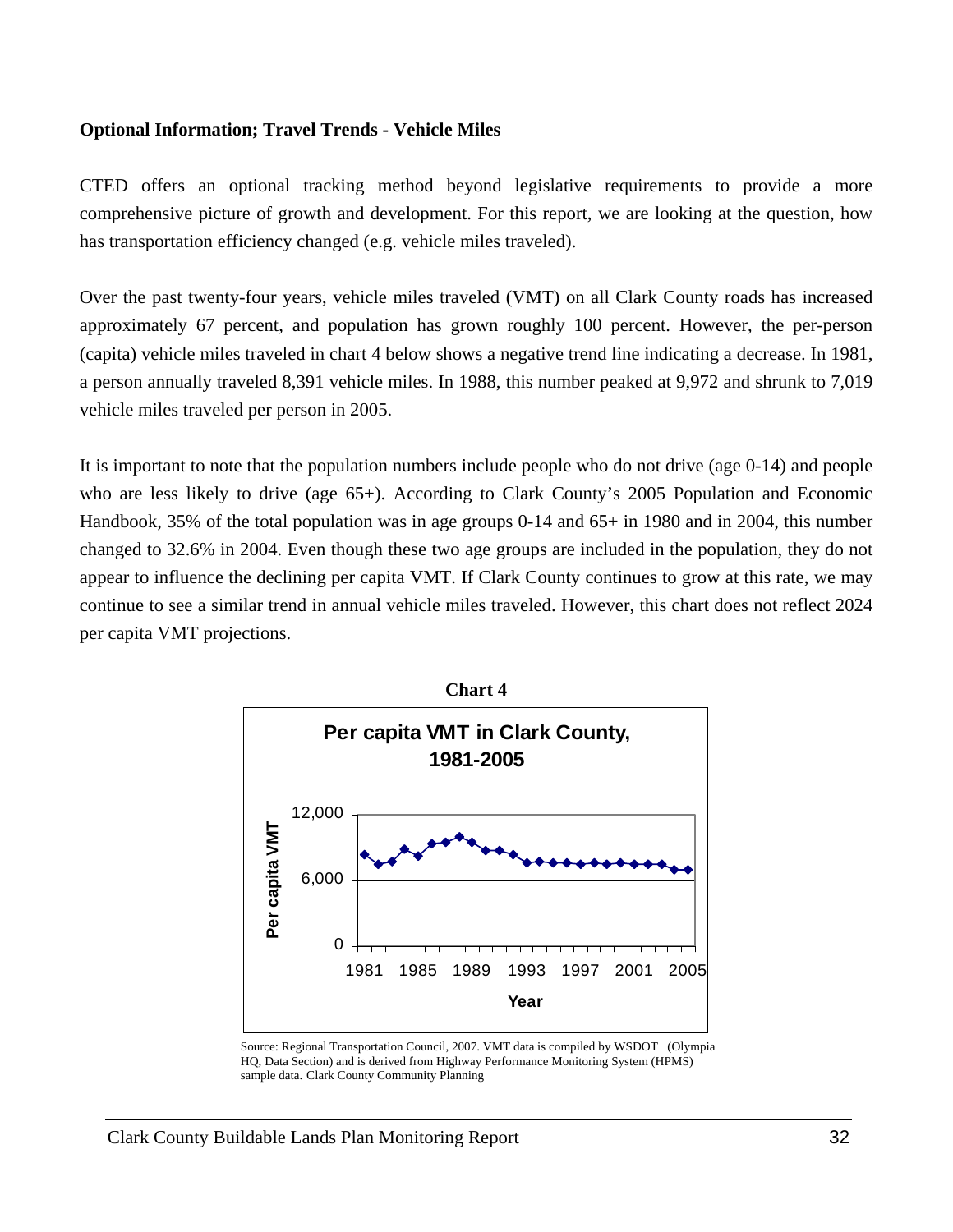Since 1981, the number of registered cars and vehicles in Clark County has increased roughly 113% (see chart 5 below). Despite the increase of cars and vehicles, travel on a per- person (capita) basis has generally decreased. This data suggests that people appear to drive fewer miles per day in order to reach employment, shopping, recreational, social and other travel destinations.

Upon reviewing VMT data, this report can answer the question, of how transportation efficiency has changed. The data reviewed for this report appears to show a decline in per capita VMT. Since 2000, the data also appears to indicate transportation efficiency has improved in Clark County.



**Chart 5** 

 Source: Regional Transportation Council, 2007. Registered cars and vehicles data is from Washington State Department of Licensing.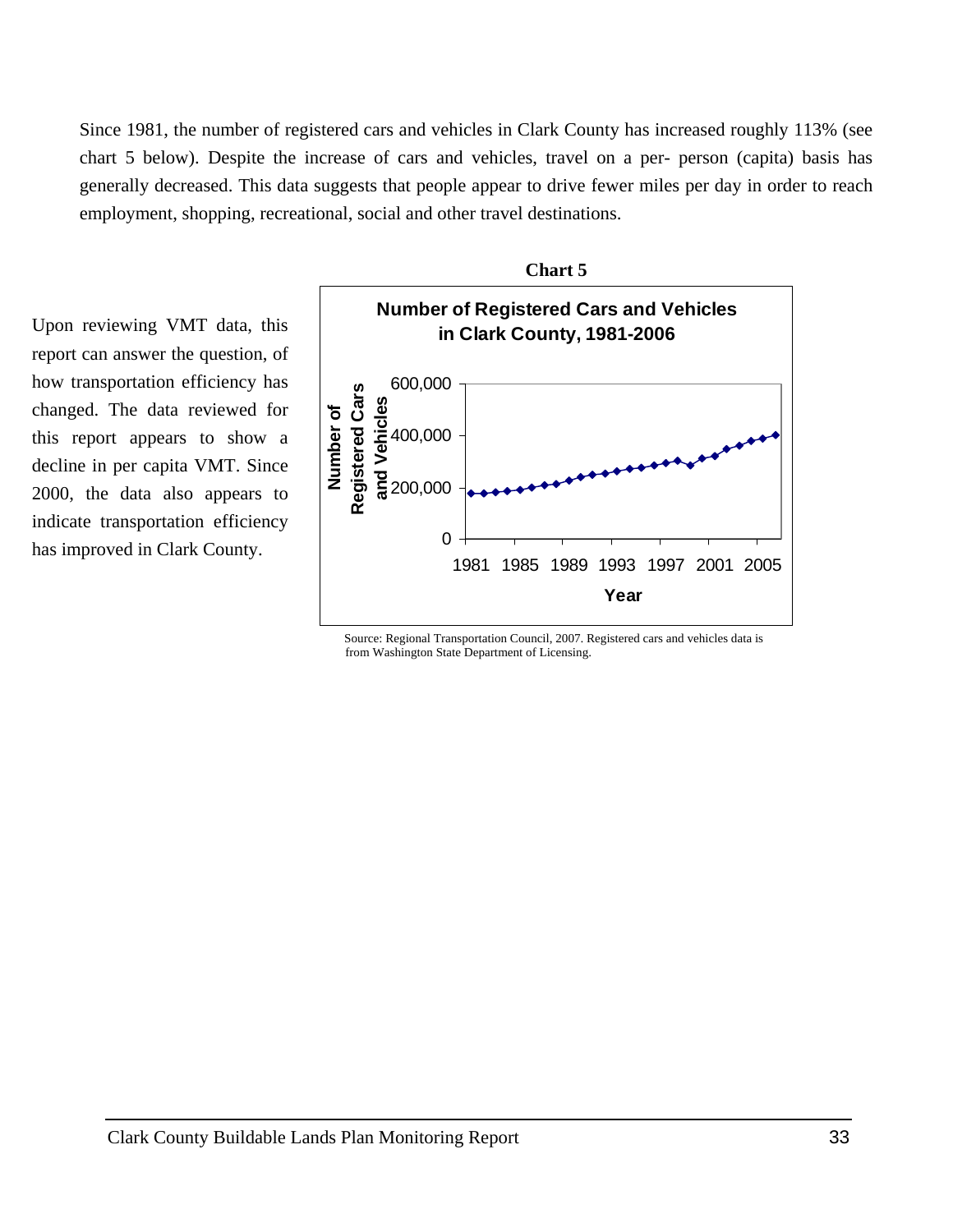#### **Assessment of Reasonable Measures**

<span id="page-35-0"></span>Clark County and the incorporated cities within the county have completed review under RCW 36.70A.215 which includes comparisons between development that has occurred and the original planning assumptions and targets. **In 1994,** the following actions were identified as necessary revisions to local development regulations. These revisions were to be incorporated into the update process and adopted in an ordinance or resolution to ensure compliance with the GMA. These measures reflect changes in regulation that would gradually allow for higher density development within the planning horizon.

### **City of Battle Ground**

- Review the ratio of zoned land to density goals to assure the plan is implementing current countywide density goals and housing type mix.
- Develop a mixed-use ordinance and examine minimum densities in certain districts as tools to achieve density goals.
- Examine annexation criteria and coordinated annexation and sub-area planning to assure efficient, compatible use of newly annexed lands.

### **City of Camas**

- Designate and zone 75% of the residential land for single-family detached and 25% for multi-family and other. The zoning districts would provide a range of densities such that the average density for all new residential development yields 6 dwelling units per acre.
- Adopt minimum/maximum lot size provisions for single family zoning districts.
- Adopt minimum density requirements for multi-family residential zoning districts.
- Adopt provisions for mixed-use development.
- Adopt a variety of development standards (particularly road standards) that promote more efficient use of land while maintaining a quality level of service.
- Rezone large lot districts (e.g. 15,000 and 20,000 sq. ft. lots) to smaller lot districts.
- Revise Planned Unit Development (PUD) Ordinance in 1995 allowing a 20% density bonus.

# **City of Washougal**

- Require minimum lot sizes.
- Adopted a mixed-use ordinance that allows 16 units per acre for residential use. Also allowed in commercial zone - Adopted 2000.
- Allow for accessory apartments in all residential zone districts. Adopted in 2001.
- Revised Planned Unit Development (PUD) Ordinance in 1995 allowing a 20% density bonus and density transfer to protect critical lands.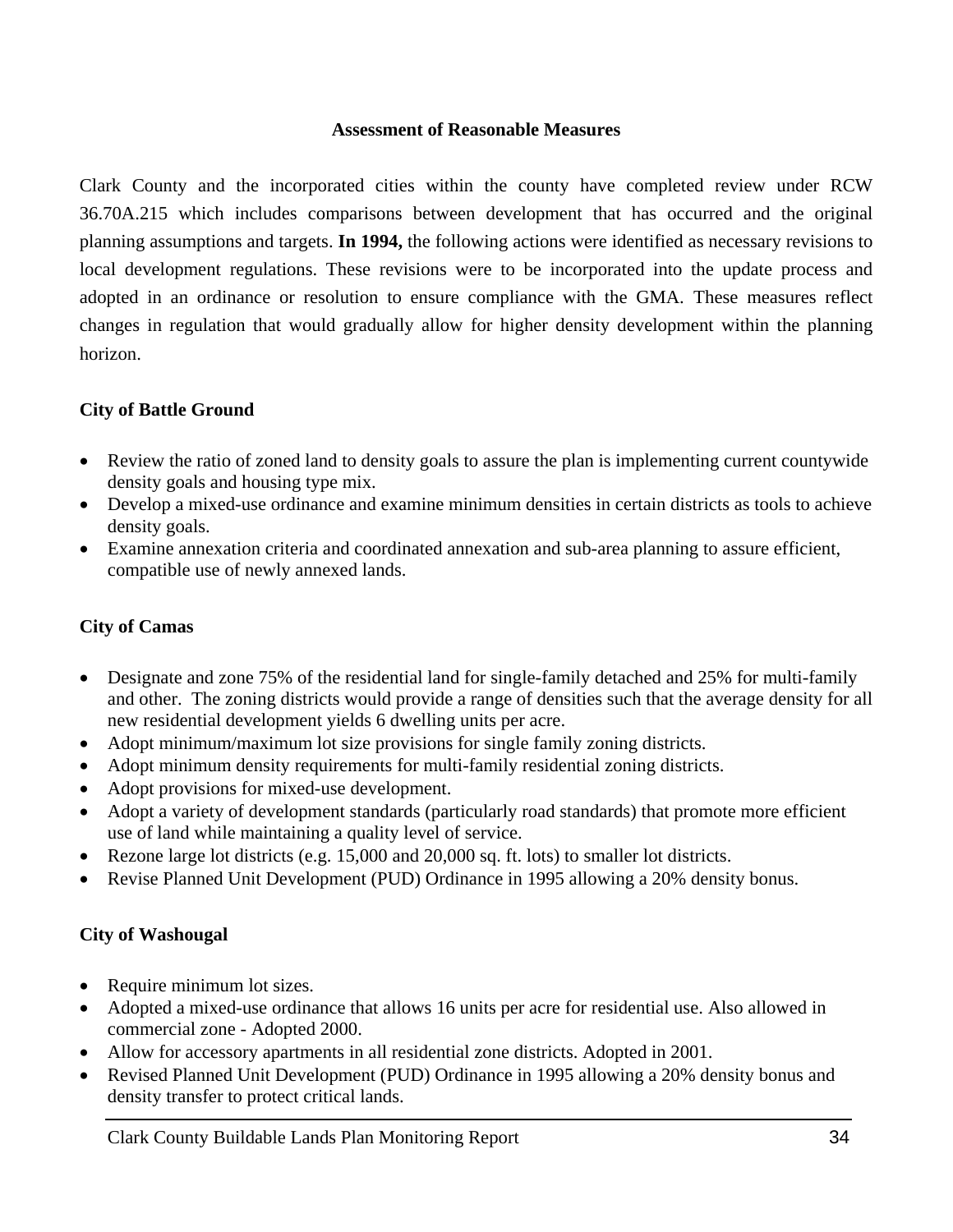• Developed downtown revitalization plan with proposed increased residential densities with commercial uses on first floors and residences above at 16 units to the acre.

# **City of Vancouver**

- Adopt infill ordinance in the Vancouver urban growth area, including city limits, in cooperation with the county.
- Revise planned unit development and mixed-use standards.

# **City of Ridgefield**

- Increase minimum density in low-density residential zones from 3 units per buildable acre.
- Remove density limitation of 3 units per acre on constrained lands.
- Increase percentage of land in medium density residential zones.
- Review Planned Unit Development (PUD) ordinance and add development incentives, if needed.

# **La Center**

- Reduce lot size requirements for multi-family development.
- Make street frontage improvements consistent between single family and multi-family zones.
- Allow manufactured homes on lots smaller than 5 acres.
- Create opportunities for manufactured home parks with design standards.
- Develop PUD, cluster housing and/or townhouse development opportunities.

# **Clark County**

- Adopt in-fill ordinance in unincorporated areas of the county.
- Revise sewer development regulations in urban growth areas.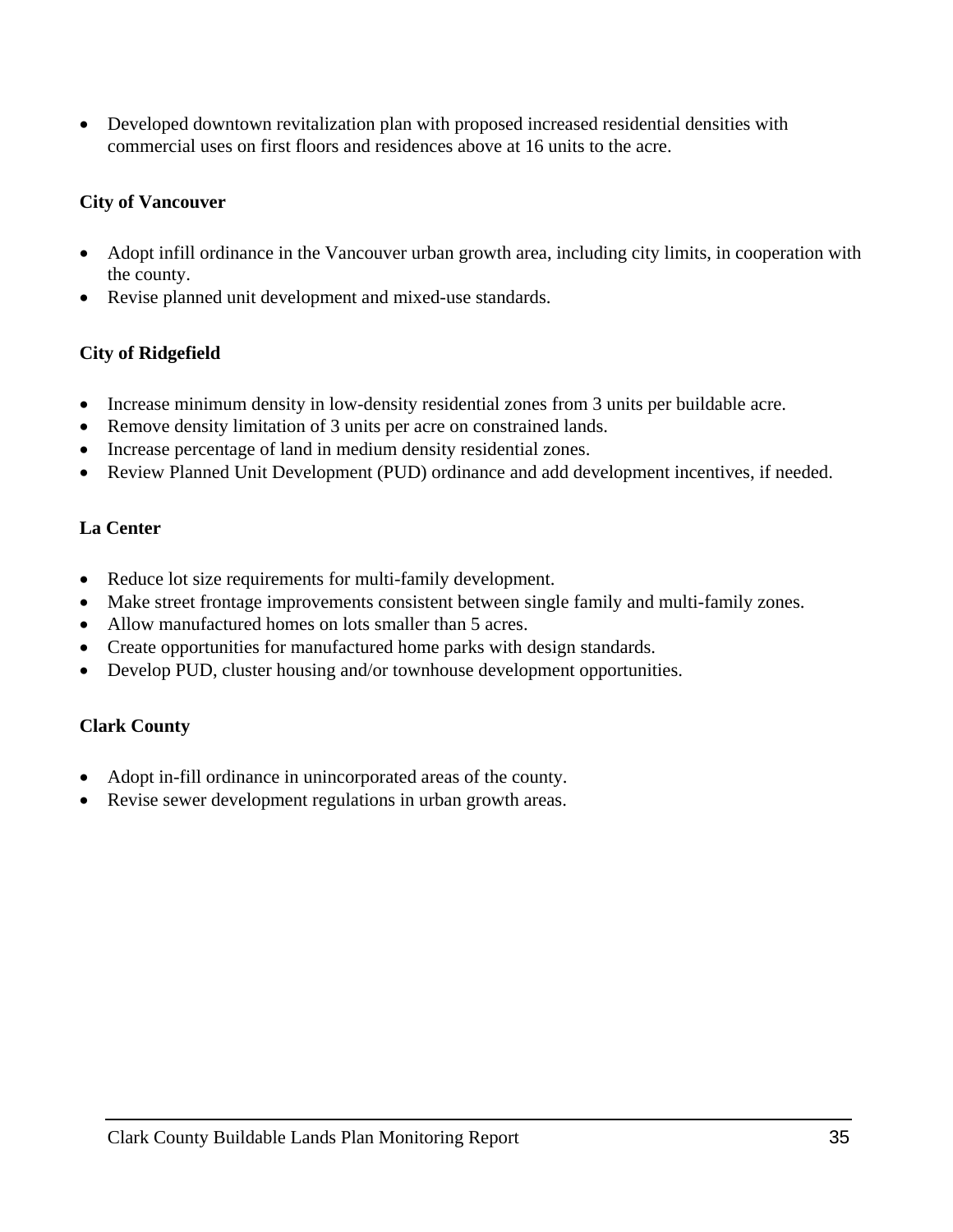**Since 1994**, the following actions were taken by local jurisdictions. Identified below are revisions to local development regulations. Those identified in bold type are reasonable measures that jurisdictions have adopted since 2002.

### **City of Battle Ground**

- **The City of Battle Ground Comprehensive Plan, 2004, Chapter 3: Land Use Element, reviewed the ratio of zoned land to density goals, assuring the plan is implementing current countywide density goals and housing type mix.**
- **Battle Ground has developed a mixed-use ordinance**, **Ord. 04-024 § 20 (part), 2004. Their updated 2006 development code, Title 17, Chapter 17.101.040 and 2004 Comprehensive Plan, examine minimum densities in certain districts as tools to achieve density goals.**
- **Battle Ground Comprehensive Plan, 2004, contains a growth management element that addresses annexation and sub-area planning in four growth management goals, listed below.**

### **Growth Management Goal 1: The City will seek a sustainable rate of growth**

#### **Objectives**

**GMO1.1** The City will coordinate its growth projections and growth goals with other jurisdictions.

**GMO1.2** The City will balance its growth with other City goals.

**GMO1.3** The City will strive to grow at a rate that maintains its small town character.

**GMO1.4** The City will work to provide adequate urban services concurrently with development.

**GMO1.5** The City will encourage efficient growth within the existing city limits before pursuing additional annexations.

**GMO1.6** The City will coordinate with Battle Ground School District during annexation processes to maintain District service standards

**Growth Management Goal 2: Future growth is to occur primarily to the west and south of the current city limits and in all directions consistent with the 50-year vision.**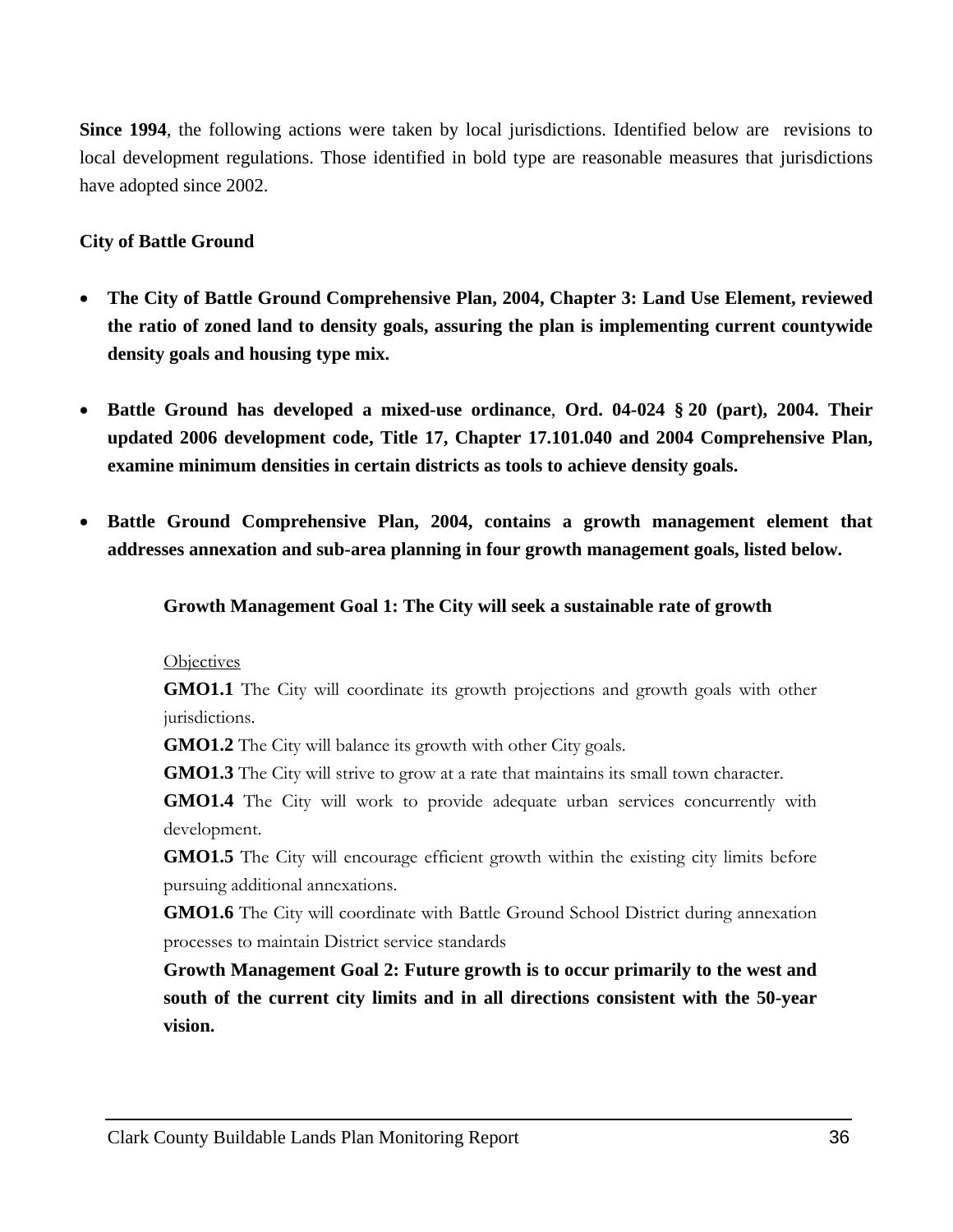#### **Objectives**

**GMO2.1** The City will primarily focus future planning efforts to the south and west of the current city limits.

**GMO2.2** The City will focus secondary planning efforts for future growth to the north and east.

# **Growth Management Goal 3: The City will encourage the efficient and sustainable expansion of the City through the Urban Growth Areas.**

#### **Objectives**

**GMO3.1** The City will seek to achieve desirable growth patterns through annexations. **GMO3.2** The City will seek to achieve a jobs/housing balance through annexations.

# **Growth Management Goal 4: The City will work with the County and other jurisdictions in determining growth policies for the Area of Influence.**

#### **Objectives**

**GMO4.1** The City will seek to preserve the Area of Influence for future urban growth patterns anticipated by the Vision.

#### **City of Camas**

- **The City of Camas designated and zoned, consistent with the 2004 Comprehensive Plan, 75% of land for single-family residential with a range of densities such that the average density for new development can yield 6 dwelling units per acre. 75/25 Split and 6 units per acre, identified through Ordinance 236; 1/26/04, and implemented through Ord. 2362, 1/26/04 and Ord. 2363, 1/26/04.**
- **Minimum lot sizes in residential districts, identified through Ord. 2361;1/26/04, and implemented through Ord. 2363, 1/26/07. This includes minimum lot sizes in both single-family and multi-family zoning districts.**
- **In 2006, Camas established minimum and maximum lot sizes for multifamily zoning districts.**
- **Mixed Use identified through Ord. 2361 1/26/04, and implemented through Ord. 2838,**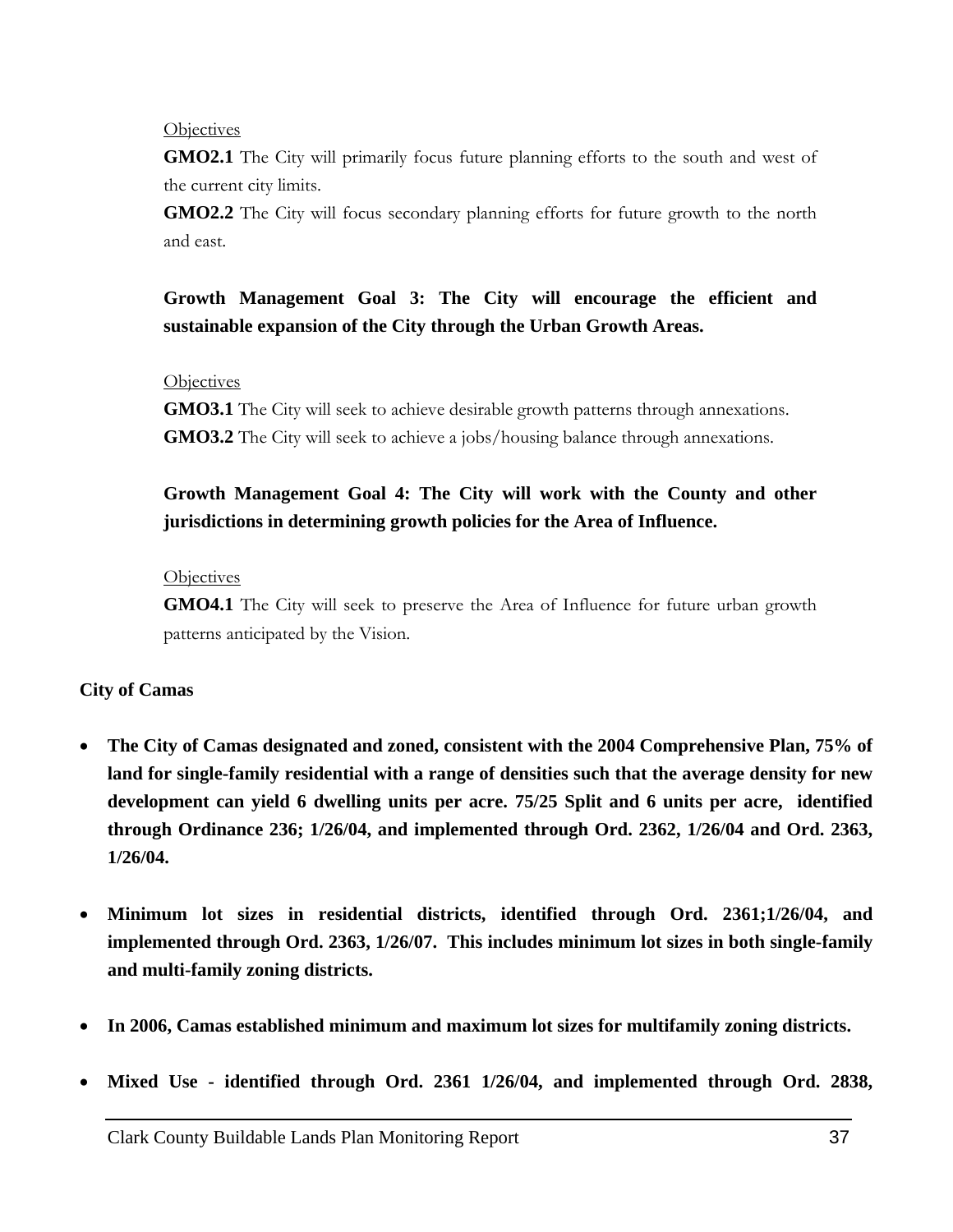**11/11/04** 

- **The City of Camas adopted developments standards under Title 17. 19. The following revisions to this title have occured: Ord. 2375, 07/12/04; Ord. 2409, 6/13/05; Ord. 2411, 7/11/05; Ord. 2422, 10/17/05, Ord. 2443, 4/17/06.**
- **Great public discussion through Comp. Plan update hearings and addressed through Ordinance 2361, 1/26/04 and Ord. 2370 3/08/004.**
- **The Planned Residential Development section of code was revised 1/26/04 through Ord. 2364 and includes provisions whereby the City may allow for increasing density up to 20% based on design and layout.**

**La Center** 

- **In 2006, La Center adopted new dimensional standards for multiple-family developments that address lot size requirements. La Center Municipal Code Title 17 ZONING, Chapter 17.25.060, Dimensional standards/multiple-family developments.**
- **January 2007, La Center confirmed that street frontage improvements are consistent between single- and multi-family zones.**
- **December 2004, the City of La Center adopted a modified version of the state model code allowing manufactured homes n all residential zoning districts. La Center Municipal Code Title 17 ZONING, Chapter 17.25.100, Manufactured Homes.**
- **December 2004, the City of La Center adopted new code language allowing for manufactured home parks with design standards. La Center Municipal Code Title 17 ZONING, Chapter 17.85.050, Manufactured home parks and subdivisions.**
- **In 2006, La Center discontinued their PUD Ordinance. Cluster housing and/or townhouse development opportunities are apparent in the 2006 dimensional standards for multiple-family developments. La Center Municipal Code Title 17 ZONING, Chapter 17.25.060, Dimensional standards/multiple-family developments.**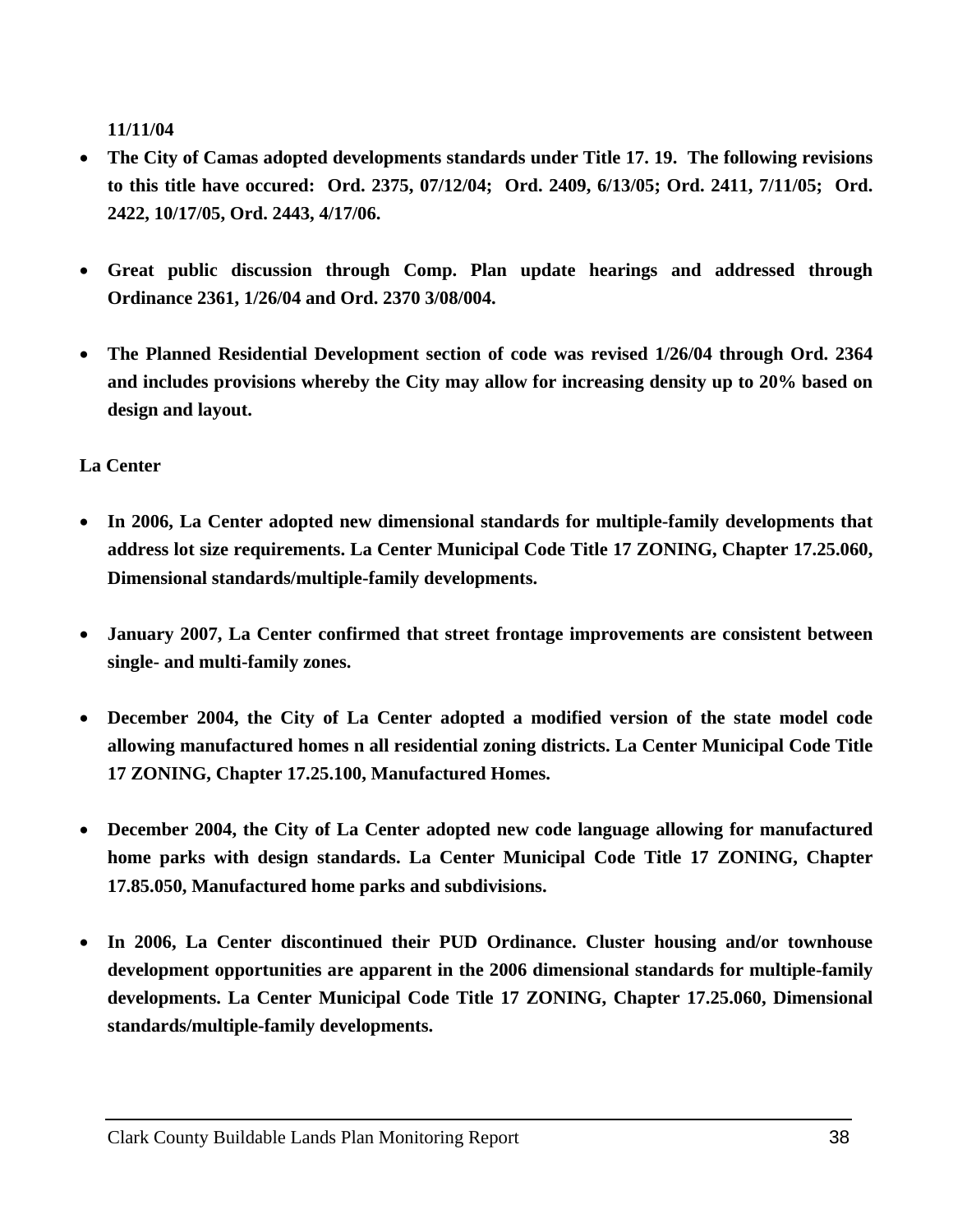# **City of Ridgefield**

- **Residential Ordinance for newly created lots approved through the subdivision process amended in September 2005 (Ordinance 18.210.050) to allow a range of density in low-density residential zones from 3 to 8 units per buildable acre.**
- **The City of Ridgefield has proposed increasing their medium density residential zones in the Comprehensive Growth Management Plan Preferred Urban Growth Area Map: October 24, 2006.**

# **City of Vancouver**

- **In 2003, City Council adopted an infill ordinance in the Vancouver urban growth area including city limits, in cooperation with the county.**
- **The City of Vancouver revised the planned unit development and mixed-use standards in 2004 and 2005, respectively.**

# **City of Washougal**

- **In 1995, the city council adopted minimum lot sizes, and revised the Planned Unit Development (PUD) Ordinance, allowing a 20% density bonus and density transfer to protect critical lands.**
- **In 2000, the city council adopted a mixed-use ordinance that allows 16 units per acre for residential use.**
- **In 2001, the city council adopted residential zone districts that allow for accessory apartments in all residential zone districts.**
- **The City of Washougal revised their PUD ordinance allowing a density bonus and density transfer to protect critical lands. Title 18: Chapter 18.64.030, Dimensional and improvement requirements; (Ord. 1496 § 1, 2004; Ord. 1475 § 1, 2004; Ord. 1465 § 1, 2003; Ord. 1454 § 1, 2003; Ord. 1233 § 1 (Exh. A), 1997), and Chapter 18.38, Woodburn Hill Subarea Development; (Ord. 1520 § 1, 2005; Ord. 1421 § 1, 2001; Ord. 1253 § 1, 1997)**
- **The City of Washougal Municipal Code Title 18, Chapter 18.32 COMMERCIAL DISTRICTS (CV, CC, CH)\* (Ord. 1503 § 1, 2005; Ord. 1496 § 1, 2004; Ord. 1473 § 1, 2004; Ord. 1437 § 1, 2002; Ord. 1398 § 1 (Exh. A), 2000), and Chapter 18.35 TOWN CENTER DISTRICTS (Ord.**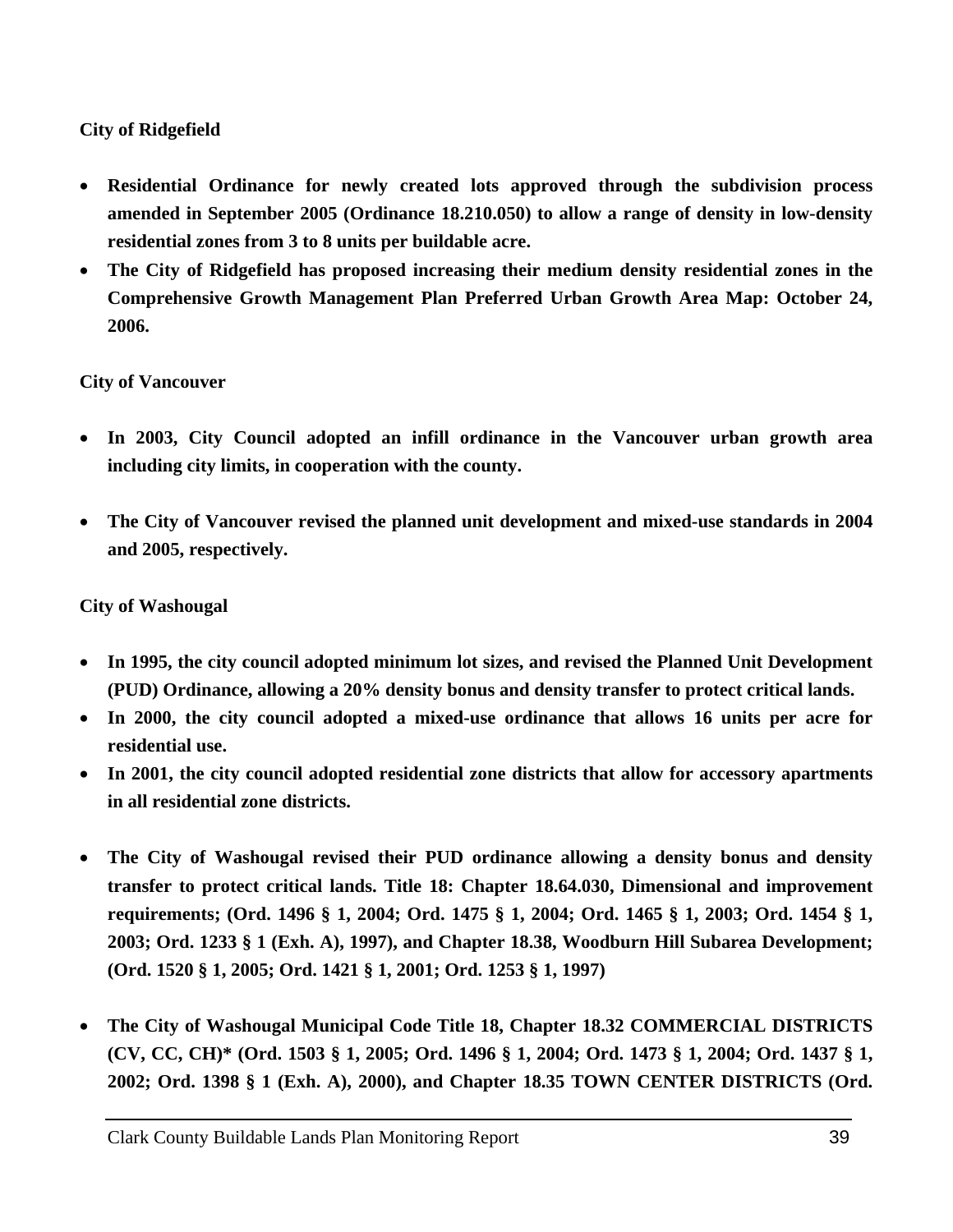**1547 § 3 (Exh. A), 2006) implement a downtown revitalization plan with proposed increased residential densities with commercial uses on first floors and residences above, at 16 units per acre.** 

#### **Clark County**

- **Adopted Ordinance 2005-04-12 that amends Chapter 40.260.110, Residential Infill. Adopted mixed-use ordinance (Amended: Ord. 2004-12-12; Ord. 2005-04-12; Ord. 2006-04-18).**
- **Revised sewer development regulations in urban growth areas; Ordinance #2003-02-16. Clark County revised Short plat reviews (9 lots): subject to urban areas. Ordinance #2006-05-01.**

In summary, several of the cities have addressed their reasonable measures by adopting local development regulations. However, these changes in regulations may not immediately reflect higher density development within the time reviewed (2000-2006). The market and economy might regulate development and density, which may delay development with higher densities. These adopted measures will likely be reflected in the next buildable lands evaluation report. If cities do not increase their densities, then county-wide planning policies will need to be amended possibly before the next Buildable Lands Report is completed.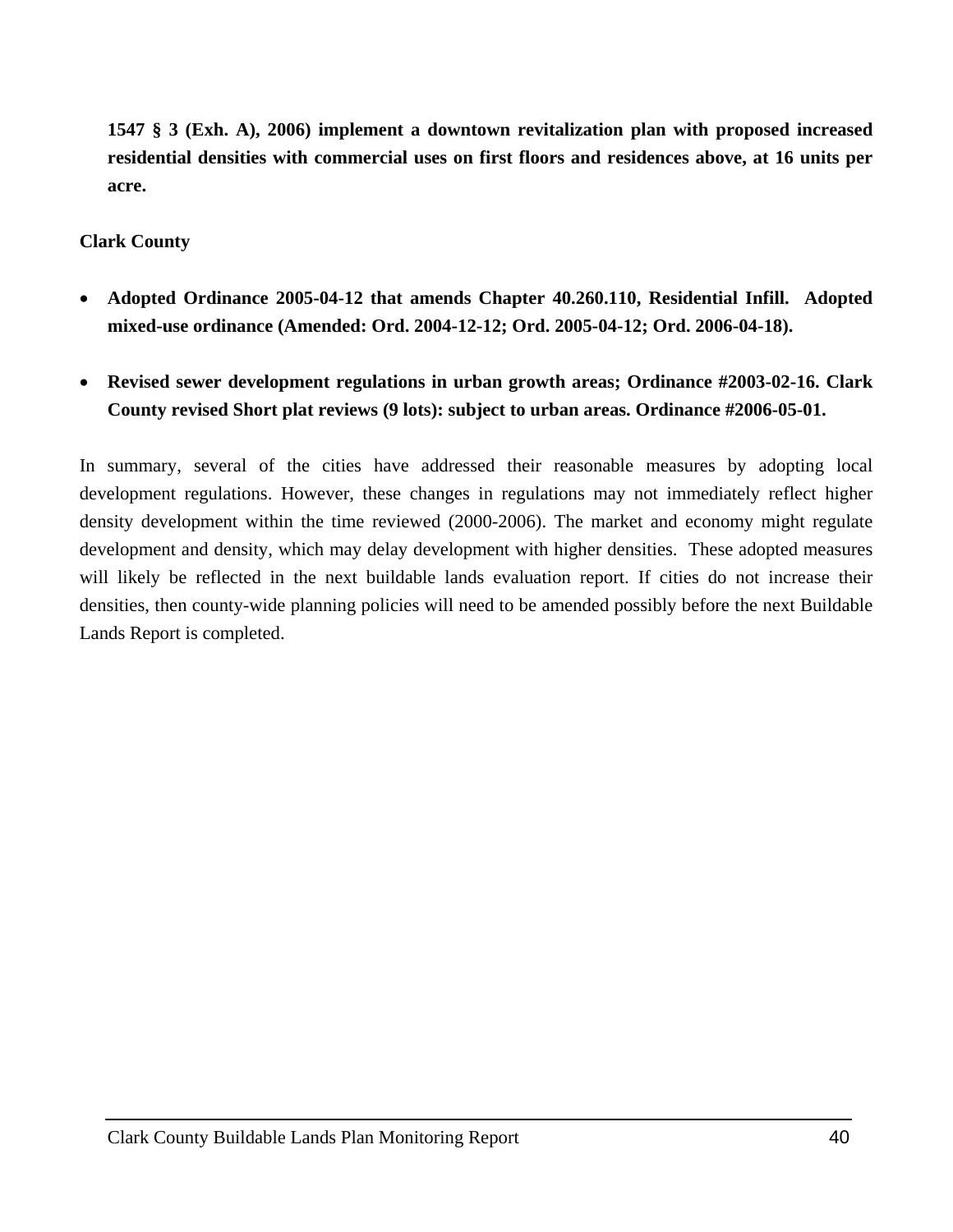#### **Buildable Land Needs & Capacity Analysis**

<span id="page-42-0"></span>In 1992, Clark County began the Vacant Lands analysis to determine the potential capacity of urban growth areas to accommodate projected growth for the next 20 years to the year 2012. County staff met with interested parties from the development and environmental community to collectively examine criteria to be used to compute the supply of land available for development within each urban growth boundary. From the process, a methodology was developed using Clark County's Department of Geographic Information System (GIS) as the primary data source.

The evaluation component of the RCW 36.70A.215 Review and Evaluation Program, at a minimum, shall: "Determine whether there is sufficient suitable land to accommodate the countywide population projection established for the county pursuant to RCW 43.62.035 and the subsequent population allocations within the county and between the county and its cities and the requirements of RCW 36.70A.110."

The amount of land needed to accommodate projected growth through the 2024 planning horizon is the subject of this section. The amount of buildable land needed will be instrumental in the update of the comprehensive plan and provide a framework for addressing the land supply needs of a new 20-year planning horizon.

The two tables below indicate the amount of residential land needed to accommodate the projected 2024 population based on (1) the 2007 Comprehensive Growth Management Plan baseline assumptions; (2) the densities observed since 2000; and (3) new general density guidance selected by the Board of County Commissioners for updating the comprehensive plan. Each table provides the 2004 population (end of year), the remaining population for planning horizon 2024, and the residential units and acres needed. The new density guideline is included here for comparison purposes.

The assumptions for each table are provided below.

#### **2007 Baseline Assumptions for residential land:**

- No more than 75% of any product type of detached/attached housing
- 2.59 persons per household
- No minimum for the town of Yacolt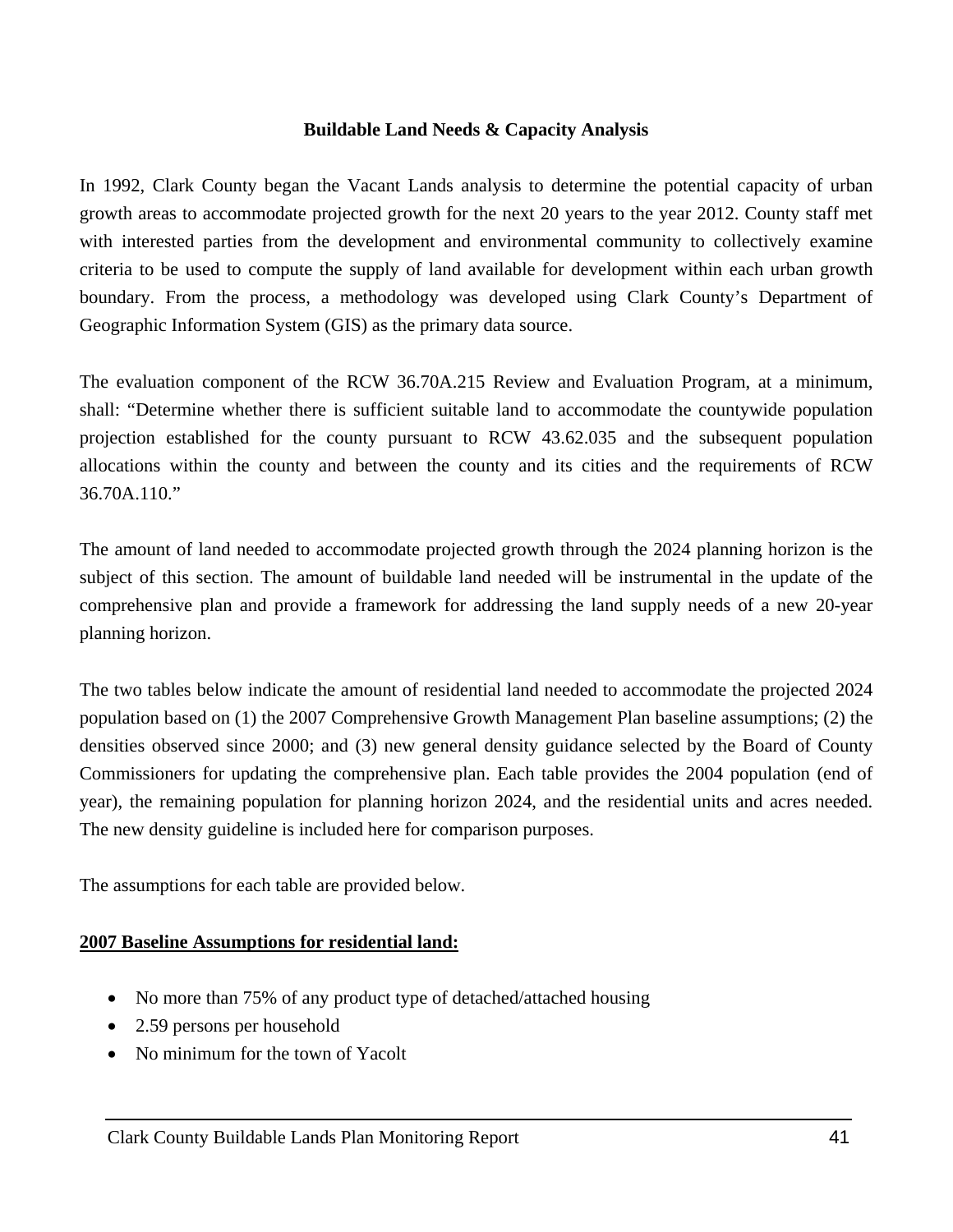#### **Table 28**

|                      | 2004       | Remaining    | Residential Assumed |           | Residential Deficit Surplus |                 |     | 2007                  |
|----------------------|------------|--------------|---------------------|-----------|-----------------------------|-----------------|-----|-----------------------|
|                      | Population | Population   | units               | units per | acres                       |                 |     | Vacant and            |
|                      |            | for planning | needed              | net acre  | needed                      |                 |     | <b>Buildable Land</b> |
|                      |            | horizon 2024 |                     |           |                             |                 |     | Inventory             |
| <b>UGA</b>           |            |              |                     |           |                             |                 |     | in net acres          |
|                      | 15,152     | 24,247       | 9,362               | 8         | 1,216                       |                 | 2   | 1,218                 |
| <b>Camas</b>         | 18,205     | 18,268       | 7,053               |           | 993                         |                 | 0   | 993                   |
| LaCenter             | 2,363      | 5,719        | 2,208               | 5         | 433                         |                 |     | 437                   |
| Ridgefield           | 2,651      | 21,228       | 8,196               |           | 1,205                       |                 |     | 1,206                 |
| <b>Three Creeks</b>  |            | 39,893       | 15,403              | 8         | 1,925                       |                 | 226 | 2,151                 |
| <b>Vancouver</b>     | 277,242    | 45,499       | 17,567              | 8         | 2,196                       |                 | 79  | 2,275                 |
| Washougal            | 11,248     | 9,176        | 3,543               |           | 537                         | $-1$            |     | 536                   |
| <b>Yacolt</b>        | 1,262      | 423          | 163                 |           |                             |                 |     | 41                    |
| <b>Rural</b>         | 63,444     | 16,445       |                     |           |                             |                 |     |                       |
| <b>Total</b>         | 391,567    | 180,898      | 69,845              | 8.2       | 8,506                       |                 | 310 | 8,857                 |
| <b>Urban Growth</b>  |            |              |                     |           |                             |                 |     |                       |
| <b>Target</b>        |            | 173,372      | 66,939              | 7.2       | 9,297                       |                 |     |                       |
| <b>Plus 10%</b>      |            |              |                     |           |                             |                 |     |                       |
| market factor        |            | 17,337       | 6,694               | 7.2       | 930                         |                 |     |                       |
| <b>Land Capacity</b> |            |              |                     |           |                             |                 |     |                       |
| <b>Target</b>        |            | 190,709      | 73,633              | 7.2       |                             | $10,227$ -1,370 |     | 8,857                 |

### **2024 Residential Land Need Based on 2007 Comprehensive Plan Baseline Assumptions**

Source: Clark County Community Planning. Note: Land needs are based on the VLM2007V model using net acres.

#### **Table 29**

# **2024 Residential Land Need Based on Observed Density**

|                      | 2004       | Remaining    | Residential | Observed <sup>1</sup> | Residential |        | Deficit Surplus | 2007           |
|----------------------|------------|--------------|-------------|-----------------------|-------------|--------|-----------------|----------------|
|                      | Population | Population   | units       | units per             | acres       |        |                 | Vacant and     |
|                      |            | for planning | needed      | net acre              | needed      |        |                 | Buildable Land |
|                      |            | horizon 2024 |             |                       |             |        |                 | Inventory      |
| <b>UGA</b>           |            |              |             |                       |             |        |                 | in net acres   |
| <b>Battle Ground</b> |            |              |             |                       |             |        |                 |                |
|                      | 15,152     | 24,247       | 9,362       | 4.36                  | 2,147       | $-929$ |                 | 1,218          |
| <b>Camas</b>         | 18,205     | 18,268       | 7,053       | 4.77                  | 1,479       | $-486$ |                 | 993            |
| LaCenter             | 2,363      | 5,719        | 2,208       | 4.03                  | 548         | $-111$ |                 | 437            |
| Ridgefield           | 2,651      | 21,228       | 8,196       | 3.98                  | 2,059       | $-853$ |                 | 1,206          |
| <b>Three Creeks</b>  |            | 39,893       | 15,403      |                       |             |        |                 |                |
| <b>Vancouver</b>     | 277,242    | 45,499       | 17,567      | 6.93                  | 2,535       |        | 1,891           | 4,426          |
| Washougal            | 11,248     | 9,176        | 3,543       | 4.21                  | 842         | $-306$ |                 | 536            |
| <b>Yacolt</b>        | 1,262      | 423          | 163         | 3.68                  | 44          | -4     |                 | 41             |
| <b>Rural</b>         | 63,444     |              |             |                       |             |        |                 |                |
| <b>Total</b>         | 391,567    | 173,372      | 66,939      |                       | 9,654       | $-797$ |                 | 8,857          |

Source: Clark County Community Planning. Note: Land needs are based on the VLM2007 V model using net acres.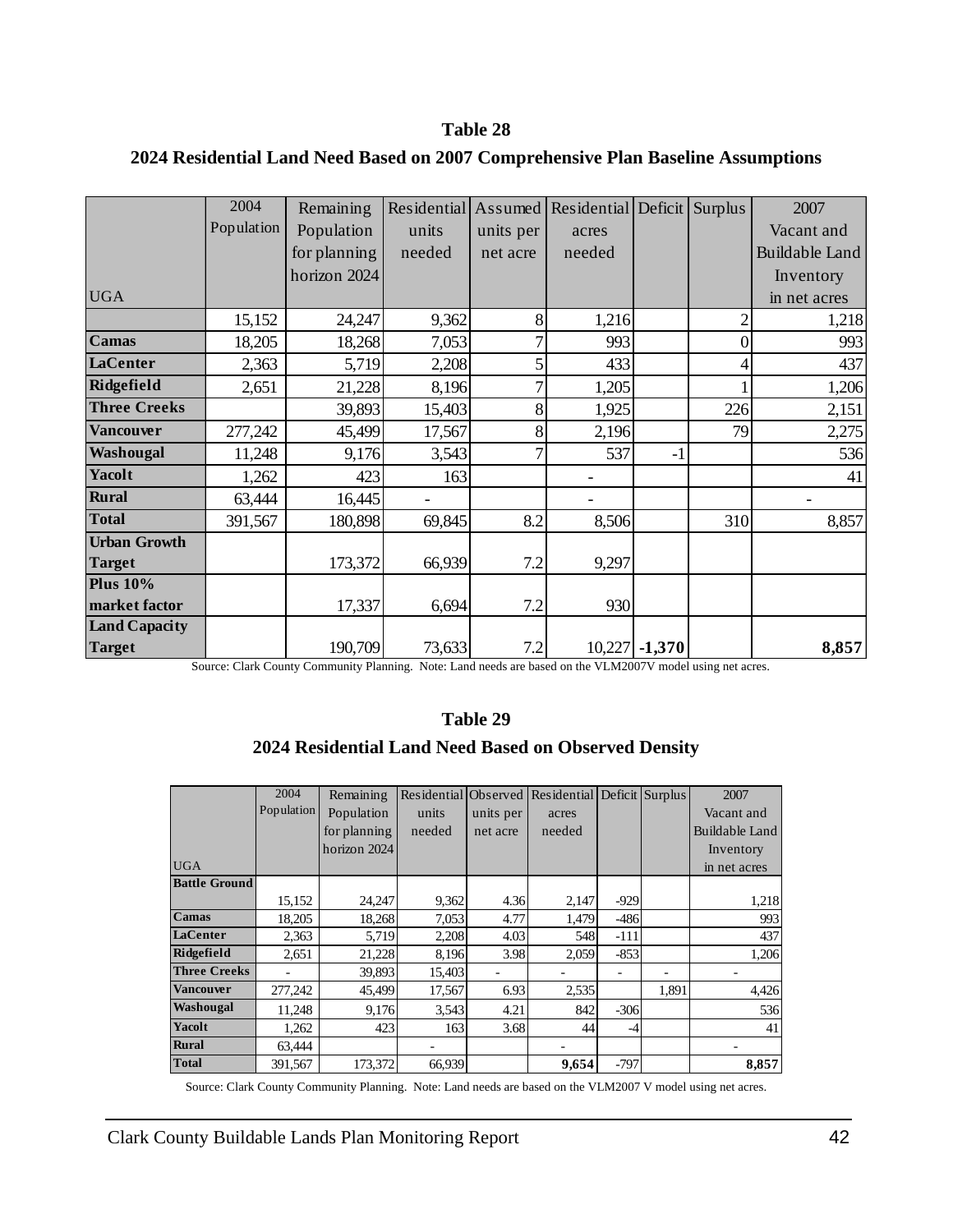In conclusion, based on observed density and the Comprehensive Growth Management Plan BOCC Land Use Map, August 14, 2007 the UGAs show a deficit of 797 acres. If density continued to develop at the observed densities, then this deficit might become true by 2024. However, Battle Ground, Camas, La Center, Ridgefield, Vancouver, Washougal and Clark County have adopted local development regulations and revitalization of downtown areas that may reflect higher density development within the planning horizon. The market and economy might regulate development and density possibly delaying UGAs seeing on the ground development with higher densities. For exact development regulations, please see the assessment of reasonable measures section.

#### **Commercial and Industrial Needs Analysis**

The 2007 Comprehensive Plan assumed an employment density of 20 jobs/acre for commercial development and 9 jobs/acre for industrial development. The employment forecast for the updated 20 year planning period is 138,312 new jobs by 2024. Since 2004, 4,200 new jobs have been added countywide which leaves 134,112 jobs yet to be allocated. The 2007 Comprehensive Plan update assumes a split of 62%/29%/9.0% for commercial, industrial and public sector employment (no land was allocated for public sector employment). The numbers of commercial and industrial jobs that remain to be allocated by 2024 are 83,149 (62%) and 38,892 (29%)respectively. With the Board of Clark County Commissioner's overrides and estimated public sector jobs, the total remaining jobs to be allocated by 2024 are 134,412.

Based on the 2007 Comprehensive Plan assumptions of 20 jobs/acre for commercial development and 9 jobs/acre for industrial development 4,376 acres are needed for commercial employment and 3,213 acres are needed for industrial employment.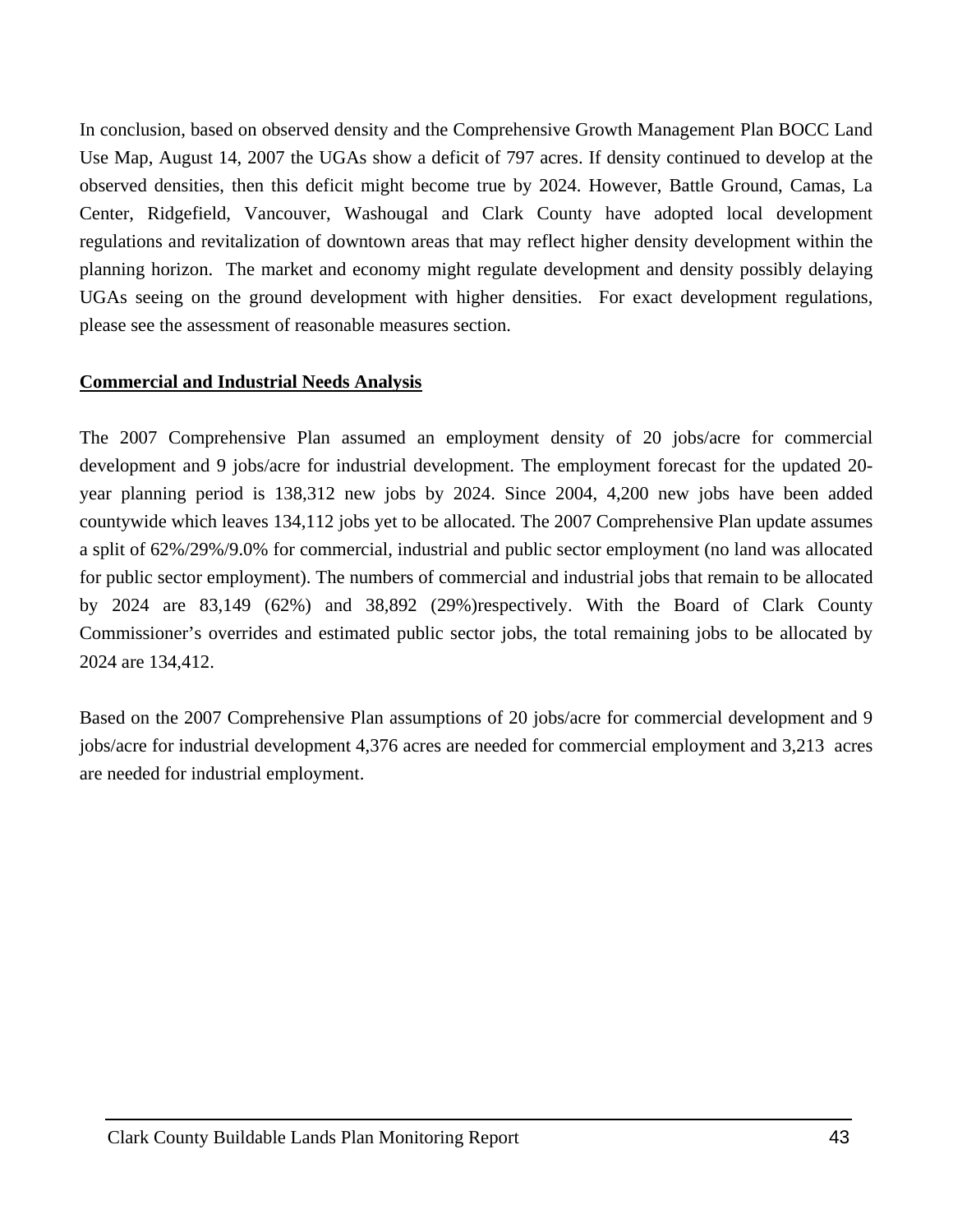#### **Capacity Analysis**

The tables below provide the vacant and buildable lands per urban growth area in the residential, commercial and industrial areas based on the August 14, 2007 plan map vacant lands model numbers. Countywide there are 8,856 net buildable residential acres with a capacity of 190,709 residents; 4,376 net buildable commercial acres with an employment capacity of 86, 471 and 3,213 net buildable industrial acres with an employment capacity of 28,916. Potential jobs not captured by the vlm increase the number of total jobs by 16,775, and the public sector jobs add 6,600, thus increasing the total job capacity from 115,387 to 138,743. This job capacity number exceeds the urban growth target of 138,312 by 431 jobs.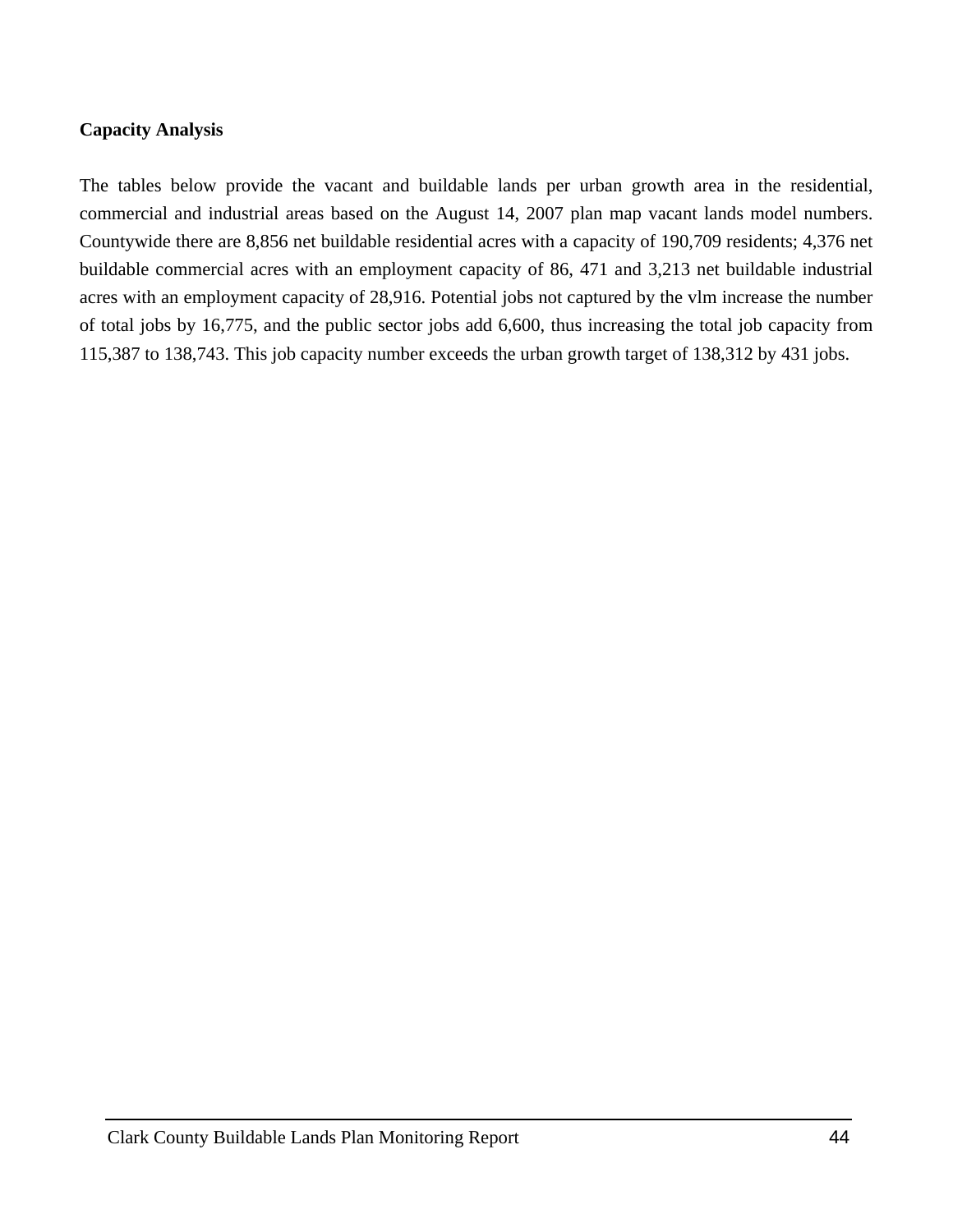#### **Table 30**

# **Residential Capacity Analysis, 2007**

|                                                      | <b>Gross</b>      | <b>Net</b>   | <b>Households</b> | <b>Total Capacity</b> | Population        | Average            |
|------------------------------------------------------|-------------------|--------------|-------------------|-----------------------|-------------------|--------------------|
|                                                      | <b>Acres</b>      | <b>Acres</b> |                   |                       | <b>Total</b>      | <b>Density DUs</b> |
|                                                      |                   |              |                   |                       | Capacity          | / Net Acre         |
| <b>Battle Ground</b>                                 |                   |              |                   |                       |                   |                    |
| City                                                 | 866.0             | 373.5        | 3,406             | 3,406                 | 8,822             | 9.1                |
| <b>UGA</b>                                           | 1,937.6           | 844.0        | 5,956             | 5,956                 | 15,426            | 7.1                |
| Total                                                | 2,803.6           | 1,217.5      | 9,362             | 9,362                 | 24,247            | 7.7                |
| Camas                                                |                   |              |                   |                       | $\theta$          |                    |
| City                                                 | 1,193.9           | 527.6        | 3,001             | 3,846                 | 9,961             | 7.3                |
| <b>UGA</b>                                           | 1,043.7           | 465.8        | 4,052             | 4,052                 | 10,495            | 8.7                |
| Total                                                | 2,237.6           | 993.4        | 7,053             | 7,898                 | 20,456            | 8.0                |
| La Center                                            |                   |              |                   |                       | 0                 |                    |
| City                                                 | 110.2             | 51.6         | 206               | 206                   | 535               | 4.0                |
| <b>UGA</b>                                           | 893.1             | 385.7        | 2,002             | 1,916                 | 4,962             | 5.0                |
| Total                                                | 1,003.3           | 437.3        | 2,208             | 2,122                 | 5,497             | 4.9                |
| Ridgefield                                           |                   |              |                   |                       | $\overline{0}$    |                    |
| City                                                 | 1,326.7           | 594.7        | 3,841             | 3,841                 | 9,948             | 6.5                |
| <b>UGA</b>                                           | 1,450.1           | 611.3        | 4,355             | 4,355                 | 11,279            | 7.1                |
| Total                                                | 2,776.8           | 1,206.0      | 8,196             | 8,196                 | 21,228            | 6.8                |
| <b>Three Creeks</b>                                  |                   |              |                   |                       | 0                 |                    |
| City                                                 | 0.0               | 0.0          | 0                 | 0                     | $\theta$          | 0.0                |
| <b>UGA</b>                                           | 4,763.7           | 2,150.5      | 15,403            | 15,553                | 40,282            | 7.2                |
| Total                                                | 4,763.7           | 2,150.5      | 15,403            | 15,553                | 40,282            | 7.2                |
| Vancouver                                            |                   |              |                   |                       | $\theta$          |                    |
| City                                                 | 1,570.3           | 757.5        | 6,635             | 11,931                | 30,901            | 15.8               |
| <b>UGA</b>                                           | 3,162.3           | 1,517.2      | 10,932            | 11,082                | 28,702            | 7.3                |
| Total                                                | 4,732.6           | 2,274.7      | 17,567            | 23,013                | 59,604            | 10.1               |
| Washougal                                            |                   |              |                   |                       | $\theta$          |                    |
| City                                                 | 665.2             | 287.6        | 1,648             | 1,793                 | 4,644             | 6.2                |
| <b>UGA</b>                                           | 552.8             | 247.9        | 1,895             | 1,895                 | 4,908             | 7.6                |
| Total                                                | 1,218.0           | 535.5        | 3,543             | 3,688                 | 9,552             | 6.9                |
| Yacolt                                               |                   |              |                   |                       | $\overline{0}$    |                    |
| City                                                 | 63.2              | 35.7         | 143               | 143                   | 370               | 4.0                |
| <b>UGA</b>                                           | 9.6               | 5.1          | 21                | 21                    | 53                | 4.0                |
| Total                                                | $\overline{72.8}$ | 40.8         | 163               | 163                   | 423               | 4.0                |
|                                                      |                   |              |                   |                       | 0                 |                    |
| <b>Urban Total</b>                                   | 19,608.4          | 8,855.7      | 63,495            | 69,995                | 181,288           | 7.9                |
|                                                      |                   |              |                   | 66,939                |                   |                    |
| <b>Urban Growth Target</b><br>Plus 10% market factor |                   |              |                   | 6,694                 | 173,372<br>17,337 |                    |
| <b>Land Capacity Target</b>                          |                   |              |                   | 73,633                | 190,709           |                    |
|                                                      |                   |              |                   |                       |                   |                    |

 **Note: Residential market factor is included in the land capacity target.**  Source: Clark County Community Planning Issue Paper #1 – August 14, 2007 Map (Vacant Lands Model Numbers).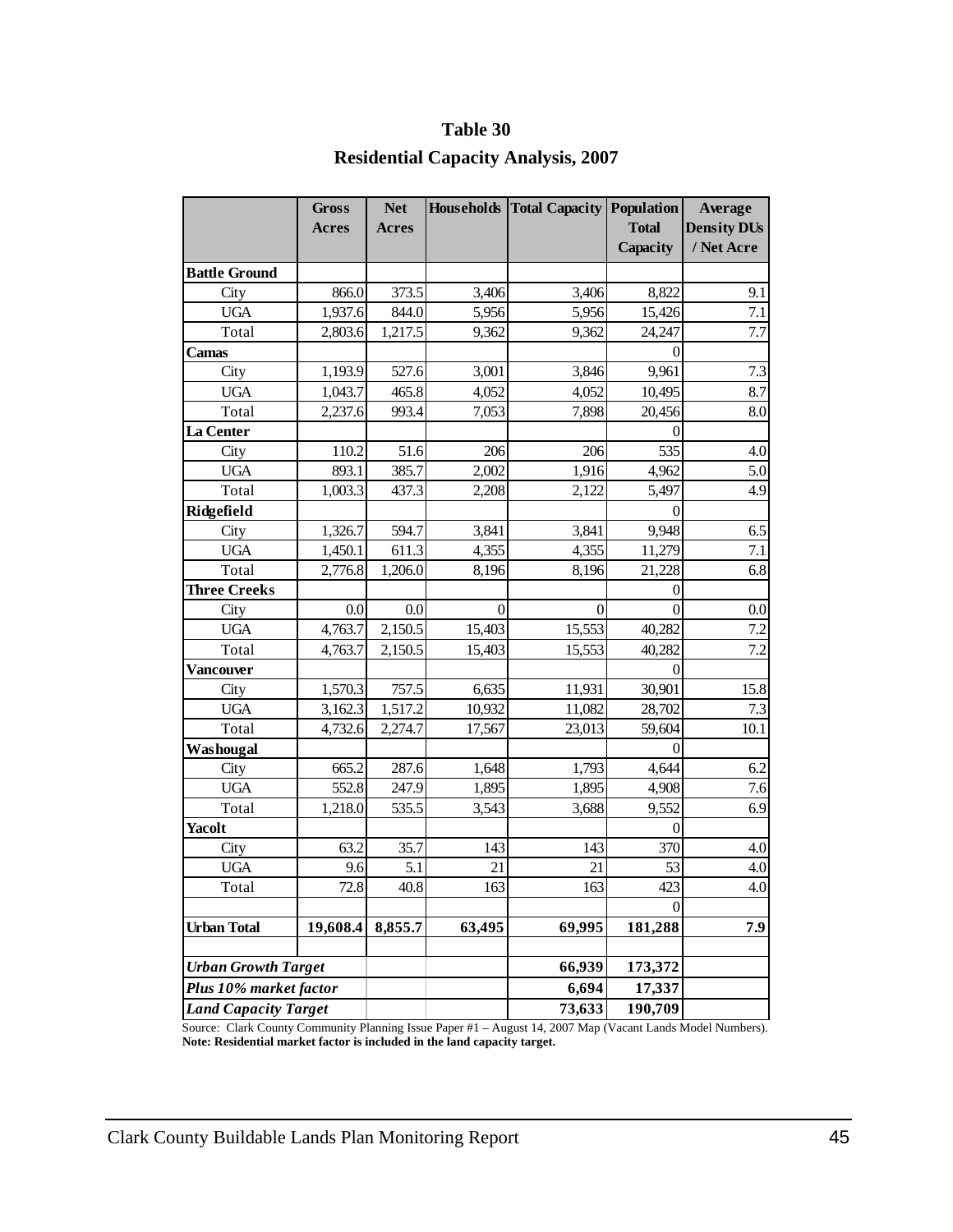| <b>Employment</b>          |                                     |                |                  |  |              |                   |                  |                        |                |  |  |  |
|----------------------------|-------------------------------------|----------------|------------------|--|--------------|-------------------|------------------|------------------------|----------------|--|--|--|
|                            |                                     | Commercial     |                  |  |              | <b>Industrial</b> |                  |                        |                |  |  |  |
|                            | <b>Gross</b>                        | <b>Net</b>     | <b>Jobs</b>      |  | <b>Gross</b> | <b>Net</b>        | <b>Jobs</b>      | <b>Potential Total</b> |                |  |  |  |
|                            | <b>Acres</b>                        | <b>Acres</b>   |                  |  | <b>Acres</b> | <b>Acres</b>      |                  | $Jobs*$                | <b>Jobs</b>    |  |  |  |
| <b>Battle Ground</b>       |                                     |                |                  |  |              |                   |                  |                        |                |  |  |  |
| City                       | 530.8                               | 343.4          | 6,868            |  | 185.2        | 73.9              | 665              | $\boldsymbol{0}$       | 7,533          |  |  |  |
| <b>UGA</b>                 | 406.6                               | 263.8          | 5,277            |  | 47.5         | 24.8              | 223              | $\boldsymbol{0}$       | 5,500          |  |  |  |
| Total                      | 937.4                               | 607.2          | 12,145           |  | 232.7        | 98.7              | 888              | $\boldsymbol{0}$       | 13,033         |  |  |  |
| <b>Camas</b>               |                                     |                |                  |  |              |                   |                  |                        |                |  |  |  |
| City                       | 734.4                               | 489.8          | 9,796            |  | 164.2        | 69.5              | 625              | $-30$                  | 10,391         |  |  |  |
| <b>UGA</b>                 | 611.1                               | 397.9          | 7,958            |  | 0.0          | 0.0               | $\boldsymbol{0}$ | $\boldsymbol{0}$       | 7,958          |  |  |  |
| Total                      | 1,345.5                             | 887.7          | 17,754           |  | 167.5        | 71.9              | 647              | $-30$                  | 18,371         |  |  |  |
| La Center                  |                                     |                |                  |  |              |                   |                  |                        |                |  |  |  |
| City                       | 7.9                                 | 5.2            | 105              |  | 0.0          | 0.0               | $\mathbf{0}$     | 70                     | 175            |  |  |  |
| <b>UGA</b>                 | 90.9                                | 65.2           | 1,304            |  | 513.3        | 297.2             | 2,675            | $\overline{0}$         | 3,979          |  |  |  |
| Total                      | 98.8                                | 70.4           | 1,409            |  | 513.3        | 297.2             | 2,675            | 70                     | 4,154          |  |  |  |
| Ridgefield                 |                                     |                |                  |  |              |                   |                  |                        |                |  |  |  |
| City                       | 891.3                               | 589.6          | 11,791           |  | 604.4        | 353.3             | 3,180            | $\boldsymbol{0}$       | 14,971         |  |  |  |
| <b>UGA</b>                 | 131.1                               | 86.6           | 1,732            |  | 1.6          | 0.6               |                  | $\boldsymbol{0}$       | 1,737          |  |  |  |
| Total                      | 1,022.4                             | 676.2          | 13,523           |  | 606.0        | 353.9             | 3,185            | $\boldsymbol{0}$       | 16,708         |  |  |  |
| <b>Three Creeks</b>        |                                     |                |                  |  |              |                   |                  |                        |                |  |  |  |
| City                       | 0.0                                 | 0.0            | $\overline{0}$   |  | 0.0          | 0.0               | $\mathbf{0}$     | 2,180                  | 2,180          |  |  |  |
| <b>UGA</b>                 | 1,049.5                             | 713.1          | 14,261           |  | 307.8        | 179.5             | 1,616            | $-200$                 | 15,677         |  |  |  |
| Total                      | 1,049.5                             | 713.1          | 14,261           |  | 307.8        | 179.5             | 1,616            | 1,980                  | 17,857         |  |  |  |
| <b>Vancouver</b>           |                                     |                |                  |  |              |                   |                  |                        |                |  |  |  |
| City                       | 534.7                               | 387.7          | 7,754            |  | 2,434.9      | 1,181.9           | 10,637           | 13,386                 | 31,777         |  |  |  |
| <b>UGA</b>                 | 1,368.7                             | 938.2          | 18,764           |  | 1,709.7      | 924.4             | 8,320            | $\mathbf{0}$           | 27,084         |  |  |  |
| Total                      | 1,903.4                             | 1,325.9        | 26,518           |  |              | 4,144.6 2,106.3   | 18,957           | 13,386                 | 58,861         |  |  |  |
| Washougal                  |                                     |                |                  |  |              |                   |                  |                        |                |  |  |  |
| City                       | 190.3                               | 79.2           | 713              |  | 231.6        | 96.8              | 871              | 1,349                  | 2,933          |  |  |  |
| <b>UGA</b>                 | 26.7                                | 10.0           | 90               |  | 5.5          | 2.1               | 19               | 0                      | 109            |  |  |  |
| Total                      | 217.0                               | 89.2           | 803              |  | 237.1        | 98.9              | 890              | 1,349                  | 3,042          |  |  |  |
| <b>Yacolt</b>              |                                     |                |                  |  |              |                   |                  |                        |                |  |  |  |
| City                       | 0.0                                 | 0.0            | $\boldsymbol{0}$ |  | 0.0          | 0.0               | $\mathbf{0}$     | $\boldsymbol{0}$       | $\mathbf{0}$   |  |  |  |
| <b>UGA</b>                 | 9.7                                 | 6.5            | 59               |  | 9.7          | 6.5               | 59               | $\boldsymbol{0}$       | 118            |  |  |  |
| Total                      | 9.7                                 | 6.5            | 59               |  | 9.7          | 6.5               | 59               | $\mathbf{0}$           | 118            |  |  |  |
|                            |                                     |                |                  |  |              |                   |                  |                        |                |  |  |  |
| <b>Urban Jobs</b>          | 6,583.7                             | 4,376.2 86,471 |                  |  | 6,219        |                   | 3,213 28,916     |                        | 16,755 132,143 |  |  |  |
| <b>Public sector</b>       | (excluding public sector overrides) |                |                  |  |              |                   |                  |                        | 6,600          |  |  |  |
| <b>Total</b>               |                                     |                |                  |  |              |                   |                  |                        | 138,743        |  |  |  |
| <b>Urban Growth Target</b> |                                     |                |                  |  |              |                   |                  |                        | 138,312        |  |  |  |

**Commercial and Industrial Capacity Analysis** 

 Sour ce: Clark County Community Planning Issue Paper #1 – August 14, 2007 Map (Vacant Lands Model Numbers).  **\*Not captured by VBLM**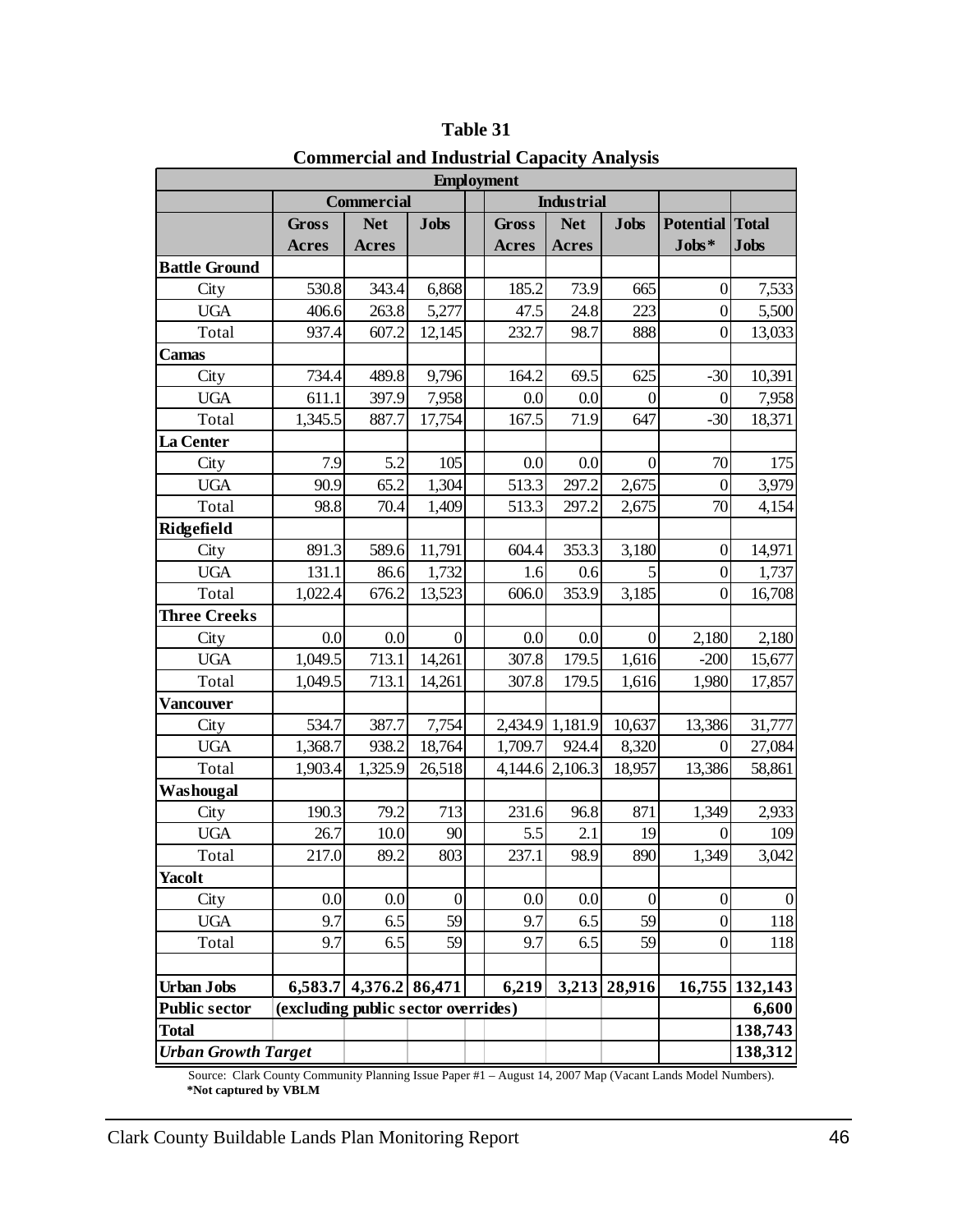### **Assumptions used in capacity analysis for Residential :**

- Vacant and underutilized residential land:
	- $\div$  10 percent vacant never to develop
	- **❖** 30 percent underutilized never to convert
- 5 % development factor on critical land.

Please refer to page 8 for additional residential land assumptions

#### **Assumptions used in capacity analysis for Commercial:**

- 20 employees per acre for commercial.
- 25% acreage deduction for infrastructure.

#### **Assumptions used in capacity analysis for Industrial :**

- 9 employees per acre for industrial.
- 25% acreage deduction for infrastructure.
- Excludes tax-exempt (except port).

#### **Summary**

- Based on the August 14, 2007 plan map inventory of vacant and buildable land there are 8,857 net buildable acres. At a potential of 7.5 dwelling units per acre and 2.59 persons per household, this land area will accommodate 173,372 persons. This includes all the City of Vancouver (Vancouver Central City Vision Plan submitted overrides or 11,787) and small lots estimates and with the ten percent rural population allocation (19,262) the total comes to 200,5000 new people. Because the Board direction is for a 10 percent residential market factor determining the size of urban growth areas, that would bring the urban land capacity target to 190,709. Therefore, the August 14, 2007 plan map is short by approximately 9,421 people. With implementation of the cities reasonable measures and other planned development there may be sufficient capacity to accommodate the projected 2024 population.
- Based on the current inventory of vacant and buildable land, there are 4,376 net buildable commercial acres and 3,213 net buildable industrial acres. Thus, there is potential job capacity of 138,743.
- Given the underlying zoning, the total vacant and development potential in the rural area is approximately 7,387 lots. Assuming 2.59 persons per household, there is capacity to add 19,132 persons in the rural areas.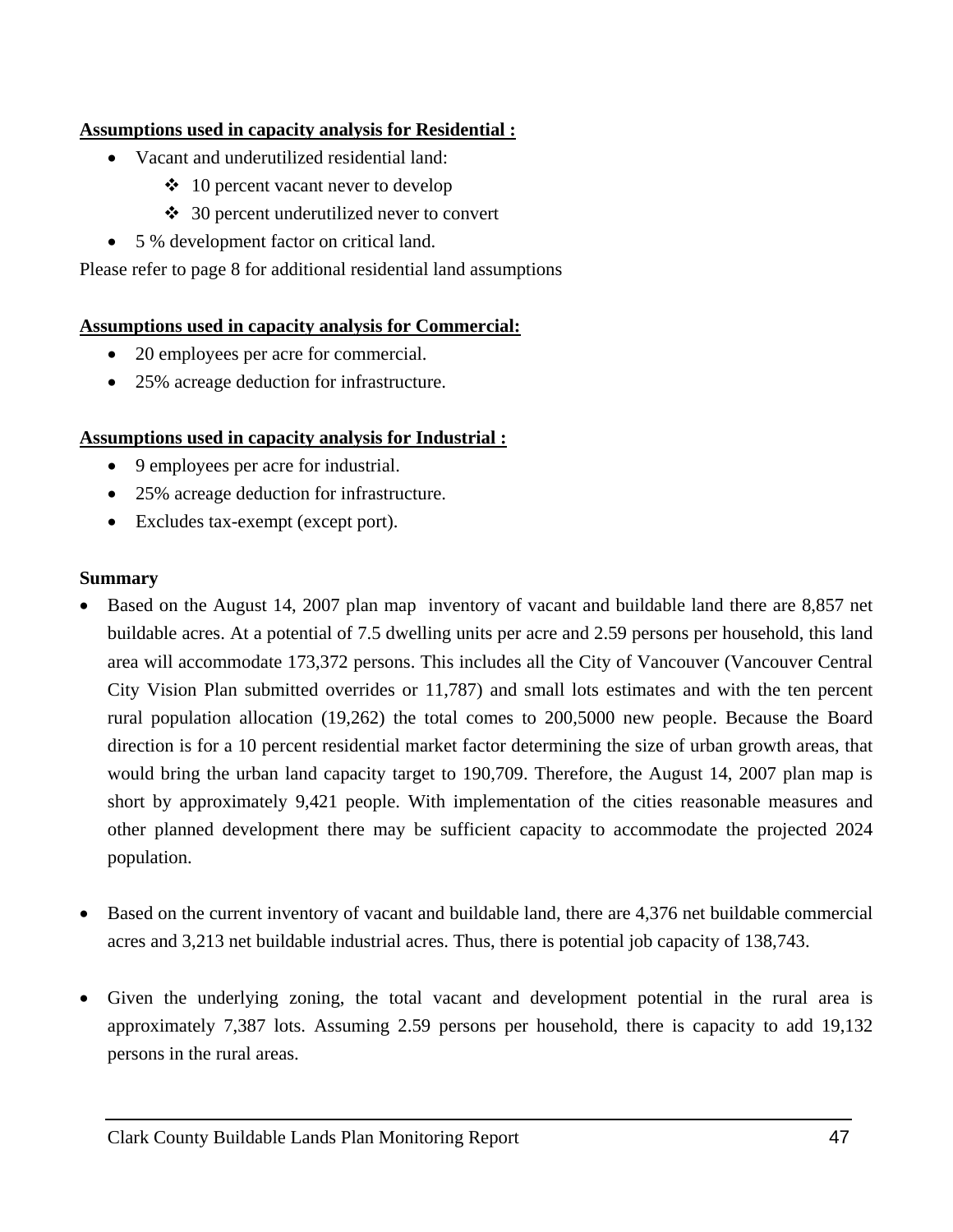# <span id="page-49-0"></span>**Appendix A**

The data collected for this report is available online at **[www.clark.wa.gov/longrangeplan/review/plan-monitoring.html](http://www.clark.wa.gov/longrangeplan/review/plan-monitoring.html)** or via CD-Rom from the Department of Community Development.

# **CLARK COUNTY BUILDABLE LANDS**

# **Data Collection and Monitoring Procedures**

# **INTRODUCTION**

The following guidelines and methods provide Clark County and its seven cities with a procedure to meet the data collection, monitoring and evaluation requirements of Senate Bill 6094: Buildable Lands legislation. This procedures guideline is intended to provide jurisdictions with flexibility while maintaining basic consistency of format and product.

The guidelines are organized into six sections: background, purpose, procedures and format for data collection, roles and responsibilities, product due dates and format for data transmittal, and assumptions/methods for processing data

# **I. BACKGROUND**

The Growth Management Act of 1990, required Clark County and its cities to designate urban growth areas of sufficient size to accommodate their 20-year population projections. To accomplish this task, Clark County, in conjunction with its cities, developed assumptions used to calculate a baseline land supply and development demand for vacant and underutilized land within each UGA.

In 1997, Senate Bill 6094 made amendments to GMA creating the Buildable Lands Program. This program requires Clark County and its cities to monitor development since the adoption of the comprehensive plan to determine if jurisdictions are achieving densities sufficient to meet anticipated population growth. Monitoring requires the annual collection of residential, commercial and industrial development activities through five year periods and the testing of assumptions used to establish land capacity within urban growth boundaries. The goal is to determine the amount and capacity of land needed to accommodate anticipated growth, and to identify steps to be taken to accommodate growth other than increasing the urban growth boundary should the results indicate an inadequate land supply. The legislation places the responsibility of meeting these requirements on the county, with the cooperation of cities within the county.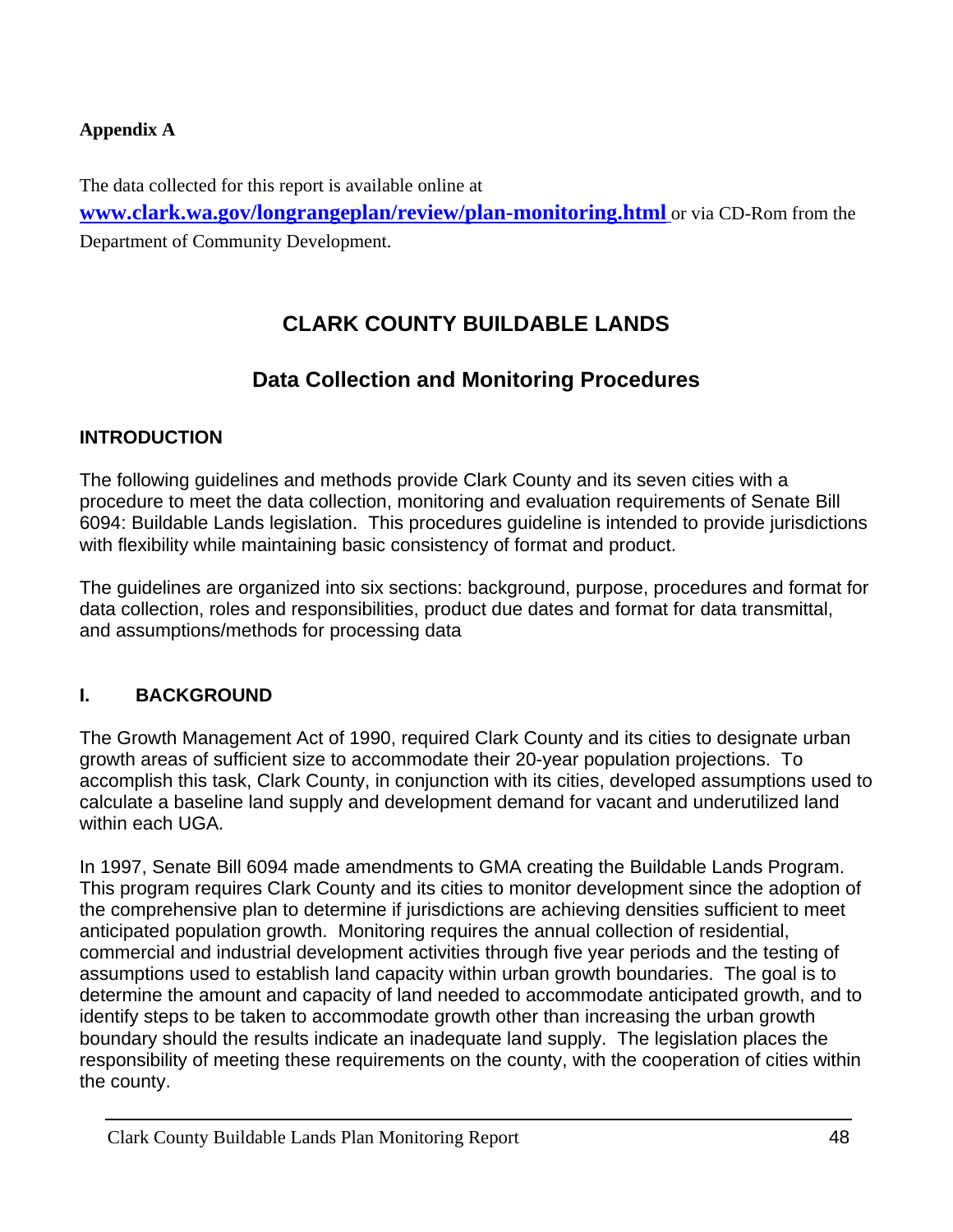# **II. PURPOSE**

The Buildable Lands/Development Analysis is part of a process to determine if development within the individual urban growth areas is occurring consistent with their adopted comprehensive plans and countywide planning policies. The process also allows for testing assumptions used by the county and its cities in the Vacant Lands Analysis for calculating land needed for establishing urban growth boundaries and achieving growth objectives.

# **III. PROCEDURES FOR DATA COLLECTION**

# **1. Residential/Multi-family Development**

Purpose: To test the split of residential and multi-family development (no more than 75% of one housing type assumption) developed early in the growth management process. This assumption was used to calculate the residential land supply needed within each urban growth area to accommodate the future population projection provided by the Washington State Office of Financial management. It also represents the largest land use category taken into consideration for developing the urban growth boundaries. This is the only assumption used in the Vacant Lands Analysis process to refine the urban growth boundaries that varies from one UGA to another.

To test the residential/multi-family split for each UGA, permit activity information will be collected by the cities, except Vancouver and Yacolt. The following tables suggest a format for residential permit activity.

|              |                  |                          | Table 1. Permit data                   |                                   |                          |                                            |                             |
|--------------|------------------|--------------------------|----------------------------------------|-----------------------------------|--------------------------|--------------------------------------------|-----------------------------|
| Jurisdiction | <b>Permit No</b> | <b>Address</b> Parcel No | Permit<br>Type (SF,<br>MF, MH,<br>ADU) | Number of<br>Residential<br>Units | <b>Property</b><br>Owner | <b>Non-Residential</b><br><b>Bldg SqFt</b> | <b>Issue</b><br><b>Date</b> |
|              |                  |                          |                                        |                                   |                          |                                            |                             |
|              |                  |                          |                                        |                                   |                          |                                            |                             |

# **Monthly Permit Activity (Suggested Format)**

#### *Issues:*

• *What data should be used to recognize annual residential permit activity.* 

*Not all residential permits with an approved status are built* 

- *Tracking permits for Accessory Dwelling Units*
- *Tracking permits for duplex units How these are handled by each UGA.*
- *Tracking permits for single family attached units (Condominiums)*
- *Tracking permits for mobile homes outside parks should be included in single family*
- *Tracking permits for mobile homes inside parks.*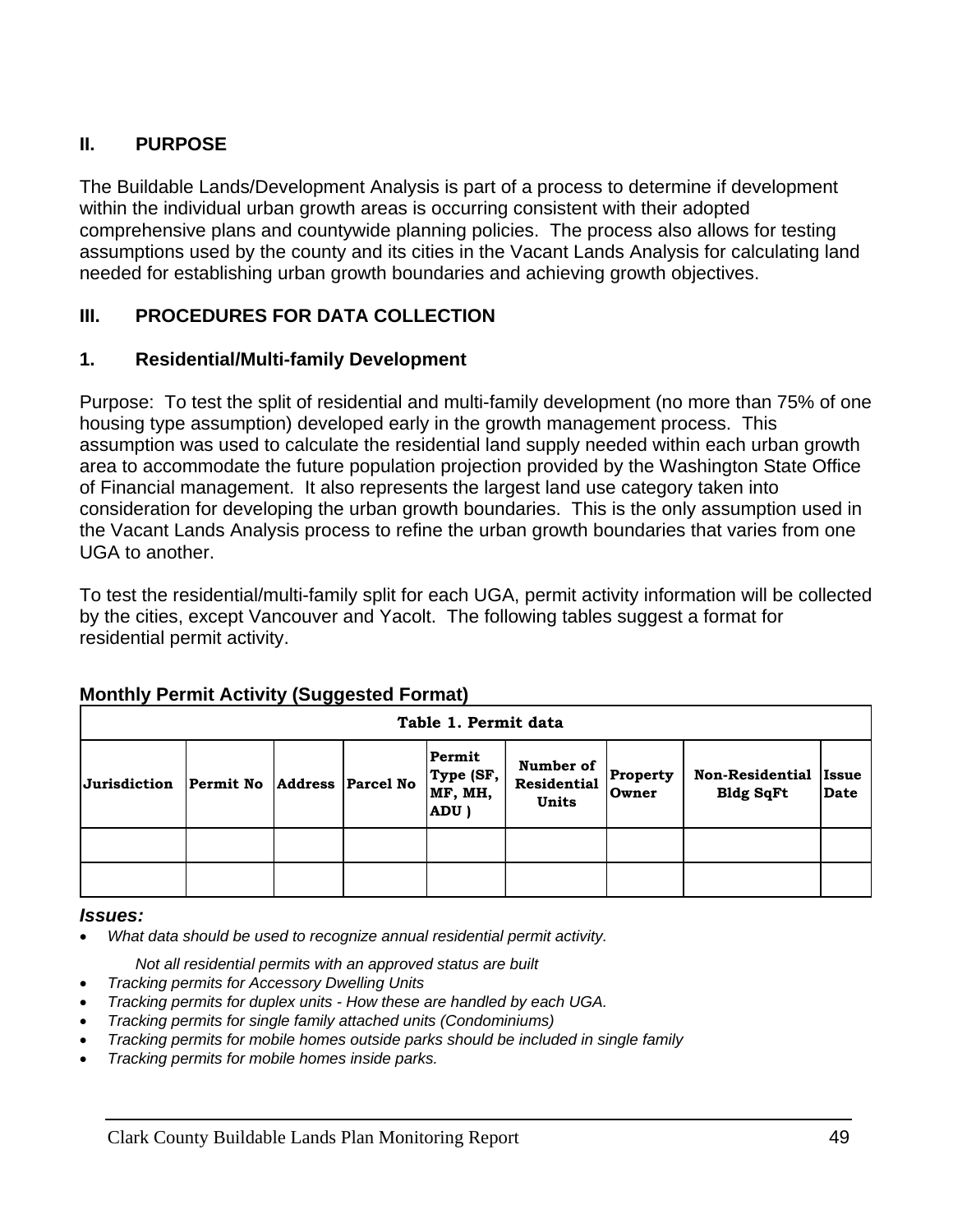# **2. Residential Land Division and Development Activity**

Purpose: Track residential density of land developed in single family and multi-family land use zones from the beginning of 1995 through 1999, and each year thereafter. These data will help determine if UGAs are meeting the tiered density assumptions for single family development.

# **Residential Land Division (Suggested Format)**

|            |      |       |                                               |           | Table 2. Residential Land Division |      |           |                         |                 |  |                |            |                  |                      |      |  |
|------------|------|-------|-----------------------------------------------|-----------|------------------------------------|------|-----------|-------------------------|-----------------|--|----------------|------------|------------------|----------------------|------|--|
| Year City/ | City | Final | Subd.                                         | Parcel(s) | Comp LU Zone Gross # Lots Acre of  |      |           |                         | <b>Acre for</b> |  | Acreage        |            | <b>Total Net</b> |                      |      |  |
|            |      |       | County UGA Plat No. Book/Page Serial No. Plan |           |                                    | Acre | lenviron. |                         | infra.          |  | for other      |            |                  | <b>Gross Density</b> |      |  |
|            |      |       |                                               |           |                                    |      | constra.  |                         | (roads.         |  |                |            | (Parks.          |                      | (net |  |
|            |      |       |                                               |           |                                    |      |           |                         |                 |  | stmwater, open |            | acre)            |                      |      |  |
|            |      |       |                                               |           |                                    |      |           |                         | letc)           |  |                | space.etc) |                  |                      |      |  |
|            |      |       |                                               |           |                                    |      |           |                         |                 |  |                |            |                  | lots/net             |      |  |
|            |      |       |                                               |           |                                    |      |           |                         |                 |  |                |            |                  | ac                   |      |  |
|            |      |       |                                               |           |                                    |      |           | Ac Type Ac Type Ac Type |                 |  |                |            |                  |                      |      |  |
|            |      |       |                                               |           |                                    |      |           |                         |                 |  |                |            |                  |                      |      |  |
|            |      |       |                                               |           |                                    |      |           |                         |                 |  |                |            |                  |                      |      |  |
|            |      |       |                                               |           |                                    |      |           |                         |                 |  |                |            |                  |                      |      |  |

*Only those constraints and any buffers that limit or reduce the development potential of a parcel should be deducted to arrive at density per net acre. Acreage should be rounded to the tenth acre. e.g. 8.9 acres (Note: The county needs to collect SF and MF permit data on land under the county's jurisdiction both within each UGA and* 

*outside UGAs which will require slightly different format than what will be used by cities collecting data within their city limits only. Shaded columns apply to city data collection.)* 

#### **Multi-family Development (Suggested Format)**

|                |      |       |  |                       |                        |  |      | Table 3. Multi-family Development     |                                |                 |                              |         |             |            |            |  |  |  |                                |       |                |
|----------------|------|-------|--|-----------------------|------------------------|--|------|---------------------------------------|--------------------------------|-----------------|------------------------------|---------|-------------|------------|------------|--|--|--|--------------------------------|-------|----------------|
| Year City/     | City | Final |  | Plat Status Parcel(s) |                        |  |      | Comp LU Zone Gross # of Units Acre of |                                | <b>Acre</b> for |                              | Acreage |             | <b>Net</b> | <b>Net</b> |  |  |  |                                |       |                |
| County UGA No. |      |       |  | Serial No.            | <b>I</b> Plan<br>IDes. |  | Acre |                                       | lenviron.<br><b>I</b> constra. | etc)            | (roads,<br>stmwater,<br>open |         | infra.      |            |            |  |  |  | for other<br>(Parks,<br>space) | Acres | <b>Density</b> |
|                |      |       |  |                       |                        |  |      |                                       |                                |                 |                              |         |             |            | units/net  |  |  |  |                                |       |                |
|                |      |       |  |                       |                        |  |      |                                       |                                |                 |                              |         |             |            | lac        |  |  |  |                                |       |                |
|                |      |       |  |                       |                        |  |      |                                       | $AC$ Type $AC$                 |                 | $Type$ $Ac$                  |         | <b>Type</b> |            |            |  |  |  |                                |       |                |
|                |      |       |  |                       |                        |  |      |                                       |                                |                 |                              |         |             |            |            |  |  |  |                                |       |                |
|                |      |       |  |                       |                        |  |      |                                       |                                |                 |                              |         |             |            |            |  |  |  |                                |       |                |

*Only those constraints and any buffers that limit or reduce the development potential of a parcel should be deducted to arrive at density per net acre. Acreage should be rounded to the tenth acre. e.g. 8.9 acres*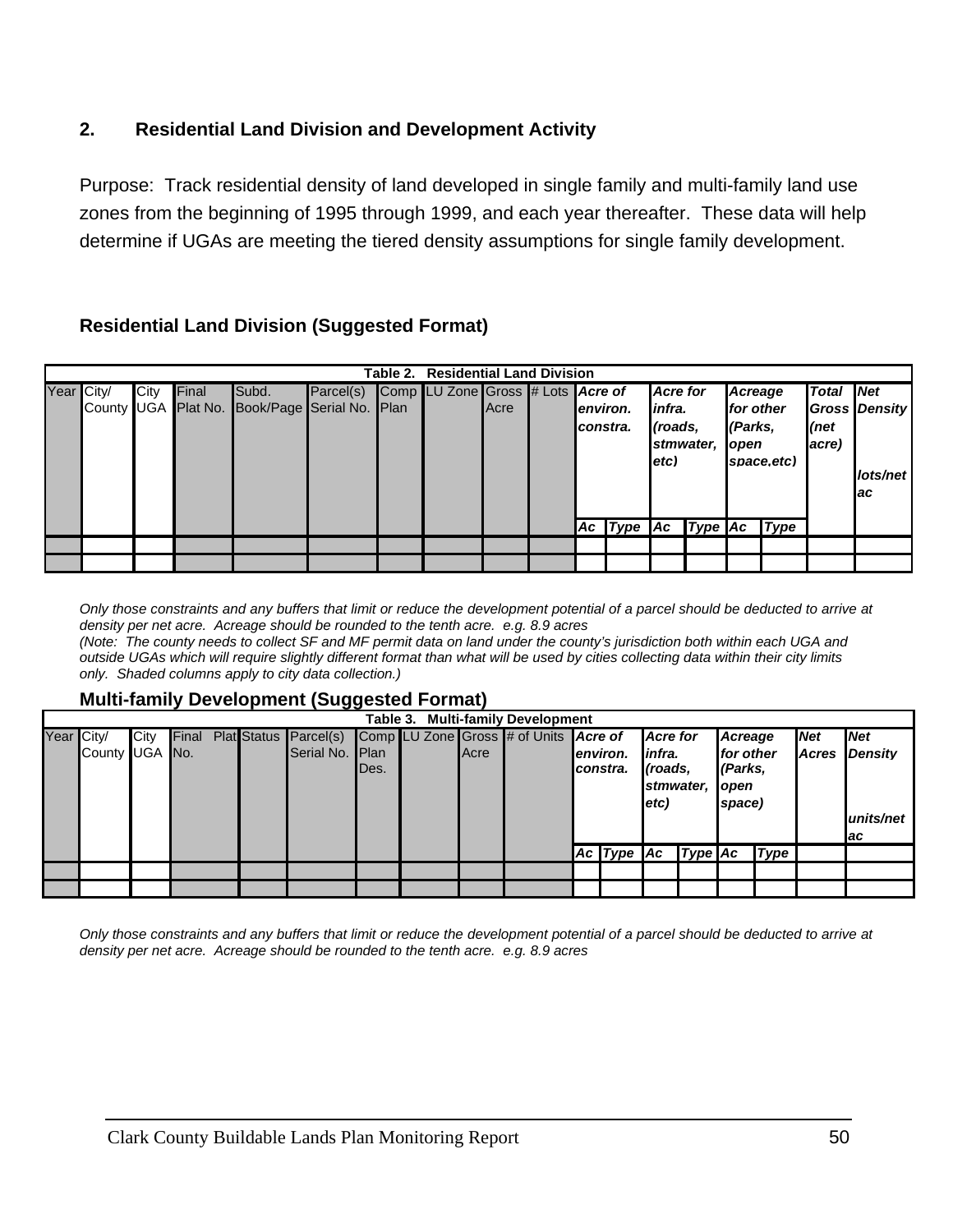# **3. Commercial and Industrial Employment**

Purpose: Track employment growth related to commercial and industrial development. This data will assist in determining if each UGA is meeting the development assumption of 20 employees per net commercial acre and 9 employees per net industrial acre for meeting their future employment capacity needs.

| Table 4. Commercial and Industrial Development |                            |                            |              |                             |              |  |        |                                 |            |  |  |  |  |  |
|------------------------------------------------|----------------------------|----------------------------|--------------|-----------------------------|--------------|--|--------|---------------------------------|------------|--|--|--|--|--|
|                                                | Year Project Phased % site |                            |              | Names of Occupancy Type of  |              |  |        | Address Comp Land Use Parcel(s) |            |  |  |  |  |  |
| <b>Name</b>                                    | Prei?                      | <b>IDev</b>                | <b>Other</b> | <b>Permit Date</b> business |              |  | Plan   | <b>IZone</b>                    | Serial No. |  |  |  |  |  |
|                                                |                            | Yes/No (Phased             | Businesse    |                             | activity     |  | Desig. |                                 |            |  |  |  |  |  |
|                                                |                            | Projects) $\vert$ s in the |              |                             | (NAICS       |  |        |                                 |            |  |  |  |  |  |
|                                                |                            |                            | Project      |                             | classificati |  |        |                                 |            |  |  |  |  |  |
|                                                |                            |                            |              |                             |              |  |        |                                 |            |  |  |  |  |  |
|                                                |                            |                            |              |                             |              |  |        |                                 |            |  |  |  |  |  |

### **Commercial and Industrial Development (Suggested format)**

*Each jurisdictions will need to provide the above information. This option allows for a parcel level/development specific analysis.* 

*Information provided by the cities from the above table will be linked to the following table for further analysis by assessor parcel id. An interim table/analysis will identify employees for each project based on parcels developed and employment data from state 202 records.* 

|            | <b>Commercial and Industrial Development</b><br>Table 5. |      |               |          |      |                         |      |        |                    |          |         |                   |             |                          |             |                        |                |  |          |
|------------|----------------------------------------------------------|------|---------------|----------|------|-------------------------|------|--------|--------------------|----------|---------|-------------------|-------------|--------------------------|-------------|------------------------|----------------|--|----------|
| Year City/ |                                                          | City | <b>I</b> Proi | Assessor |      | Comp LU Zone Gross Bldg |      |        | Empl at            | Acre of  |         | infra.<br>(roads, |             | <b>Acre</b> for          |             | <b>Acreage for Net</b> |                |  | Net empl |
|            | County UGA                                               |      | Name Parcel   |          | Plan |                         | Acre |        | parcel(s) environ. |          |         |                   |             | <b>lother</b><br>(Parks, |             | acreage                | <b>Density</b> |  |          |
|            |                                                          |      |               | id(s)    | Des. |                         |      | Sq Ft. |                    | Constra. |         |                   |             |                          |             |                        |                |  |          |
|            |                                                          |      |               |          |      |                         |      |        |                    |          |         | stmwater,         |             | open space)              |             |                        |                |  |          |
|            |                                                          |      |               |          |      |                         |      |        |                    |          |         | $ $ etc $)$       |             |                          |             |                        |                |  |          |
|            |                                                          |      |               |          |      |                         |      |        |                    |          |         |                   |             |                          |             |                        |                |  |          |
|            |                                                          |      |               |          |      |                         |      |        |                    | Ac       | Type Ac |                   | <b>Type</b> | Ac                       | <b>Type</b> |                        |                |  |          |
|            |                                                          |      |               |          |      |                         |      |        |                    |          |         |                   |             |                          |             |                        |                |  |          |
|            |                                                          |      |               |          |      |                         |      |        |                    |          |         |                   |             |                          |             |                        |                |  |          |

Only those constraints and any buffers that limit or reduce the development potential of a parcel should be deducted to arrive at density per net acre. Acreage should be rounded to the tenth acre. e.g. 8.9 acres

#### **Issues**

• Tracking employment changes to a parcel over time due to the addition of shifts, additions of buildings, demolition of buildings, etc.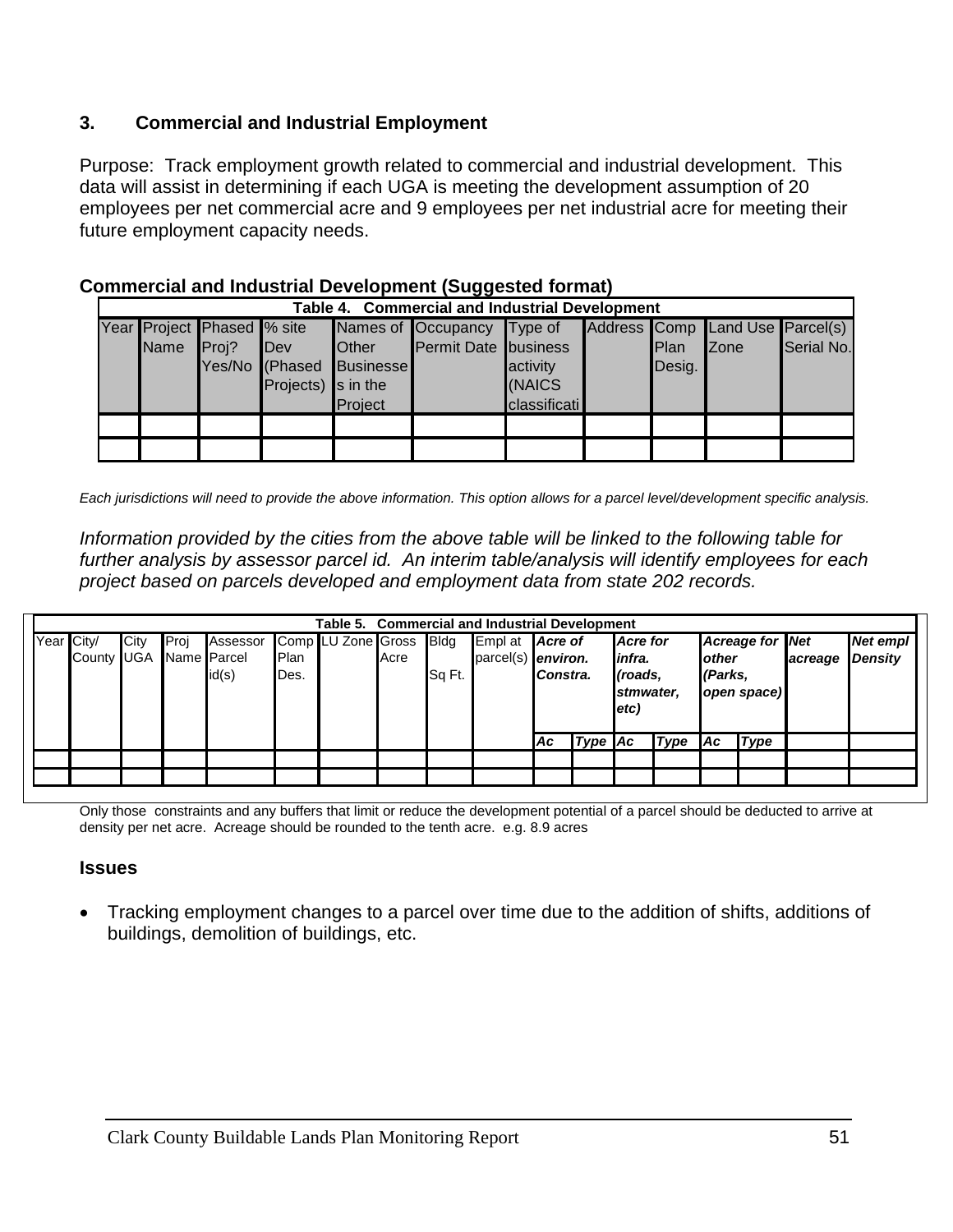# **IV. Roles and Responsibilities**

- Cities electing to do their own analysis will collect all data from each table consistent with the procedures outlined in these guidelines and conduct an analysis based on procedures currently being developed and modeled after the draft guidelines prepared by the Growth Management Program, Local Government Division.
- Cities electing to have the county conduct the Buildable Lands Analysis will provide the information requested in the shaded columns from each table.
- The county will collect information for land under its jurisdiction, both outside and within each UGA.
- The county will conduct the Buildable Lands Analysis for cities electing to have the county act on their behalf.

# **V. City product due dates and format for data transmittal**

By June 30<sup>th</sup> of each year, each city shall submit to Clark County the following information using a **suitable format:** 

- 1. Annual report of residential permit activity. (Table 1)
- 2. Annual report of residential land divisions (Table 2)
- 3. Annual report of multi-family development (Table 3)
- 4. Annual report of commercial and industrial development (Table 4)

The county will use the information transmitted to conduct an analysis of actual development density that has occurred since the adoption of the comprehensive plans by UGA with development assumptions used to create their land use base.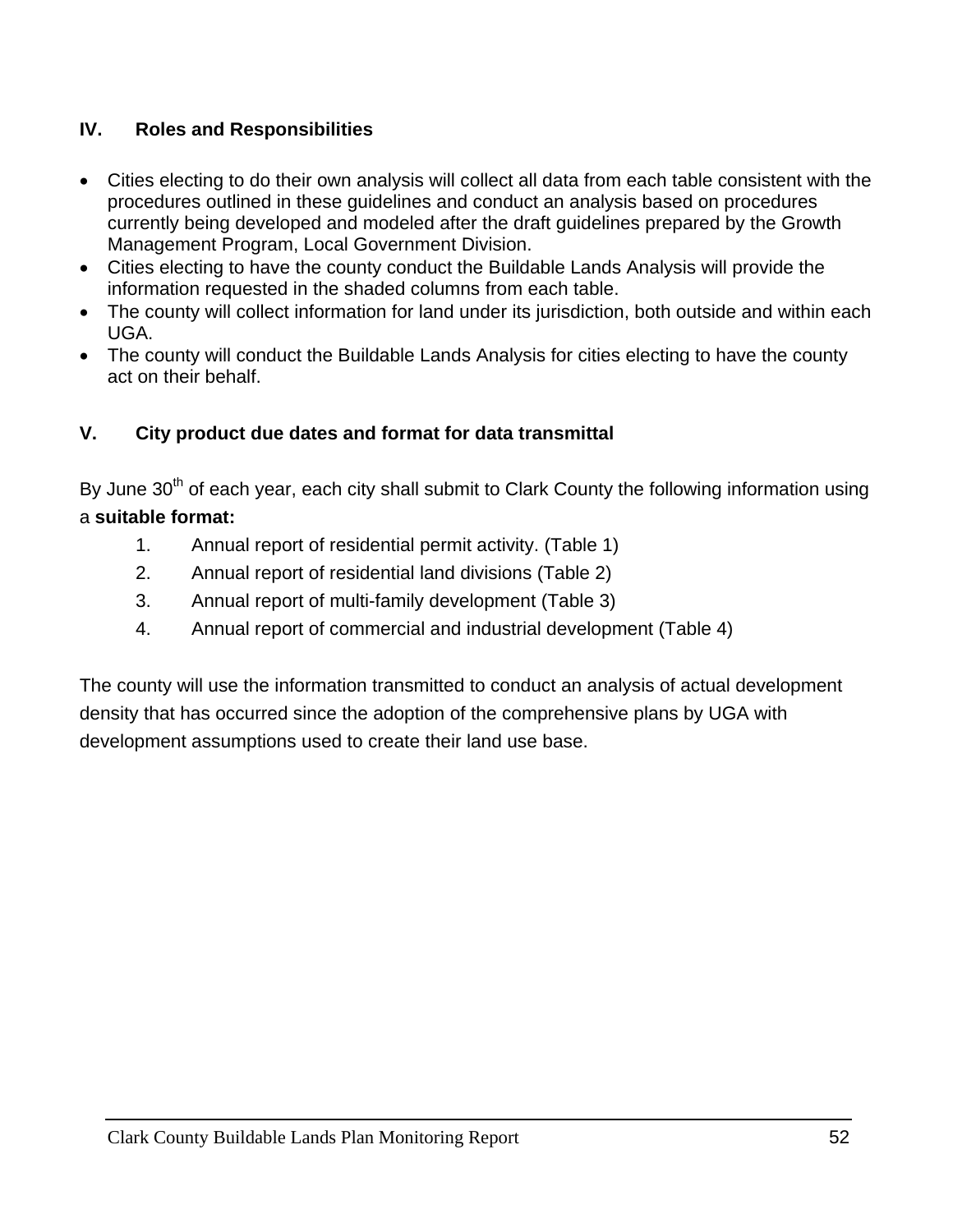## <span id="page-54-0"></span>**Appendix B**

# **CLARK COUNTY VACANT AND BUILDABLE LANDS MODEL**

#### **INTRODUCTION**

In 1992, Clark County began the vacant land analysis to determine the potential capacity of urban growth areas to accommodate projected growth for the next 20 years to the year 2012. County staff met with interested parties from the development and environmental community to collectively examine criteria to be used to compute the supply of land available for development within each urban growth boundary. The criteria developed were divided into two main categories: Vacant Buildable Land Criteria, and Land Utilization and Development Assumptions.

From this process, a methodology was developed using Clark County's Geographic Information System (GIS) as the primary data source. In addition, data from the Office of Financial Management (OFM) provided population figures and the Washington State Employment Security Department provided employment projections and acreage figures for commercial and industrial land supply and demand.

Monitoring development capacity within the urban growth boundaries provides an early warning when the capacity to accommodate future growth becomes critically short. Clark County is currently updating its vacant buildable lands to address issues relating to land consumption and availability.

#### **METHODOLOGY FOR VACANT AND UNDERUTILIZED VACANT LAND CRITERIA**

This report accounts for all land within the urban growth boundaries for each UGA. The following steps were established for developing a reproducible process for future analysis of determining the supply of vacant and underutilized acreage for residential, commercial and industrial land. Some of the steps apply to all land use categories while other steps apply to a specific use.

#### **Methodology amendments**

As part of refining the vacant lands methodology, several land use categories identified in the original process and appearing on the map legends have been eliminated. For one reason or another, their designation is no longer considered crucial to the process. These categories include:

> All pending plats Home Builders exclusions Planning exclusions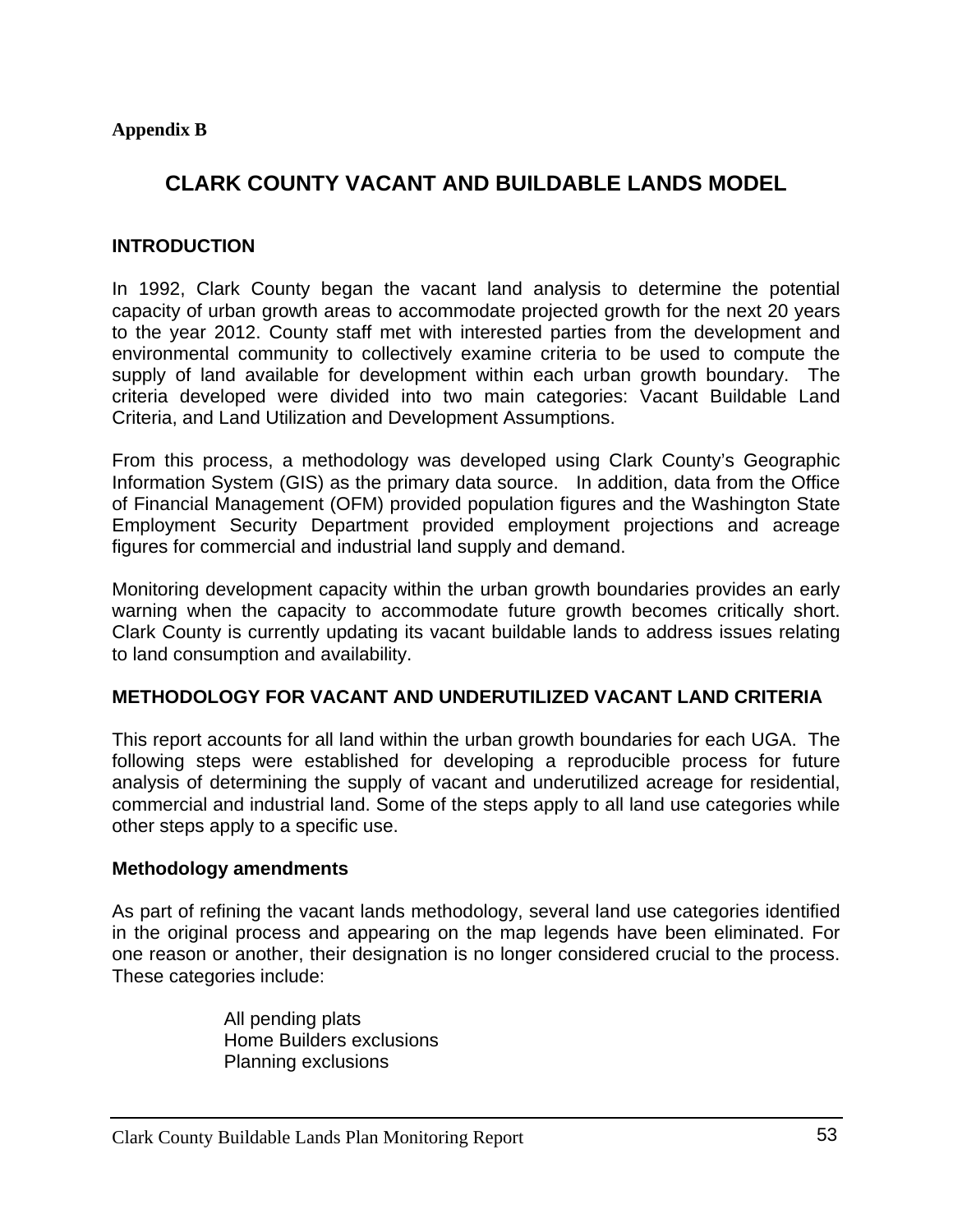# Resource lands

These categories will show on current maps as built, vacant, underutilized, or exempt, or as vacant or underutilized with critical lands.

## **Steps A1 through A2 apply to all vacant and underutilized land use categories as appropriate.**

# *Step A1 Calculate the total number of acres within each UGA.*

Using a traditional approach to the calculation of land supply, the process begins by looking at the total overall acreage including vacant, developed and constrained lands. This process allows for changes to property that, as updated or new information is incorporated into the database, properties will be given the appropriate designation based on criteria assumptions.

### *Step A2 Remove all parcels not in the land use category being analyzed.*

To calculate the total vacant and underutilized acreage for each land use designation, it is necessary to subtract all parcels that do not have the land use designation being analyzed. For example, if vacant and underutilized residential land is being analyzed, then all non-residential land is subtracted from the base total. The same process applies for the commercial and industrial analysis.

# **Steps R1 through R7 apply to vacant residential acreage.**

# *Step R1 Identify residential mobile homes.*

Prior to the identification of vacant residential lands, parcels with mobile homes must be identified to avoid being classified as vacant due to a building value of less than or equal to \$13,000.

#### *Step R2 Identify vacant residential acreage.*

Vacant residential land is identified as parcels having no structure with an assessed value of more than \$13,000.

#### *Step R3 Identify and classify underutilized residential acreage.*

Residential parcels that are greater than or equal to 1.0 acre in size may be classified as underutilized based on the building value per acre. Building Value per acre is determined by summing up the assessed building values for a parcel and dividing it by the number of acres. The building value per acre is determined for all residential parcels within the proposed UGA. Parcels falling in the bottom  $20<sup>th</sup>$  percentile of all building value per acre values are considered underutilized. These parcels are held in a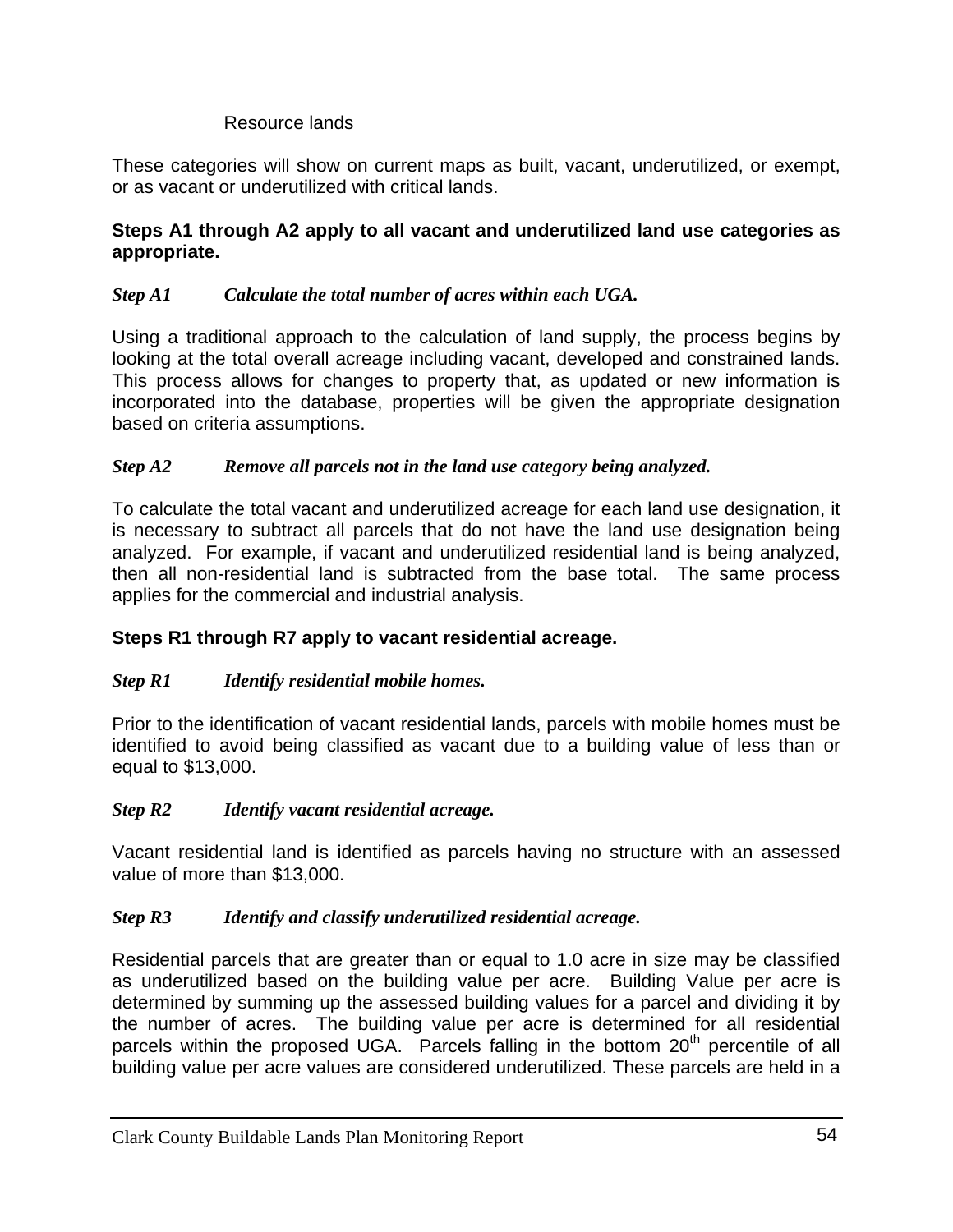separate category to which different development standards shall be applied.

# *Step R4 Identify and classify mansions and condominiums.*

The mansion and condominiums parcels are defined by the following criteria. Parcels with a building value per acre above the  $20<sup>th</sup>$  percentile are placed in the built classification. They are sub classified as mansions and condominiums.

# *Step R5 Identify Critical areas.*

Critical lands include steep slopes, wetlands, floodplains, priority habitat and species buffers, hydric soils, and shoreline management areas. Vacant and Underutilized lands with any critical criteria are sub-classified as critical. A single vacant parcel might include both Vacant not critical and Vacant critical areas.

# *Step R6 Identify and classify tax exempt and publicly owned parcels, or institutional.*

Tax exempt and state assessed parcel is identified based on the exempt status. Tax Exempt parcels are removed from the vacant or underutilized categories.

# *Step R7 Identify and classify easements and rights-of-way.*

Easements and rights-of-way identified by the Clark County Assessor. Easements are removed from the vacant and underutilized categories.

# **Steps C1 through C6 apply to the vacant commercial and industrial acreage supply analysis.**

# *Step C1 Identify vacant commercial and industrial acreage.*

Vacant commercial and industrial land is identified as parcels having no structure with an assessed value greater than \$67,500.

# *Step C2 Identify underutilized commercial and industrial acreage.*

Commercial and industrial land with a building value per acre less than \$50,000 is classified as underutilized.

# *Step C3 Classify vacant and underutilized commercial and industrial land by acreage stratification:*

5,000 sq.ft to 0.99 Acres  $1.00 - 2.49$  Acres 2.50 – 4.99 Acres 5.00 – 9.99 Acres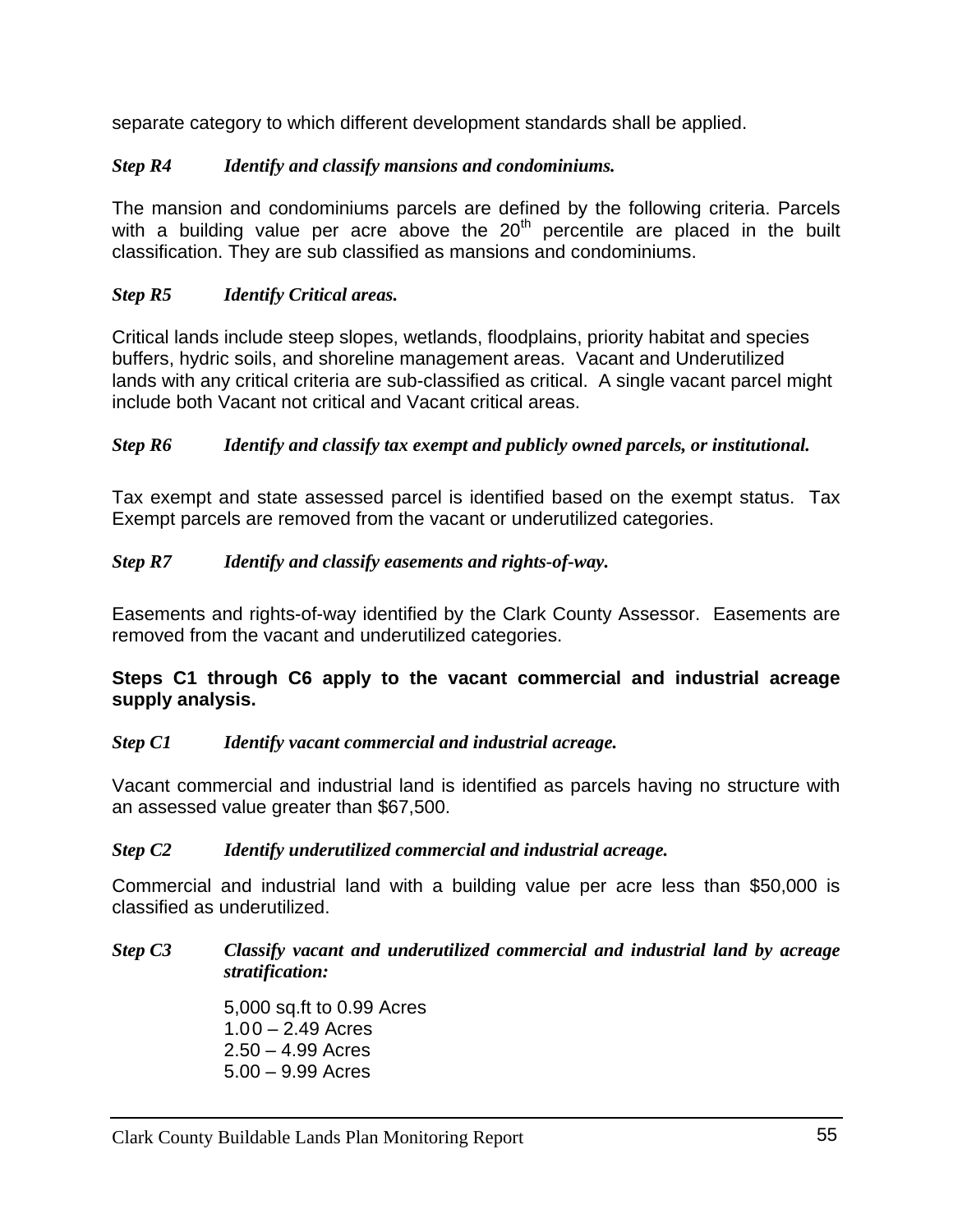### 10.00 Acres or more

# *Step C4 Identify and subtract parcels that are less than 5,000 square feet in size.*

These parcels are identified as a separate exclusion category and subtracted from the vacant acreage total due to a size constraint.

*Step C5 Identify and subtract environmentally constrained parcels identified as land having any Critical areas.* 

Vacant and Underutilized lands with critical lands are sub-classified as Vacant with critical and Underutilized with critical. A single vacant commercial parcel might include both critical and not-critical areas.

### *Step C6 Identify and classify tax exempt and publicly owned parcels.*

Tax exempt and publicly owned parcel is identified based on the exempt status declared by the Clark County Assessor. Tax-exempt parcels are removed from the Vacant and Underutilized categories.

# **LAND UTILIZATION AND DEVELOPMENT ASSUMPTION CRITERIA**

Land utilization assumptions are used to calculate acreage demanded to meet the need of the future population growth for each land use category.

**Residential Demand - Using the net adjusted acreage calculated for residential supply, apply the following residential land utilization assumptions to arrive at the total residential acreage demanded.** 

# *Step RD1 Subtract land for future infrastructure needs***.**

The average infrastructure requirements for residential development from 1996-2005 was 27.7%. This infrastructure deduction was applied to all residential vacant and underutilized property.

Mixed use property has both a commercial and residential component. Mixed use land use designations are evaluated using the commercial model. The portion of that property dedicated to residential use receives the commercial infrastructure deduction, 25%.

# *Step RD2 Subtract a percentage of the total vacant and underutilized residential acreage.*

This step recognizes that not all land available for development and redevelopment will be developed within the next 20 years for one reason or another. For vacant residential land, it is assumed that 10% of these lands will not develop and for underutilized, it is